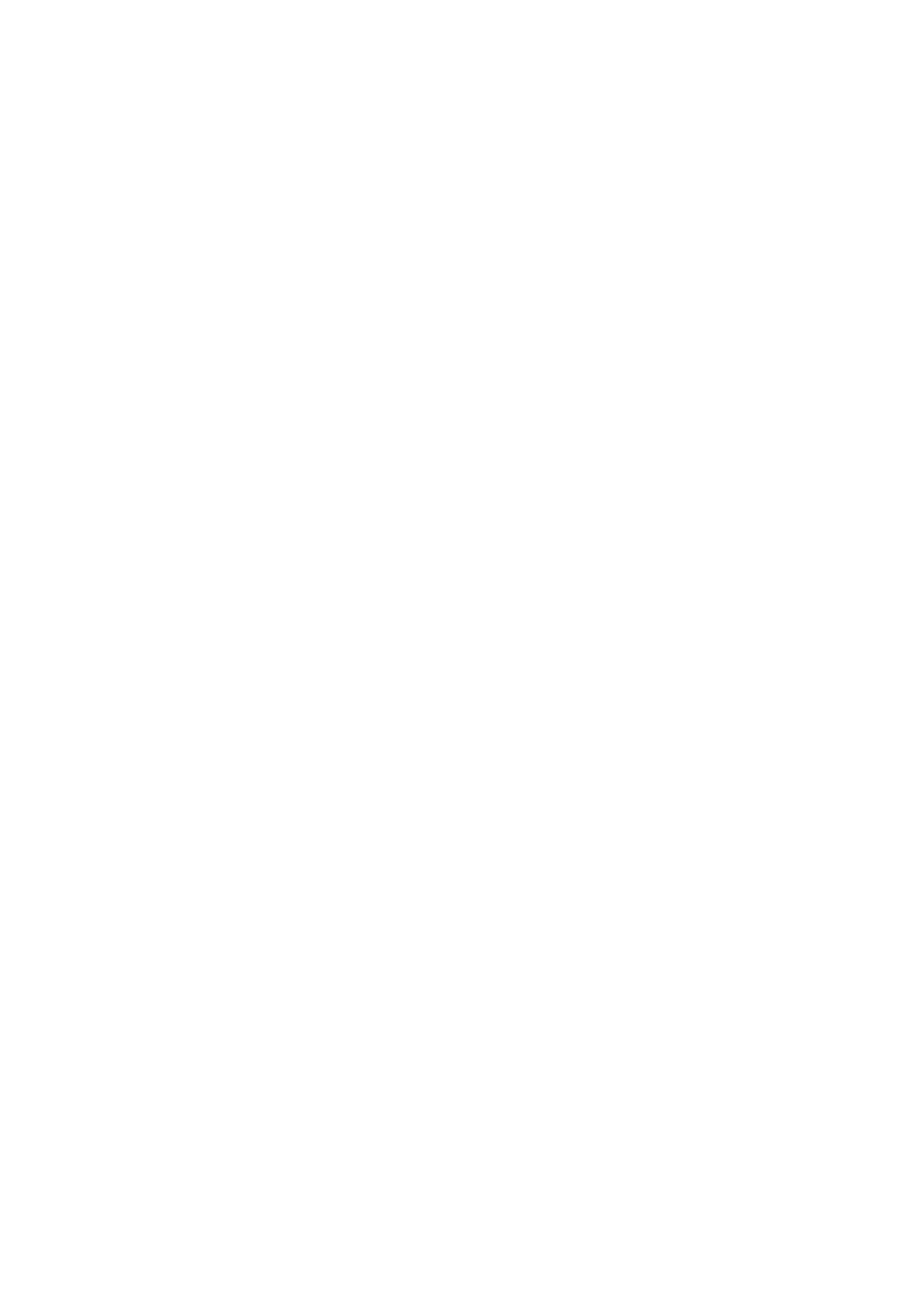# **TABLE OF CONTENTS**

| 1.    | <b>INTRODUCTION</b>                                                                                                        | 4              |
|-------|----------------------------------------------------------------------------------------------------------------------------|----------------|
| 2.    | SOCIAL SERVICES IMPROVEMENT PROJECT DESCRIPTION                                                                            | $\overline{4}$ |
| 3.    | INSTITUTIONAL AND IMPLEMENTATION ARRANGEMENTS FOR PROJECT<br><b>COMPONENT 1</b>                                            | 5              |
| 3.1   | Minister of Labor and Social Policy                                                                                        | 6              |
| 3.2   | Project Management Unit                                                                                                    | 6              |
| 3.3   | <b>Grant Approval Committee for Social Services</b>                                                                        | 10             |
| 3.3.1 | Avoidance of conflict of interest                                                                                          | 10             |
| 3.4   | Municipalities                                                                                                             | 11             |
| 3.5   | Social Work Centers                                                                                                        | 11             |
| 4.    | STEPS THAT SHALL BE FOLLOWED FOR ADMINISTRATION OF THE GRANTS<br>FOR DEVELOPMENT OF SOCIAL SERVICES                        | 11             |
| 5.    | MONITORING AND EVALUATION                                                                                                  | 21             |
| 6.    | ENVIRONMENTAL REQUIREMENTS                                                                                                 | 21             |
| 7.    | SUPERVISION OF THE PROJECT IMPLEMENTATION                                                                                  | 21             |
|       | ANNEX 1 -Component I - SSIP Project: Promoting social inclusion through improved access to<br>social benefits and services | 23             |
|       | <b>ANNEX 2- Application Form</b>                                                                                           | 27             |
|       | ANNEX 3- Approval of Project Categorization Performed in ESS Check List                                                    | 34             |
|       | ANNEX 4 -Template of content of "Initial Limited Environmental and Social Impact<br>Assessment (for Category $B+$ )"       | 36             |
|       | ANNEX 5-"Template of Environmental and Social Management Plan (ESMP) Checklist (for<br>Category B)"                        | 40             |
|       | <b>ANNEX 6: Grant Agreement Format</b>                                                                                     | 44             |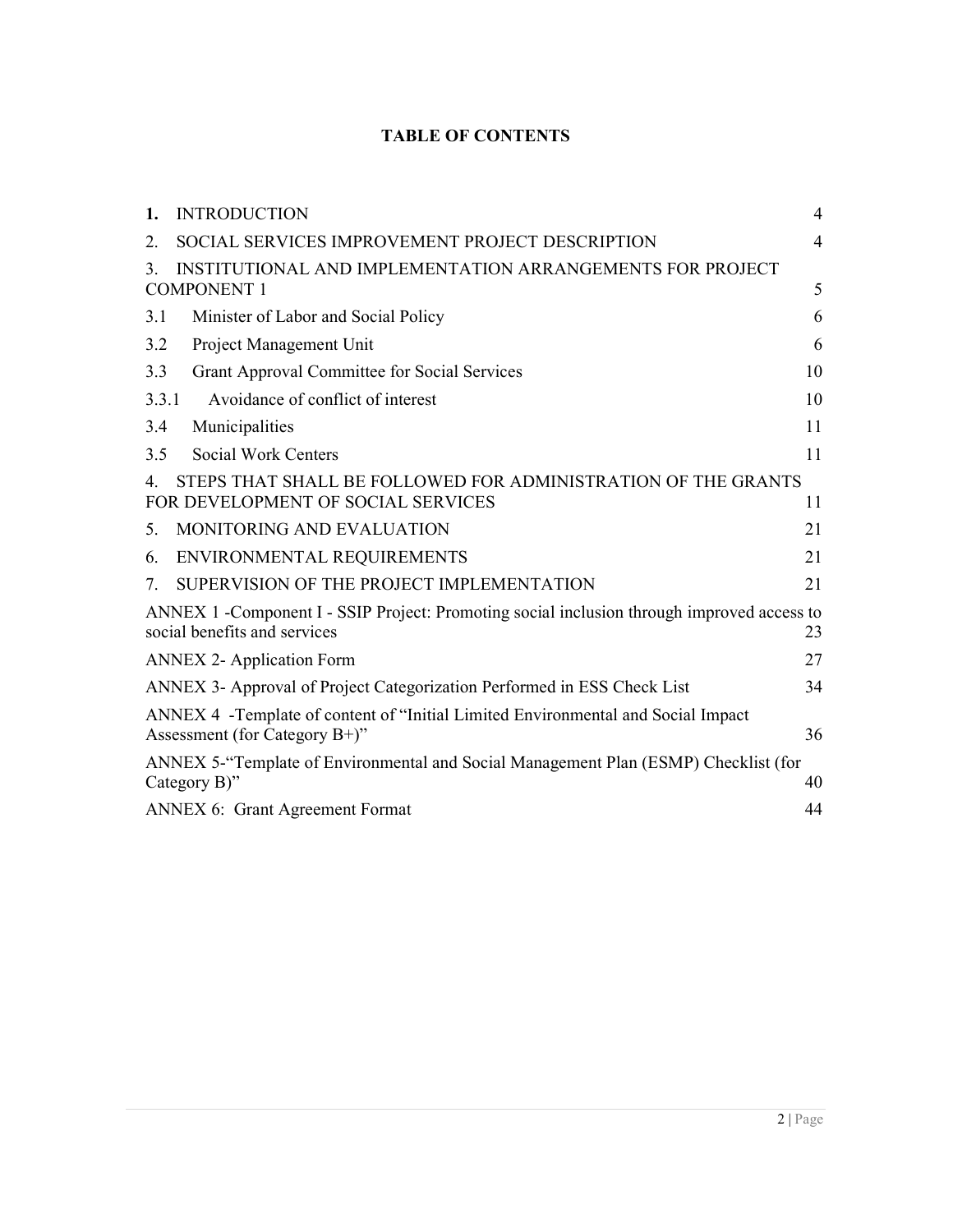| <b>ABBREVIATIONS AND ACRONYMS</b> |                                                      |  |  |  |  |
|-----------------------------------|------------------------------------------------------|--|--|--|--|
|                                   |                                                      |  |  |  |  |
| <b>BDE</b>                        | Bureau for Development of Education                  |  |  |  |  |
| CB                                | <b>Cash Benefits</b>                                 |  |  |  |  |
| <b>CBMIS</b>                      | Cash Benefit Management Information System           |  |  |  |  |
| CG                                | Consultative Group                                   |  |  |  |  |
| CSO                               | Civil society organization                           |  |  |  |  |
| $\overline{EC}$                   | <b>Evaluation Committees</b>                         |  |  |  |  |
| <b>ESMF</b>                       | <b>Environmental and Social Management Framework</b> |  |  |  |  |
| <b>ESMP</b>                       | Environmental and Social Management Plan             |  |  |  |  |
| <b>ECEC</b>                       | Early Childhood Education and Care                   |  |  |  |  |
| <b>ECD</b>                        | Early Childhood Development                          |  |  |  |  |
| <b>EIA</b>                        | <b>Environmental Impacts Assessment</b>              |  |  |  |  |
| <b>ESE</b>                        | Environmental and Social Expert                      |  |  |  |  |
| <b>ESMF</b>                       | Environmental and Social Management Framework        |  |  |  |  |
| <b>ESMP</b>                       | <b>Environmental and Social Management Plans</b>     |  |  |  |  |
| <b>GAC</b>                        | <b>Grant Approval Committee</b>                      |  |  |  |  |
| <b>GOM</b>                        | <b>Grant Operations Manual</b>                       |  |  |  |  |
| <b>GRM</b>                        | Grievance Redress Mechanism                          |  |  |  |  |
| <b>GRS</b>                        | Grievance Redress Service                            |  |  |  |  |
| <b>HIF</b>                        | Health Insurance Fund                                |  |  |  |  |
| IC                                | <b>Individual Consultants</b>                        |  |  |  |  |
| IE                                | <b>Impact Evaluations</b>                            |  |  |  |  |
| <b>IFB</b>                        | <b>Invitation For Bids</b>                           |  |  |  |  |
| <b>ISA</b>                        | <b>Institute for Social Affairs</b>                  |  |  |  |  |
| <b>LSP</b>                        | Labor and Social Protection                          |  |  |  |  |
| <b>MIS</b>                        | Management and IT System                             |  |  |  |  |
| M&E                               | Monitoring and Evaluation                            |  |  |  |  |
| <b>MLSP</b>                       | Ministry of Labor and Social Protection              |  |  |  |  |
| <b>MOES</b>                       | Ministry of Education and Science                    |  |  |  |  |
| <b>MOF</b>                        | Ministry of Finance                                  |  |  |  |  |
| <b>MOH</b>                        | Ministry of Health                                   |  |  |  |  |
| <b>NEB</b>                        | National Employment Bureau                           |  |  |  |  |
| PAD                               | Project Appraisal Document                           |  |  |  |  |
| <b>PDO</b>                        | Project Development Objective                        |  |  |  |  |
| <b>PPSD</b>                       | Project Procurement Strategy for Development         |  |  |  |  |
| PID                               | <b>Project Implementation Documents</b>              |  |  |  |  |
| PO                                | Project Objectives                                   |  |  |  |  |
| PMU                               | Project Management Unit                              |  |  |  |  |
| POM                               | Project Operational Manual                           |  |  |  |  |
| <b>SPN</b>                        | <b>Specific Procurement Notices</b>                  |  |  |  |  |
| SSI                               | Social Services Improvement                          |  |  |  |  |
| <b>SSIP</b>                       | Social Services Improvement Project                  |  |  |  |  |
| WG                                | Working Group                                        |  |  |  |  |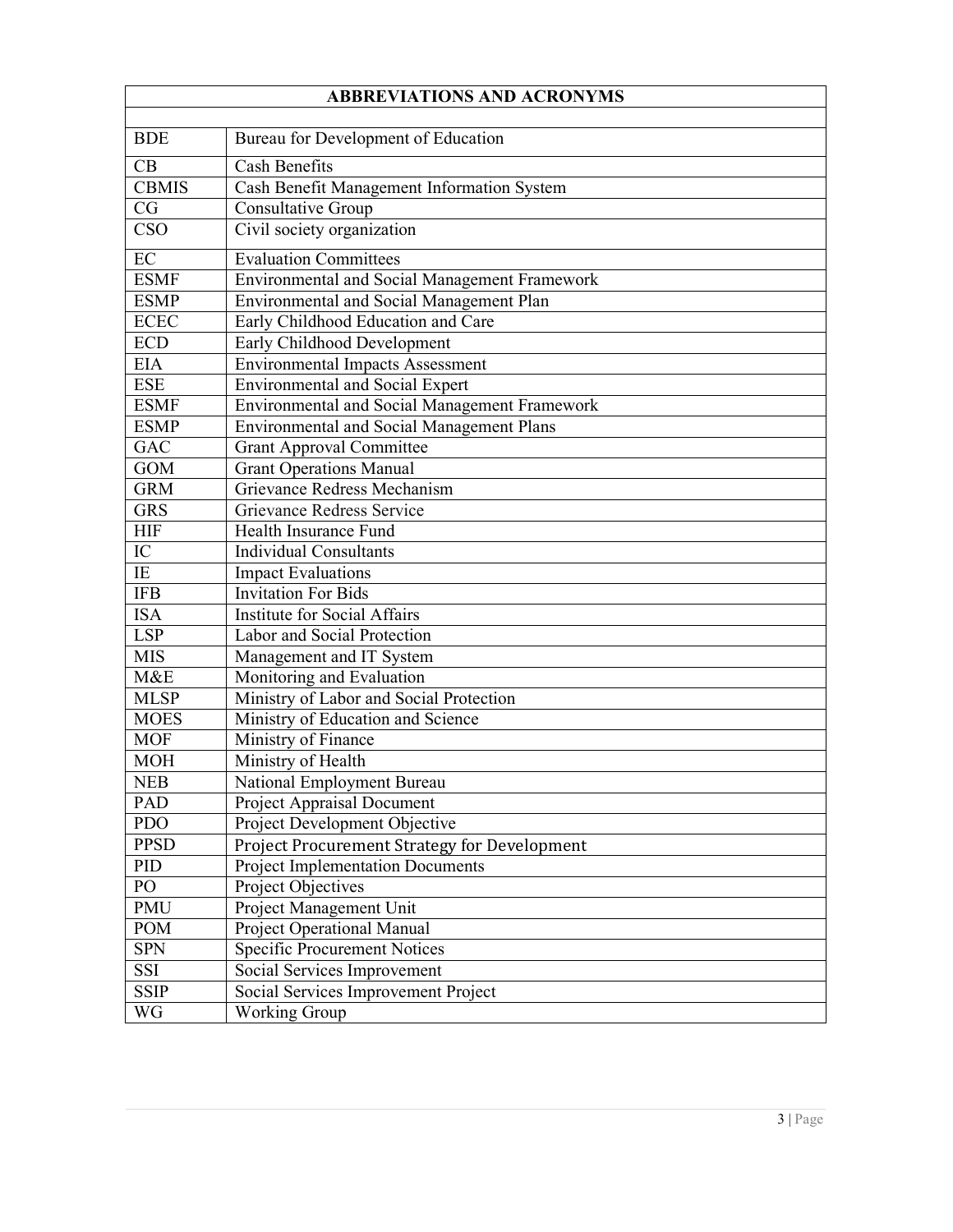#### **1.** INTRODUCTION

#### 1.1. PURPOSE OF THIS MANUAL MANUAL

This Grant Operational Manual for Development of Social Services (GOM or "the Manual") outlines operational guidelines and procedures to be followed while implementing the Grants for Development of Social Services ("Projects", "Subprojects" or "Grants") envisaged under the Subcomponent 1.2 "Piloting a grant mechanism for development of noninstitutional(out of home; out of family) social services", Component I "Promoting social inclusion through improved access to social benefits and services" of the Social Services Improvement Project (SSIP or "the Project"). This Manual lays out the processes and procedures of identifying, preparing, selecting, procuring, managing and monitoring the implementation of the Grants i.e. Subprojects Project Category I. This Manual will be the basis on which the SSIP Project Management Unit (PMU), the Ministry of labour and social Policy (MLSP), the municipalities and all other interested parties including the beneficiaries shall implement the Subprojects. nent 1.2 "Piloting a grant mechanism for development of nonin<br>ily) social services", Component I "Promoting social inclusion t<br>benefits and services" of the Social Services Improvement<br>This Manual lays out the processes an Category I. This Manual will be the basis on which the SSIP Projection-<br>the Ministry of labour and social Policy (MLSP), the municipal<br>ed parties including the beneficiaries shall implement the Subprojects. This Grant Operational Manual for Development of Social Services (GOM or "the Manual") outlines operational guidelines and procedures to be followed while implementing the Grants for Development of Social Services ( "Proje

#### 1.2. LEGAL FRAMEWORK

The guidelines and procedures laid out in the Manual are in line with the: SSIP Project Operational Manual, the SSIP Project Appraisal Document of the World Bank (or the "Bank"), Operational Manual, the SSIP Project Appraisal Document of the World Bank (or the "Bank"), and the Loan Agreement between the Government of the Republic of North Macedonia and the World Bank for Implementation of the Social Services Improvement Project. The guidelines and procedures are also in accordance with national laws. roject Category I. This Manual will be the basis on which the SSIP Project MMU), the Ministry of labour and social Policy (MLSP), the municipalities<br>terested parties including the beneficiaries shall implement the Subproje

#### 2. SOCIAL SERVICES IMPROVEMENT PROJECT DESCRIPTION

#### **A. Project Development Objectives**

The Project Development Objective (PDO) of the SSIP is to expand access to and improve the quality of social services, including preschool services, for vulnerable groups.

#### **B. SSI Project Components**

The project includes three main components, as described in the following paragraphs.

#### Component 1: Promoting social inclusion through improved access to social benefits and **services (US\$12.7 million / 10.8 million EURO equivalent)**

The objective of this component will be to strengthen the overall social protection delivery system for improved services by existing social assistance recipients and by vulnerable groups. On the supply side, the project will support creation and expansion of preventive and nonresidential social services. The increased outreach activities by the system (Social Welfare Centers, SWCs, and other institutions at the local level) will result in the rise of the poor and vulnerable applying for social benefits and services. Better access to a menu of social benefits and services will also be ensured with the merger of the two existing information systems (databases), which would enable improved identification of actual individual/family needs, more poor or vulnerable individuals and families receiving support, and better case management (that is, referrals, tracking, and hent will be to strengthen the overall social protection delivery system<br>sisting social assistance recipients and by vulnerable groups. On the<br>support creation and expansion of preventive and nonresidential social The objective of this component will be to strengthen the overall social protection delivery<br>for improved services by existing social assistance recipients and by vulnerable groups.<br>supply side, the project will support cr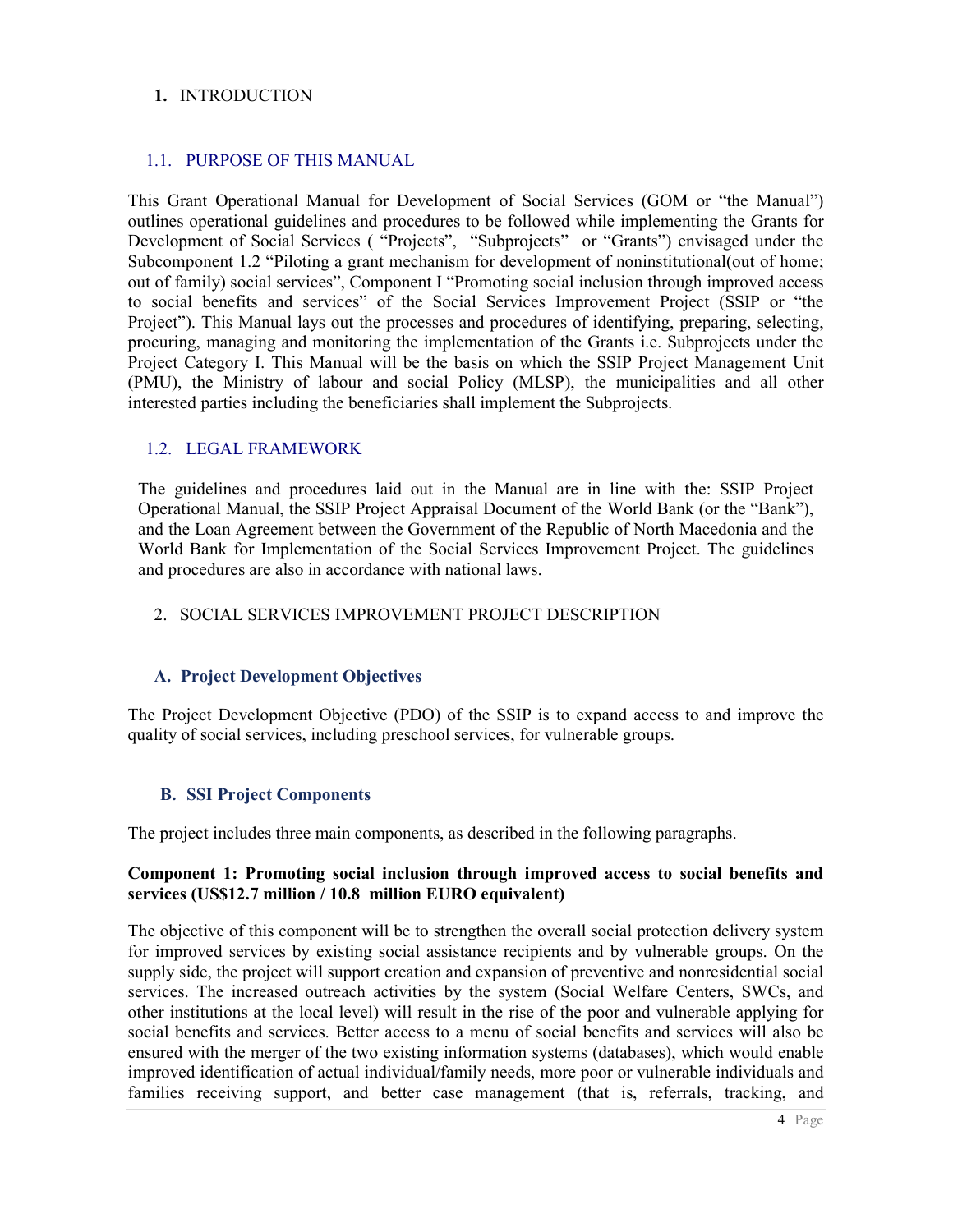monitoring) using the integrated social welfare information system. A new human-centered approachand integrated information system will enhance targeting and prioritization of beneficiaries for services (including the Early Childhood Education and Care, ECEC). This will also include developing referrals between social services, preschools, and other relevant institutions. The focus will be on the beneficiaries (including the preschool children), their needs, and facilitation of their inclusion in the system of benefits and services. facilitation of iciaries for services (including the Early Childhood Education and Care, ECEC). This will include developing referrals between social services, preschools, and other relevant tions. The focus will be on the beneficiaries ( n system will enhance targeting<br>the Early Childhood Education and<br>between social services, preschoo<br>beneficiaries (including the preschoo

#### Component 2: Expanding the access to and improving of the quality of preschool services **(US\$18.6 million/16.0 million EURO equivalent)**

This component will focus on improving access to quality ECEC services, in particular for children from socially disadvantaged backgrounds (that is, poor children, children with children from socially disadvantaged backgrounds (that is, poor children, children with<br>disabilities, and Roma children). Activities for children aged 3 to 6 years will focus on increasing access to quality and energy efficient preschools (that is, child-centered and with age learning opportunities) while also supporting their transition to the early grades of primary education. Activities for younger children—from birth onwards—will focus on empowering parents and families to support children's holistic development through increased knowledge about the importance of the early years (including adequate health and nutrition, early stimulatio and learning opportunities, and nurturing and protection from stress) and about the relevant and learning opportunities, and nurturing and protection from stress) and about the relevant services available in the community. The activities related to the infrastructure will be sequenced services available in the community. The activities related to the while the process quality activities will be happening in parallel. will focus on improving access to quality ECEC services, in particular for socially disadvantaged backgrounds (that is, poor children, children with Roma children). Activities for children aged 3 to 6 years will focus on i opportunities) while also supporting their transition to the early grades of primary n. Activities for younger children—from birth onwards—will focus on empowering and families to support children's holistic development th

#### **Component 3: Project management, monitoring and evaluation (US\$2.1 million/1.8 million 3: EURO equivalent)**

This component will support the day-to-day management of project implementation and the monitoring and evaluation (M&E) of its objectives and outcomes. This component will finance the activities that would ensure effective administration and implementation of the project by supporting (a) the establishment and operation of the Project Management Unit (PMU), including the provision of operating costs,(b) development and implementation of a M&E system for the project, and (c) development and carrying out of a public awareness campaign to inform vulnerable groups of available social assistance services, including the application process requirements. ivities that would ensure effective administration and implementation of the propring (a) the establishment and operation of the Project Management Unit (PMU provision of operating costs,(b) development and implementation or in support will support the day-to-day management of project implementation and the ring and evaluation (M&E) of its objectives and outcomes. This component will finance the set shat would ensure effective administratio

Detailed description of the Component 1 of this Project is given in Annex 1 to this Manual

#### 3. INSTITUTIONAL AND IMPLEMENTATION ARRANGEMENTS FOR PROJECT COMPONENT 1

This section describes the respective roles and responsibilities of the SSIP stakeholders in the implementation of the Project.

The MLSP will be accountable for execution of project activities and implementation would rely on its existing structures, with the additional support of a PMU.

The project implementation structure will consist of:

3.1 Minister of Labor and Social Policy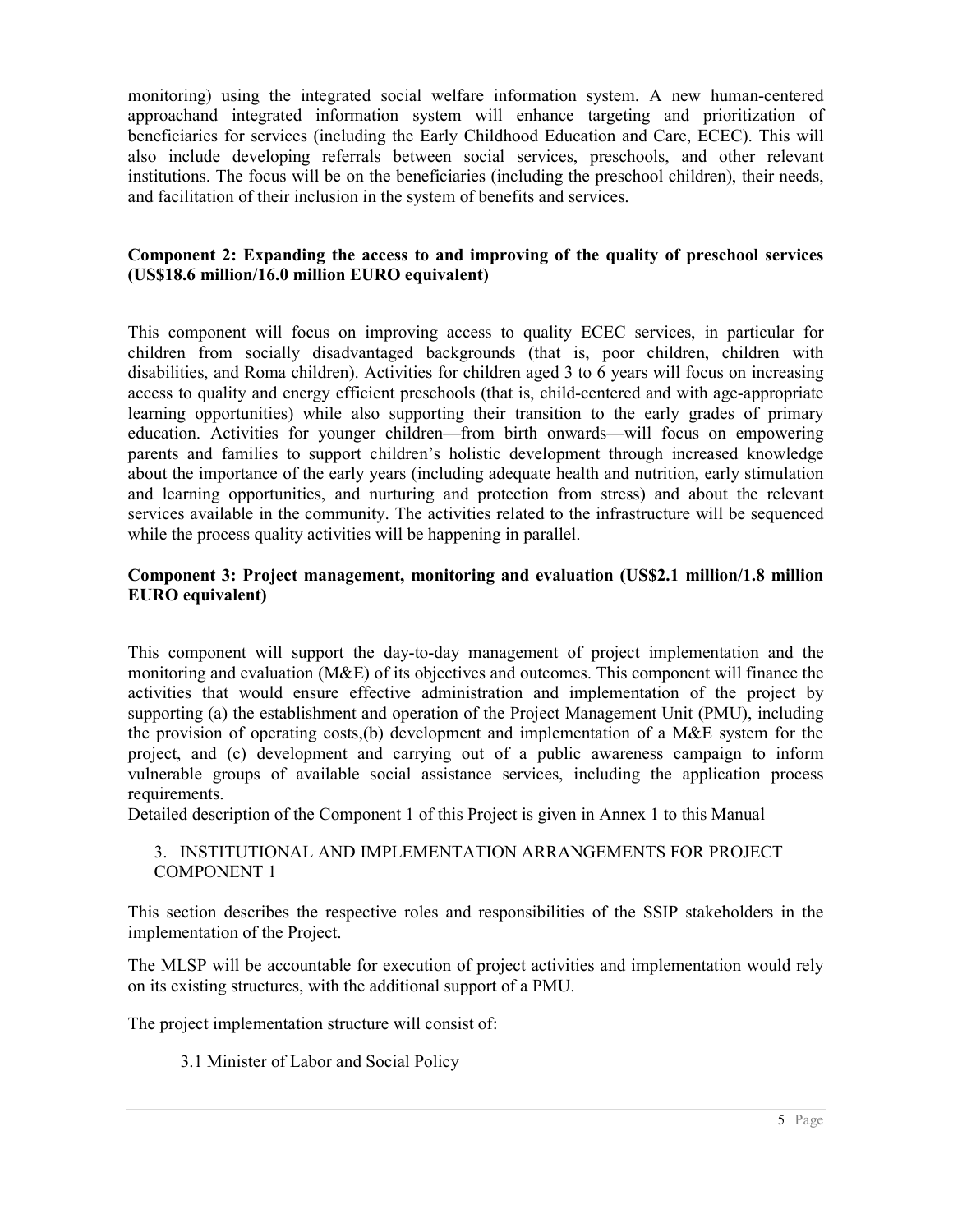3.2 Project Management Unit - PMU,

3.3 Grant Approval Committee for social services (GAC) chaired by the MLSP

3.4 Municipalities,

3.5 Social Work Centers

### 3.1 Minister of Labor and Social Policy

The Minister of Labor and Social Policy **–** is the implementing authority and together with the Project Director is entitled to make decisions and approve project annual working plans, budgets and reports. The Minister is entitled to sign contracts and payment documents awarded under the Project. In his/her absence the Minister shall appoint the Project Director or other Ministry's officials to sign on his/her behalf.

#### 3.2 Project Management Unit

The MLSP as the main implementing agency for the Project has established PMU as a temporary body. The PMU would report to the MLSP Minister and would be responsible for day-to-day project implementation; overall project coordination, monitoring activities, safeguard and fiduciary functions, and reporting. The PMU shall be housed in the MLSP and headed by a Project Manager and Project Director. The Project Director is employee in the MLSP and shall be responsible for the preparation and implementation of the Project, managing of all day-to-day activities and reporting to the Minister and the other institutions involved in the project implementation. The Director/Manager also serves as the focal point with the World Bank and with other potential donors

Main responsibilities of PMU fall into the following groups of activities but are not limited to:

3.2.1 Manage and administer SSIP implementation that includes (i) coordination of overall project implementation activities; (ii) coordination of involved institutions in order to make sure that the project activities are implemented in a technically and timely harmonized manner, (iii) coordination of international and local consultants and (iv) act according the WB team's requirements.

3.2.2 Planning and budgeting that includes precise assessment of the activities related to project preparation and implementation from their technical, financial and procurement viewpoint.

3.2.3 Procurement that includes (i) ensuring compliance with the procurement rules and procedures as defined in the applicable Regulations, Legal Agreement, POM, PPSD and Procurement Plan of the Project; (ii) contract signing, implementation and monitoring implementation of signed contracts

3.2.4 Promotion of SSIP among municipalities

3.2.5 Financial management and accounting (more details are given in point 4.11)

3.2.6 Ensure compliance with environmental and social requirements**.** The PMU shall ensure that the daily implementation of the project is according to the environmental and social requirements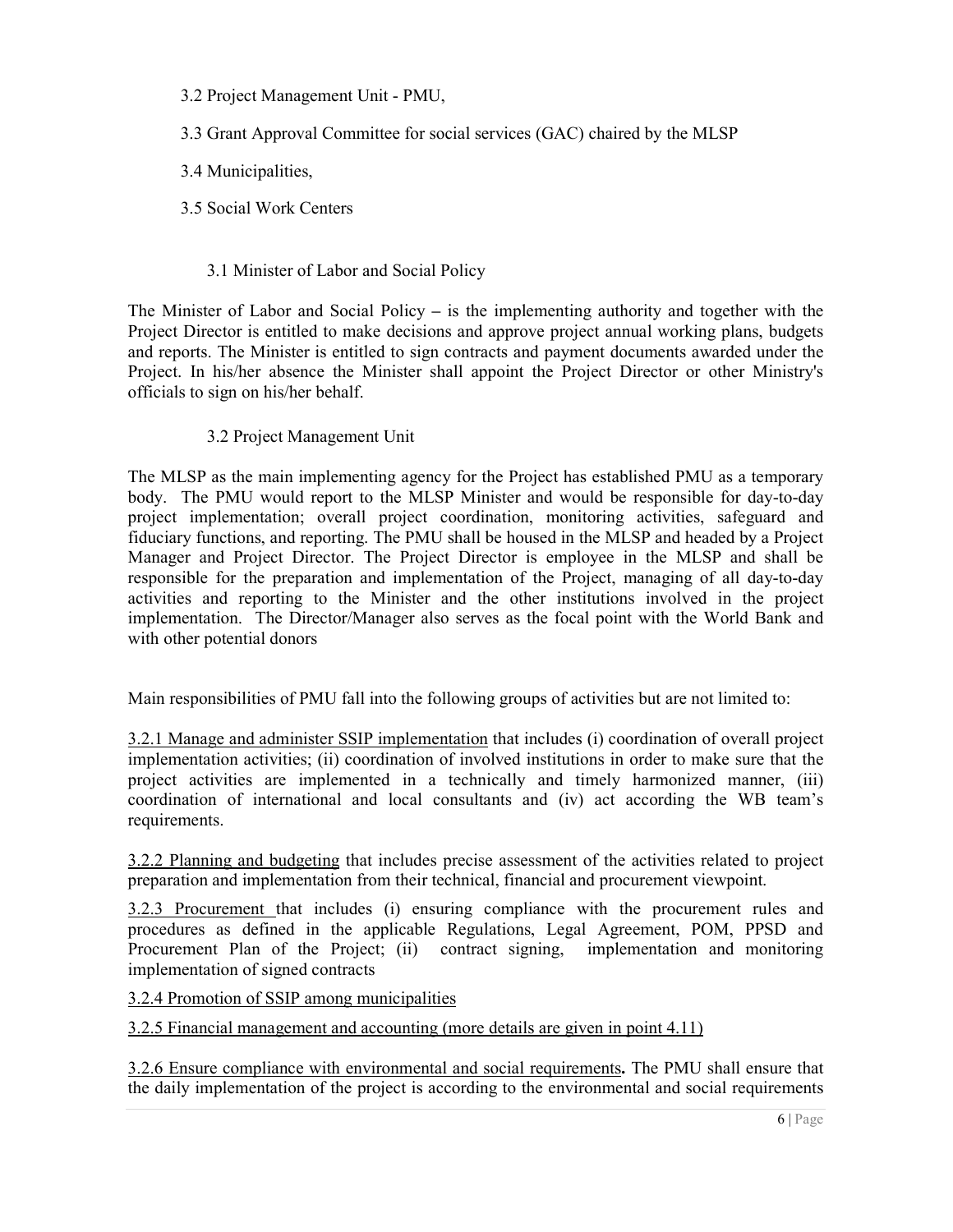as given in the published SSIP Project Environmental and Social Management Framework (ESMF), and in accordance with sub-project specific Environmental and Social Management Plans (ESMPs) as envisaged under ESMF.

3.2.7 Monitoring and evaluation includes establishment of arrangements for systematic comparison of actual project activities against plan on the basis of agreed indicators and objectives. The PMU has to monitor the SSIP according the result framework of Monitoring and Evaluation. The PMU should also monitor the environmental and social performance of the overall project, and of individual sub-projects as per the respective monitoring plans included in sub-project specific ESMPs.

3.2.8 Citizen engagement The citizen engagement element shall take an important role during the project implementation. The PMU Grant Administration Coordinator with help of the other PMU members shall be responsible for planning and conducting the Project Citizen Engagement (CE) activities.

An annual beneficiary feedback mechanism (such as a beneficiary scorecard) will measure beneficiary perception of quality of social services and collect their feedback on the improvement to services and their views which activities should be prioritized. The mechanism will disaggregate data for different marginalized groups (e.g. Roma) in order to better and more specifically inform service improvement. This information will support the design of future reforms. The PMU will include a number of results that measure beneficiary feedback and the citizen engagement process in the Results Framework and/or in PMU reporting such as " Share of supported sub-projects in which direct beneficiaries report their engagement in decision making" and "Share of beneficiaries satisfied with responsiveness of the grievance redress mechanism"..

The PMU will organize regular social audit meetings for all direct beneficiaries (that is, social workers, disadvantaged population especially Roma minority and so on) to achieve transparency, disclosure and beneficiary oversight for supported subprojects. These meetings will ensure that (a) beneficiaries are aware of the activities strengthening the institutions of the social services system (including the grant scheme or social contracting), (b) information is disseminated, and (c) beneficiary feedback is generated on subprojects which will be supported.

The PMU (Grant Administration coordinator) will be responsible for invitations for the social audit meetings (to be held at least twice a year), producing information, and posting on social services notice boards. After the identification of the municipalities where the specific sub projects shall be implemented (for example after selection of the municipality where new social service shall be developed), an social audit meeting shall be organized in the particular municipality (at the municipality/school/SWCs or other premises), preferably at least twice in twelve months i.e. once at the beginning before the actual sub project implementation has started, and second for preferably 6 months after the starting of the project implementation. The PMU shall conduct several activities such as invitation of direct beneficiaries especially the most disadvantaged one(for example Roma minority)as well as municipality representatives, parents, citizens living in the municipality, social workers, teachers CSO, etc. The invitation shall be conducted through distribution of printed materials through the SWCs, Schools, Municipality, citizen organizations, as well as through invitations send by mail. The aim of the meetings shall be to hear the voice of the beneficiaries, citizens, local authorities, civil organization etc, to inform them about what is planned, and by their help to shape the project implementation in a way their needs are met in most efficient and effective way. All participants shall be asked to fill beneficiary scorecard for rating the projects proposed/implemented by giving suggestions for improvement. In addition, during the meetings the Grievance Redress Mechanism shall be promoted, in order all the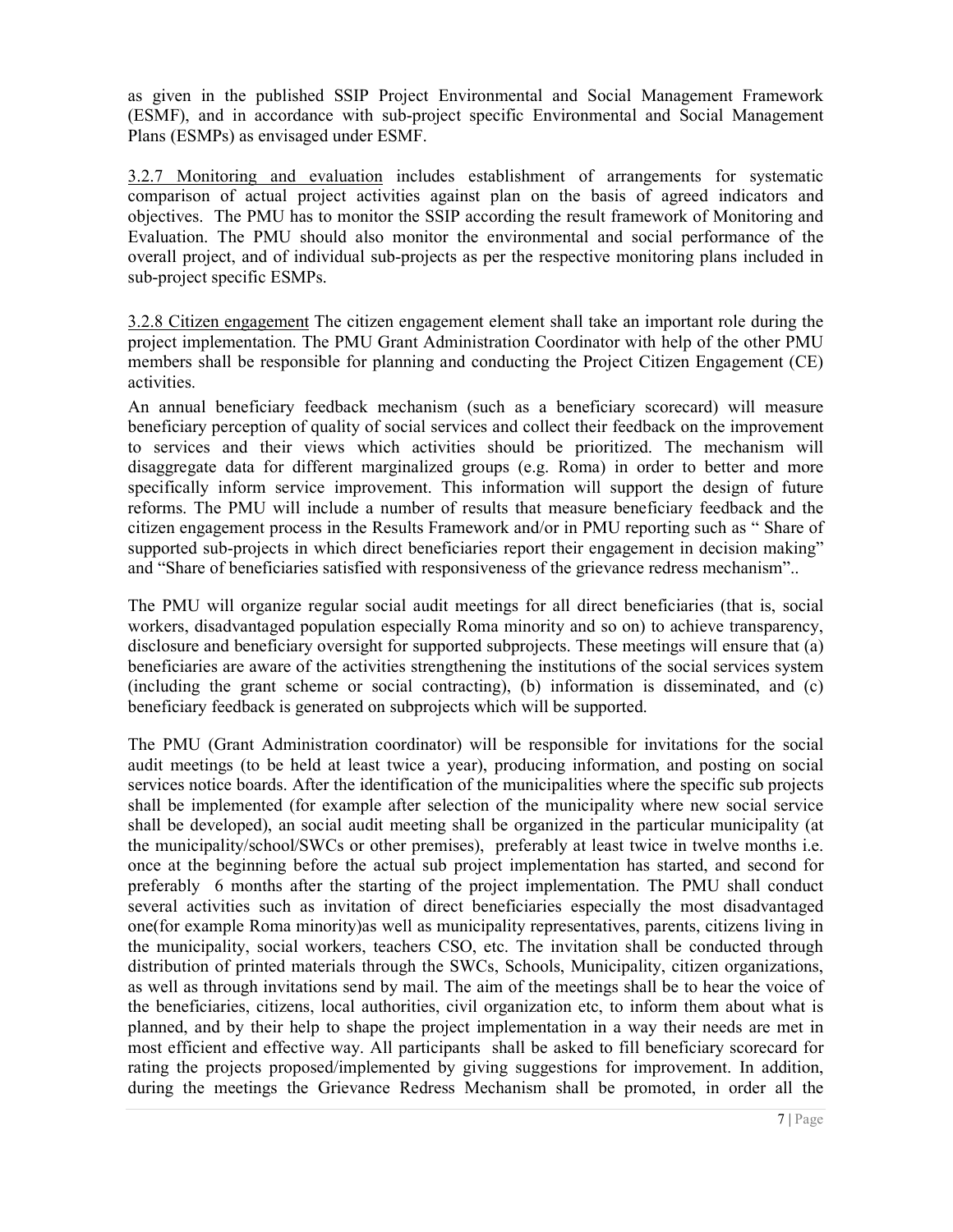interested to be able to submit questions, comments, suggestions, and/or complaints or provide any form of feedback on all project-funded activities. After each meeting, minutes shall be prepared, and those shall be disseminated to all officials responsible for designing, planning and implementation of the sub projects. After a certain period, preferably 6 months after the starting of the project implementation the social audit meeting shall be conducted in the same municipality to inform the beneficiaries about the status of the sub project implementation, and how their thoughts/complaints/recommendations given at the previous meeting have been implemented.

#### 3.2.9 Safeguards

The PMU, the MLSP, the Municipalities, the SWCs and all other involved institutions respectfully shall ensure that the Project is carried out with due regard to appropriate health, safety, social, and environmental standards and practices, and in accordance with the Safeguards Instruments (ESMF, sub-project specific ESMPs).

#### 3.2.10 Grievance Redress Mechanism

Grievance – An issue, concern, problem, or claim (perceived or actual) that an individual or community group wants a company or contractor to address and resolve. Project Affected People as well as Project Affected Legal Entities will be able to submit grievances directly to the PMU/MLSP on paper, by e-mail or by using form published on the MLSP web site (a sample grievance form is given in point 3.2.10.1).

All grievances will be recorded in a register, assigned a number, and tracked until it is closed. The PMU will make all reasonable efforts to address the complaint upon the acknowledgement of grievance. If the PMU is not able to address the issues raised by immediate corrective action, a long-term corrective action will be identified. The complainant will be informed about the proposed corrective action and follow-up of corrective action.

If the PMU is not able to address the particular issue raised through the grievance mechanism or if action is not required, it will provide a detailed explanation/justification on why the issue was not addressed. The response will also contain an explanation on how the individual/entity which raised the complaint can proceed with the grievance in case the outcome is not satisfactory.

In case of complaints (grievances) on Sub-grant beneficiary selection process (on notification in writing of the GAC's decision concerning application, stating the reasons for rejection), Applicants should use same grievance form given in point 3.2.10.1. Complaint Group consisting of members of GAC with assistance of PMU members will undertake review of complaint (whether complaint address on process of application, evaluation and selection of full sub-project proposals) with regards to selection criteria determined in this Grant Manual. Complaint Group will give an answer in writing within 15 days from registration of complaint.

Grievances need to be sent to the address provided below.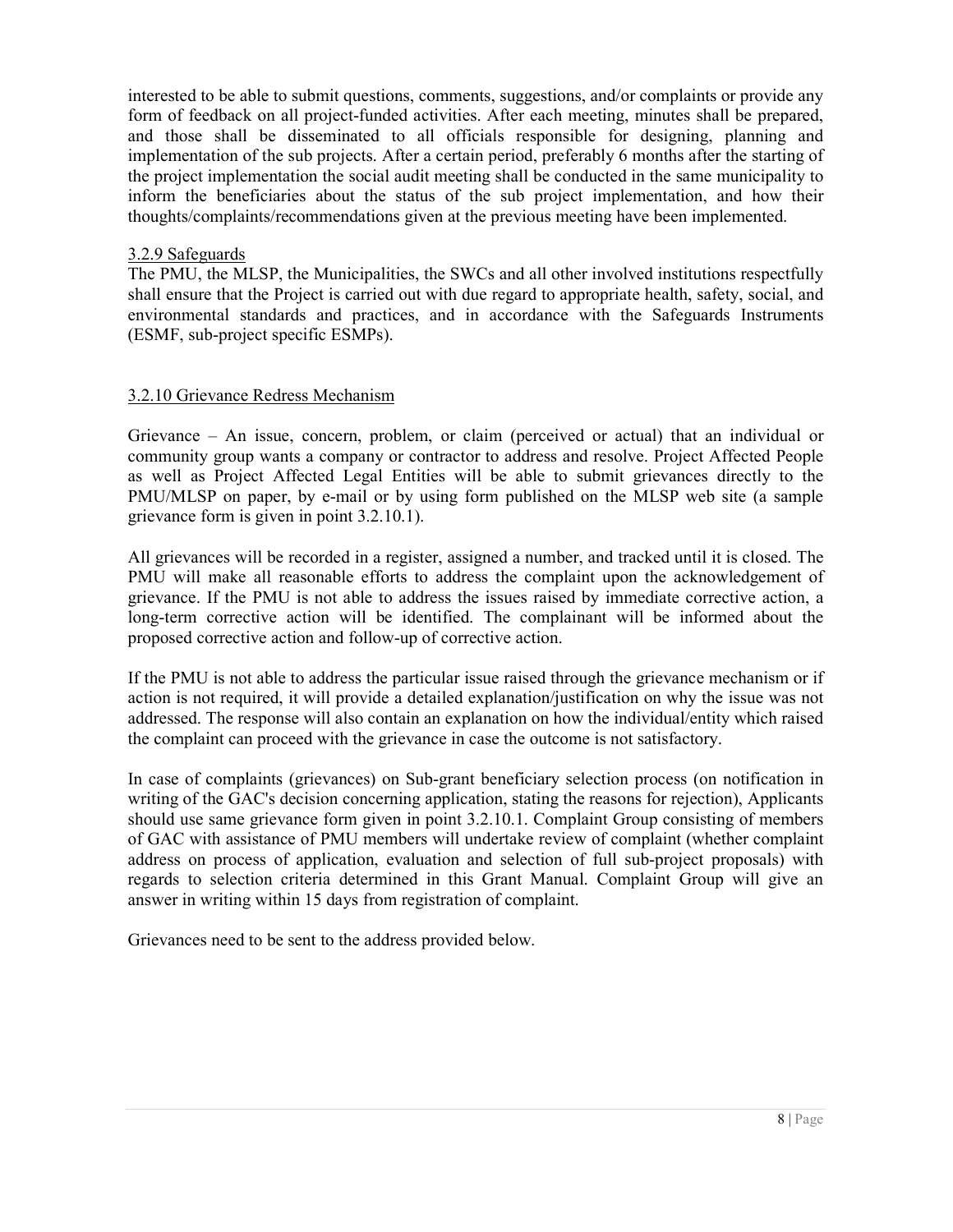Contact information: Project Management Unit Social Services Improvement Project Ministry of Labour and Social Policy of the Republic of North Macedonia Str. Dame Gruev 14, 1000 Skopje

#### 3.2.10.1 Sample Grievance Form

The PMU shall maintain, throughout Project implementation, and publicize the availability of a grievance redress mechanism as a separate form published on the MLSP website www.mtsp.gov.mk

The form shall enable the interested parties to submit questions, comments, suggestions, and/or complaints or provide any form of feedback on all project-funded activities

The form shall have the following fields that should be filled up by the interested party

Name

Postal address

e-mail address

Telephone

Question /Suggestion

#### SUBMIT

The field "submit" shall be automatically connected to one or more mail addresses of PMU members that shall review the questions and send them to the respective persons for answering. After the answer is given, PMU shall send it to the mail/postal address given in the form by the interested party.

In addition, the questions, suggestions and the answers shall be publicly published without disclosing who is asking.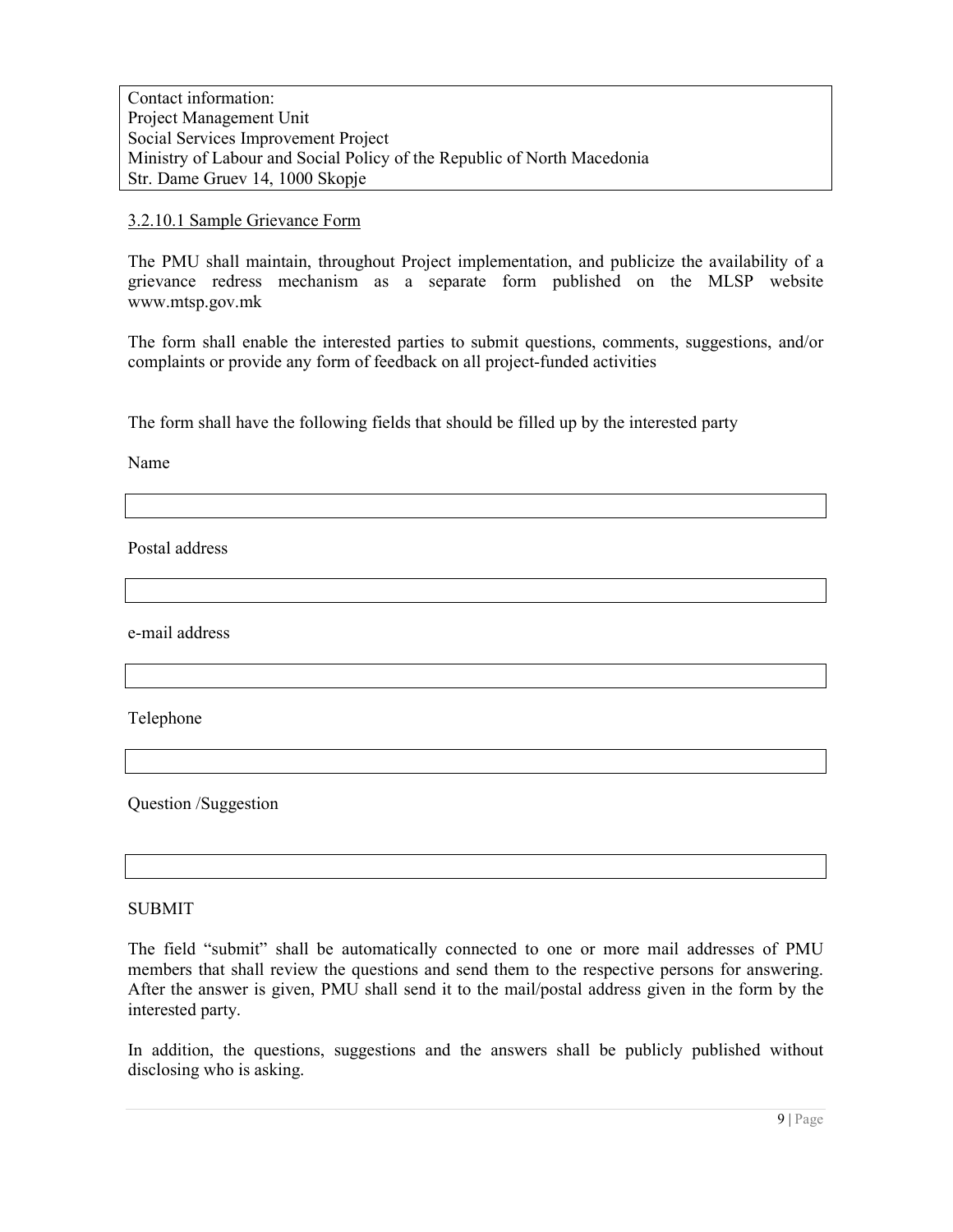The fields "name", "address", "e-mail", "telephone" shall not be mandatory for filling.

The form shall include information such as telephone number and mail address of the PMU members in order for the interested parties to be able to call, write or express in person their opinion and /or complain directly to the PMU members.

# 3.3 Grant Approval Committee for Social Services

The GAC for Social Services shall be established and led by the MLSP and shall be consisted of 5 members and 5 deputy members:

- 1. Three Representatives from the MLSP with min 5 years of experience in the social protection area;
- 2. Representative from the Institute for Social Affairs; and,
- 3. Representative from the Ministry of local self-government.

The Grant Approval Committee shall be responsible for evaluating and selecting grant proposals for social services according to the criteria described in point 4.8 "Selection of potential service providers" of this GOM.

The Project Director/Manager shall appoint the Grant Administrative Coordinator or other PMU staff to act as a secretary to the GAC meetings. The secretary is a non-voting member and would be responsible for drafting the minutes from the meetings.

# 3.3.1 Avoidance of conflict of interest

To avoid conflict of interest, GAC members will need to sign no conflict of interest statement. GAC members, who are directly or indirectly related to a project proposal, were involved in preparation of any part of it, or if a candidate under consideration is his family/relative will be asked to refrain from participating in the selection process. Also, GAC members are not allowed to be involved in execution of any of the awarded projects.

All GAC members have an obligation to disclose any real potential or apparent conflict of interest as soon as it arises to the PMU and in the case of a possible conflict of a financial or business nature.

In response to a possible conflict of interest situation involving one or more GAC members, the PMU is responsible for:

- $\Box$  reviewing the conflict of interest situation;
- $\Box$  assessing the materiality of the conflict of interest and any necessary mitigation measure;
- $\Box$  discussing the proposed response with the MLSP;
- $\Box$  informing the GAC member of the final decision on how to proceed.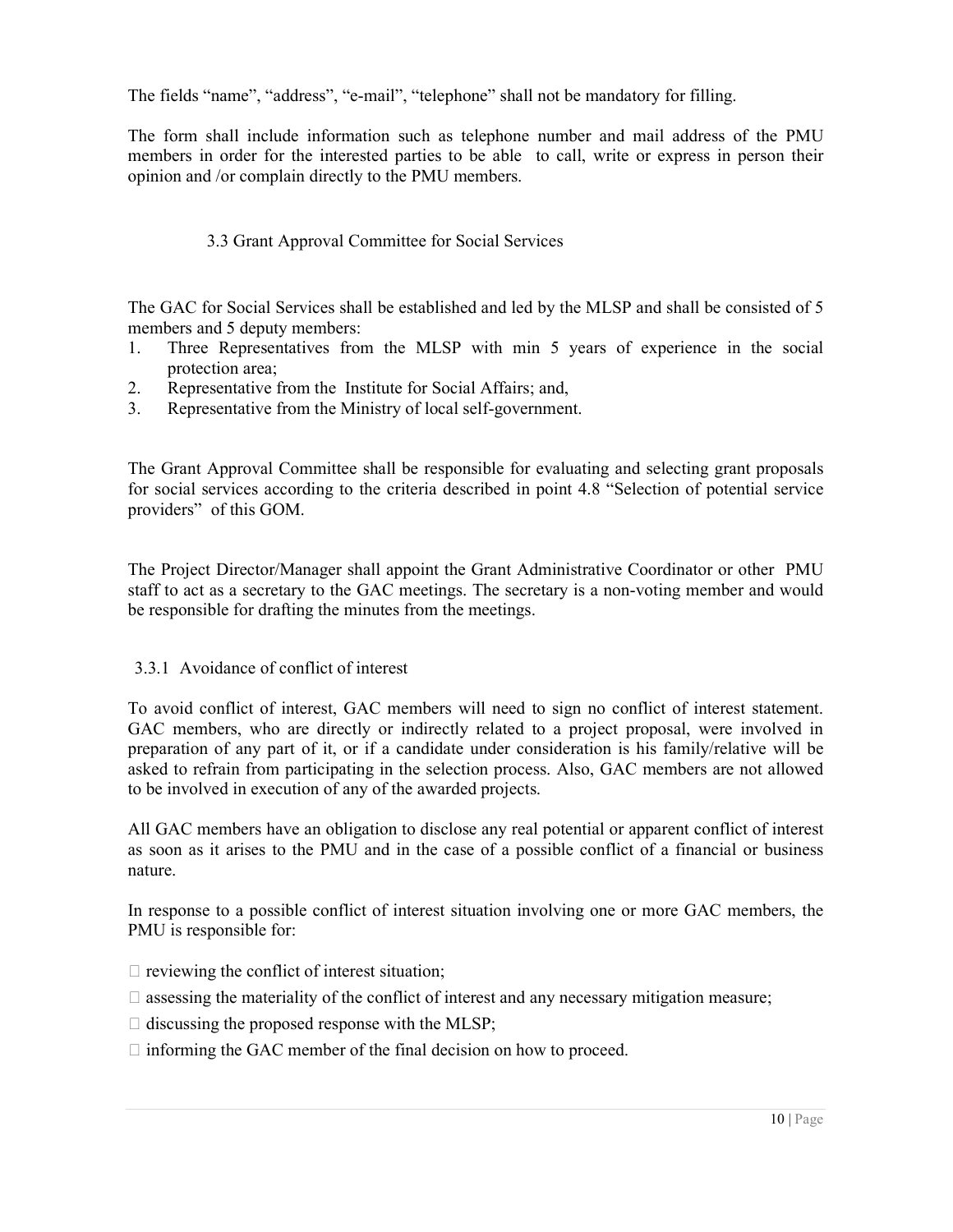If no conflict of interest is identified, the GAC member will continue its function. In cases when the conflict of interest is identified, as a result, the GAC member will be will be replaced If no conflict of interest is identified, the GAC member will continue its function. In cases when<br>the conflict of interest is identified, as a result, the GAC member will be will be replaced<br>3.4 Municipalities<br>Municipalit

#### 3.4 Municipalities

demand, for preparing and submitting applications for social services together with potential demand, for preparing and submitting applications for social services together with potential<br>applicants, for signing Grant agreement, as well as for supervision and reporting regarding the implementation of the activities with PMU and SWCs' support and ensuring that the environmental and social standards and practices are met. of the activities with PMU and<br>d social standards and practices are<br>cial Work Centers If no continue of interest is identified, the GAC member will continue in functions. In cases<br>
3.4 Municipalities<br>
Municipalities<br>
Municipalities<br>
Municipalities<br>
Municipalities<br>
Municipalities will be responsible for ide

#### 3.5 Social Work Centers

The SWCs will play a significant role in providing support in the developing the social services at the local level. The SWCs will be responsible for screening, orientation about the services, and referral of the beneficiaries to the providers of the services. They will work closely with the municipalities on M&E of the quality of services provided by the service providers.

# 4. STEPS THAT SHALL BE FOLLOWED FOR ADMINISTRATION OF THE GRANTS FOR DEVELOPMENT OF SOCIAL SERVICES quality of services provided by the service providers.<br>
BE FOLLOWED FOR ADMINISTRATION OF THE GRANTS<br>
F SOCIAL SERVICES<br>
ent and Information Dissemination<br>
inviting the municipalities/ potential service providers to expres

1. Needs assessment and Information Dissemination

2. Public Call for inviting the municipalities potential service providers to express interest to apply for a grant for development of social services

3. Support in preparation of project proposal

4. Public Call for inviting the municipalities/ potential service providers to apply for a grant for development of social services apply for a grant for development of social services<br>Support in preparation of project proposal<br>Public Call for inviting the municipalities/ potential service providers to apply for a<br>Velopment of social services<br>Stephario

- 5. Preparation of applications
- 6. Submission of applications
- 7. Environmental screening procedure
- 8. Selection of potential service providers
- 9. Preparation of environmental documentation
- 10. Grant Agreement signing
- 11. Financial management and accounting

#### **4.1. Information Dissemination and Needs assessment**

#### **4.1.1 Information Dissemination**

Representatives from the SSIP project shall organize meeting with representatives from all the municipalities and shall organize separate regional meetings with the representatives from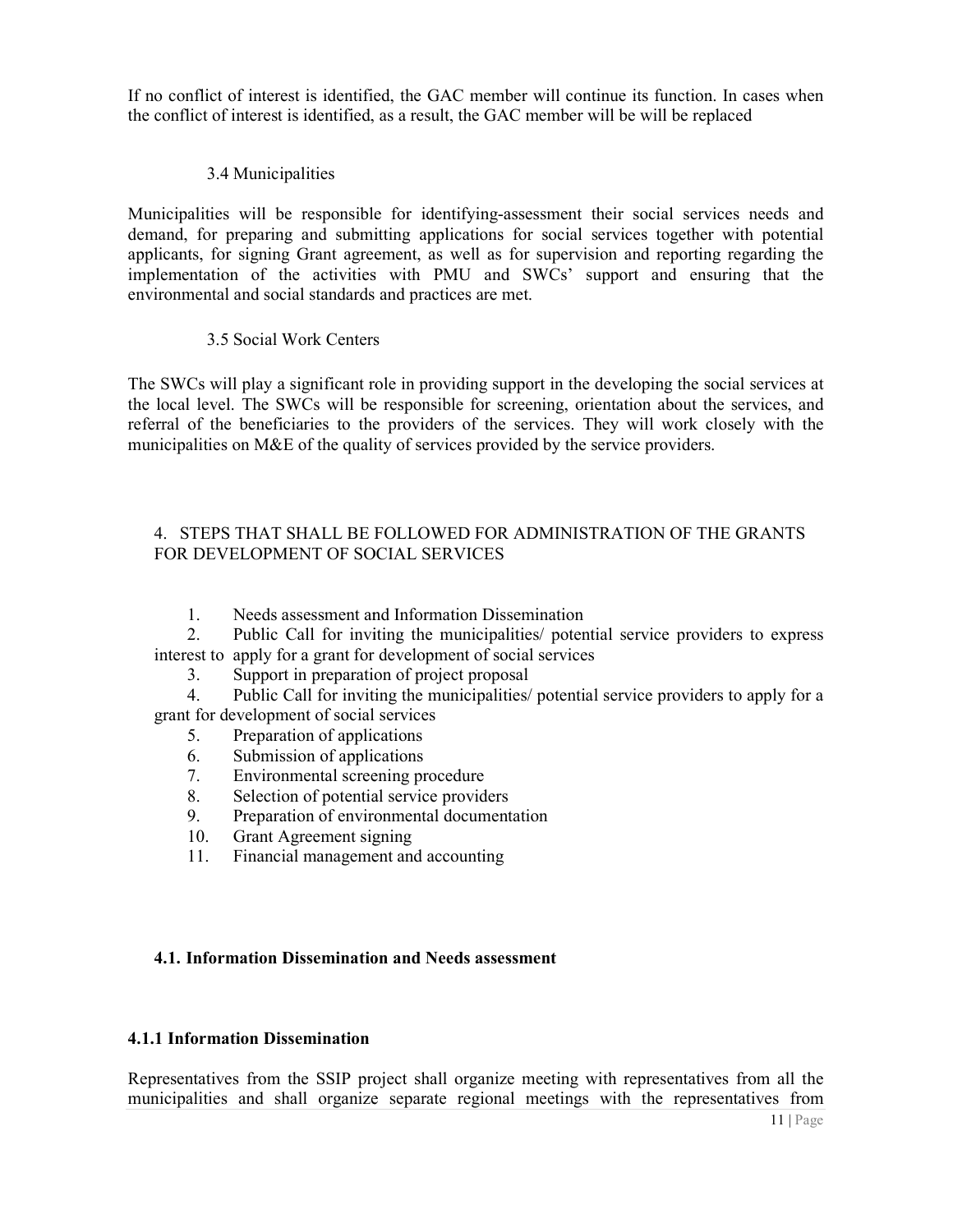municipalities that work on social issues in order to share information regarding this Program. In addition, representatives from the SSIP project shall visit/contact each of the municipalities and the respective SWCs, local CSO and shall organize the focus group discussions on which they will be informed about the possibilities for financing projects for developing of social services in the Municipalities.

The meetings with the municipalities and the SWCs and the focus group discussions shall be used for informing the presents about the selection process of the service providers, the contracts signing and the contract implementation process. The SSIP representatives will offer direct support to the Municipalities/potential service providers for filling the Application form. Copy of the GOM for social services shall be published on the MLSP web site and shall be given to all Municipalities, interested service providers and others interested parties.

The Municipalities shall publish a call for identifying interested service providers, The interested providers shall express their interest and shall contact the municipalities and if the municipality deems that the proposed social service to be developed by the service provider is needed, the Municipality together with the interested provider shall submit the application. The Municipalities shall be informed that they can also apply for grant as a potential service provider. Each municipality will be able to submit multiple grant applications with different providers for different social services, as well as grant applications by Municipality itself as a service provider. Also the Municipalities can jointly apply for developing a joint social service (for example when the municipalities are located next to each other and they want to develop a social service that shall cover the joint needs of the municipalities). One service provider can receive grant funds for establishing of a certain service only once.

#### **4.1.2 Needs assessment**

Before publishing the public call for inviting the municipalities/potential service providers to apply for a grant for development of social services, needs assessment shall be conducted through analysis of the municipal social development plans, programs discussions with SWCs, current service providers etc.

The municipalities in coordination with the respective SWCs and taking into account the results of the discussions conducted shall be asked to fill up a list of identified social needs in their municipality. The list of identified needs for social services by municipality shall be shared with the World Bank and published on the SSIP web site.

#### **4.2. Public Call for inviting the municipalities/ potential service providers to express interest to apply for a grant for development of social services**

The Ministry of Labor and Social Policy-PMU will launch a Public Call for inviting the municipalities/potential service providers to express interest for a grant for development of social services. The Call will be announced in two national newspapers (one in Macedonian and one in Albanian) and published at the official MLSP website. The Call will provide the following minimum information:

• Brief summary of the Grant Program;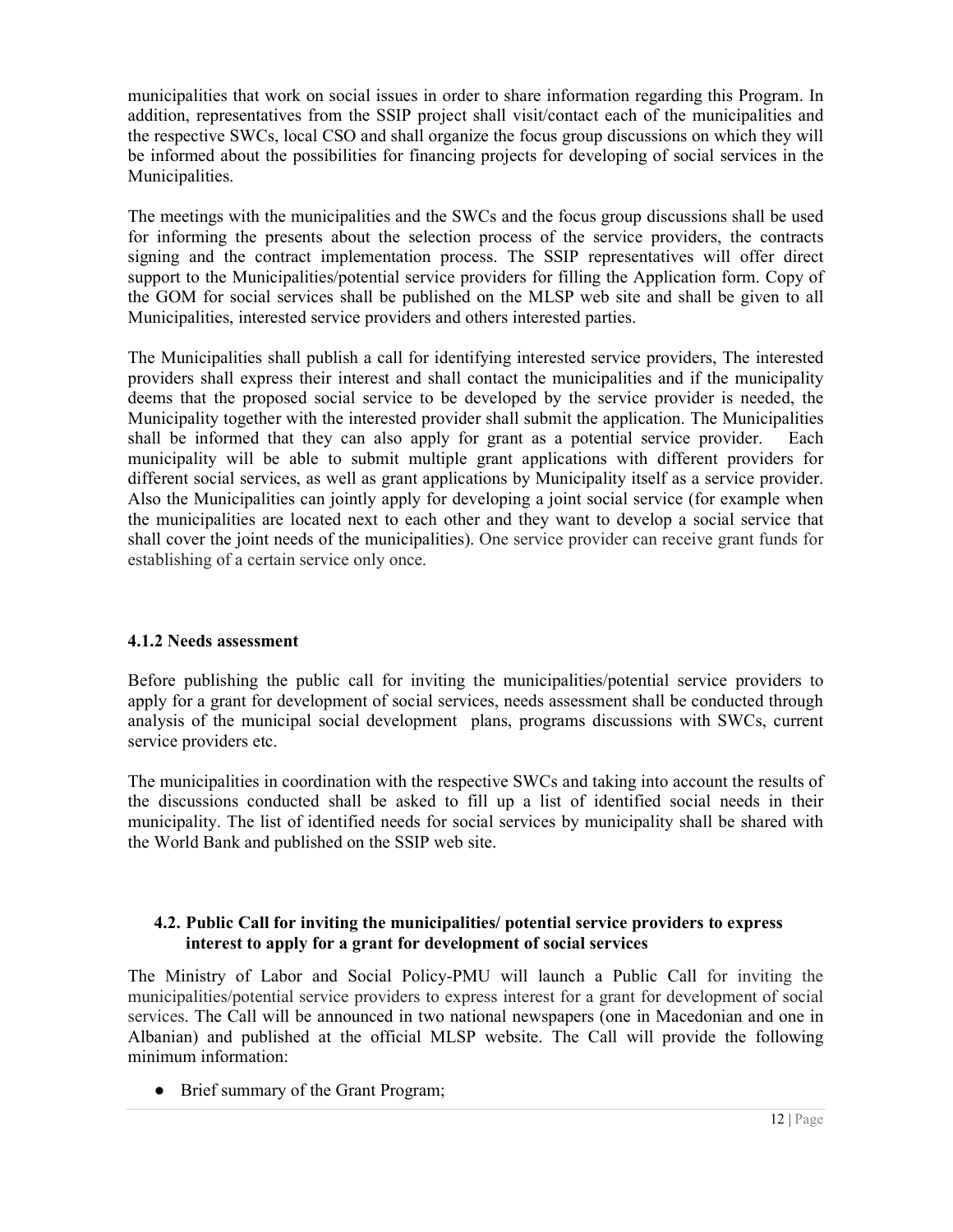- Description of the intention of the call: To inform the potential applicants that for those that will express interest, support shall be provided by the MLSP regarding the preparation of the application documentation including the project proposal;
- Contact details from the SSIP PMU members for obtaining assistance in preparation of the Application;
- Deadline for expression of interest (place and date).

#### **4.3. Support in preparation of the project proposals**

To the municipalities/potential service providers that have expressed interest for receiving a grant for development of social services, direct support shall be provided for preparation of the application documents including the project proposals, by the expert hired within the SSIP.

**Project proposal for the service to be developed** (in respect to the Rulebook for Norms and Standards for Providing Social Services): type, scope, conditions, content and quality of the services planned to be provided to the beneficiaries. The project proposal shall justify the need of the proposed services to be developed, shall describe the type and the planned number of beneficiaries, hours per beneficiary, the area where the activity shall be performed, the premises, and the equipment that shall be used, number and qualification of staff that shall be engaged, the envisaged costs for establishing and running the service, i.e. budget breakdown, quality assurance and other details regarding the quality of the service that is planned to be delivered by the applicant.

#### **4.4. Public Call for inviting the municipalities/ potential service providers to apply for a grant for development of social services**

The Ministry of Labor and Social Policy-PMU will launch a Public Call for inviting the municipalities/potential service providers to apply for a grant for development of social services. The Call will be announced in two national newspapers (one in Macedonian and one in Albanian) and published at the official MLSP website. The Call will provide the following minimum information:

- Brief summary of the SSIP project;
- Priority list of social needs that are identified as needed by municipality
- Information where the Application form can be obtained (MLSP web site and directly from the PMU)
- Type of documents requested for submission;
- Selection criteria:
- Contact details from the SSIP PMU members for obtaining assistance in preparation of the Application;
- Deadline for application (place and date).

Note:

• The public call shall be published after adopting the: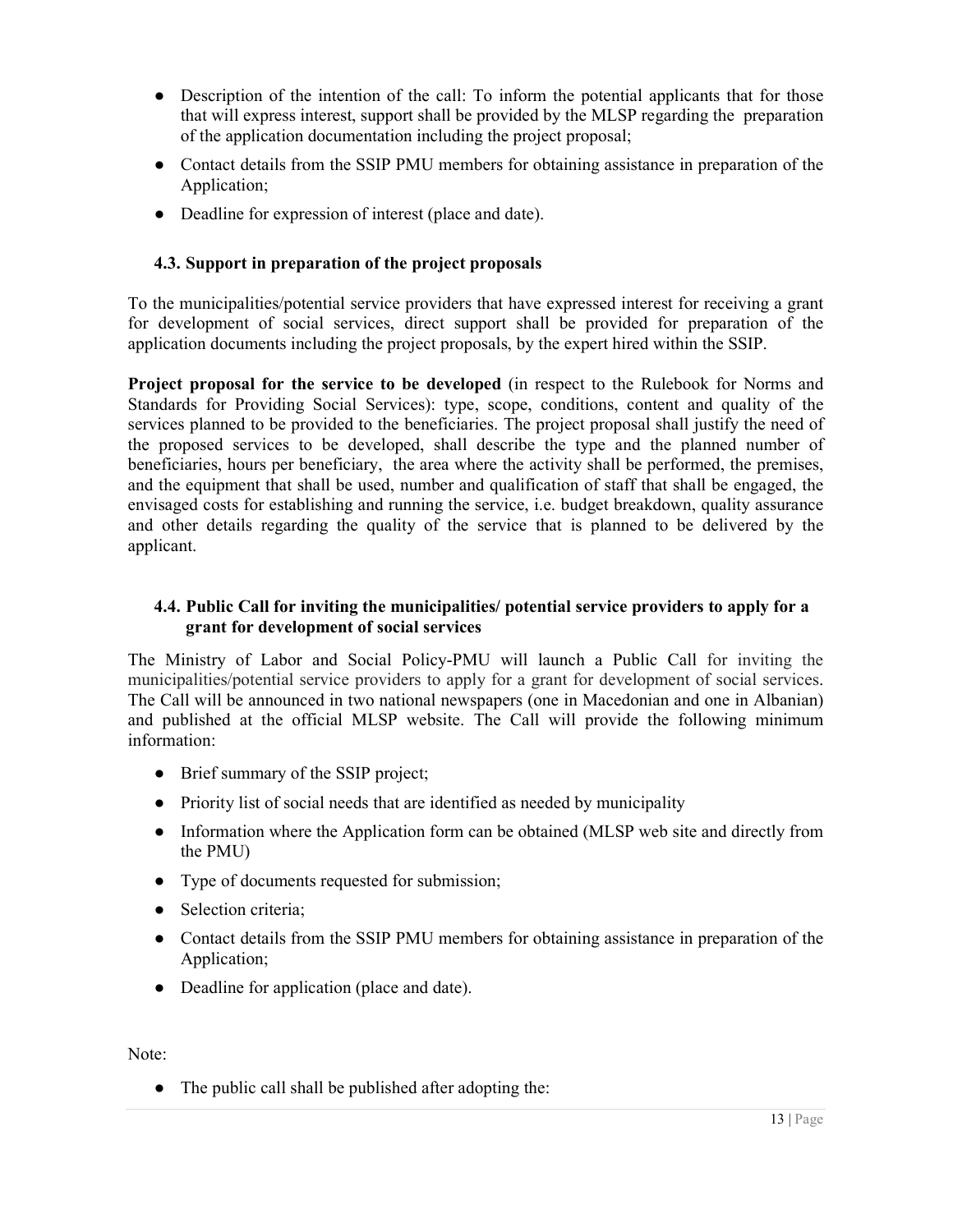- o Rulebook for Norms and Standards for Providing Social Services,
- o Cost Methodology for Establishing of the Services proposed, including pricing list and
- o Rulebook for Cost Methodology for Delivering of the Services proposed, including pricing list become effective/are prepared
- o Rulebook for the type and scope of the services paid by the beneficiaries and the amount of participation in the costs of the beneficiaries and persons and the persons who are obliged to support them
- The domestic and foreign legal entities or individuals may not be a founder or co-founder of a centre for social work, an institution for asylum seekers, institution for behavioral improvement, a group home for children at risk, a centre for resocialization of children at risk, a centre for resocialization of children in conflict with the law, foster family and institution for residential accommodation.

Municipalities/potential service providers will have one month to submit an application. The Public Call for applications shall be launched at least once per year, prior to the year of the project closure or until on-lending funds are fully committed.

# **4.5. Preparation of applications**

Municipalities/potential service providers shall fill the application form and shall submit the documents required with close collaboration and assistance from the PMU members

The application form is given in Annex 2 to this GOM

# **4.6. Submission of applications**

The interested potential service providers shall submit an Application to the MLSP which will include the following information:

- Details of the Applicant/potential service providers including data for the proposed project coordinator
- Mandatory documents to be enclosed :

 a) Project proposal for the service to be developed(in respect to the Rulebook for norms and standards for providing social services): type, scope, conditions, content and quality of the services planned to be provided to the beneficiaries. The project shall justify the need of the proposed services to be developed shall describe the type and the planned number of beneficiaries, the area where the activity shall be performed, the premises, and the equipment that shall be used, number and qualification of staff that shall be engaged, the envisaged costs for establishing the service and /or running, i.e. budget breakdown, quality assurance and other details regarding the quality of the service that is planned to be delivered

b) Filled Environmental and Social Screening (ESS) Check List

# **4.7. Environmental screening procedure**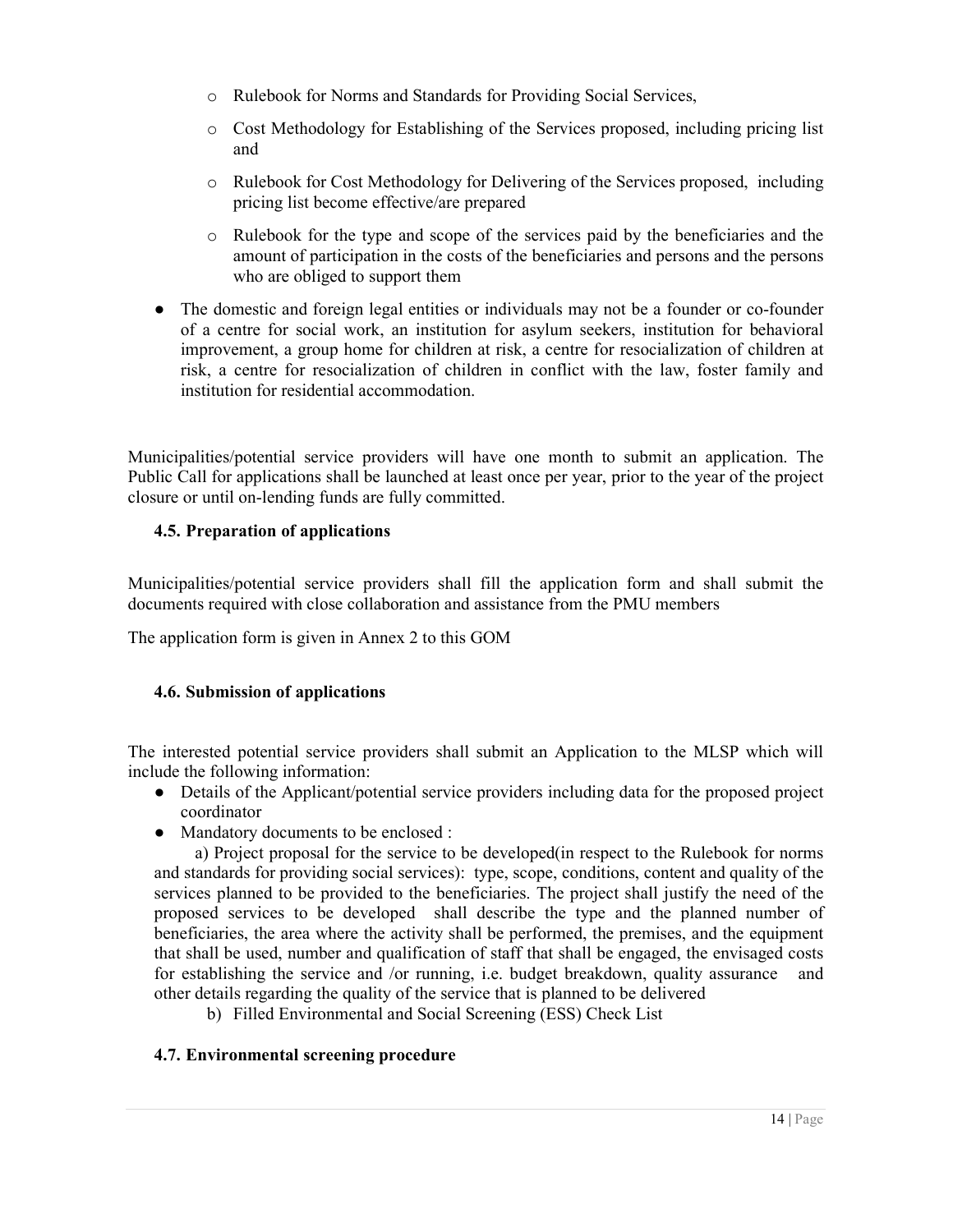For each submitted application an environmental screening procedure shall be undertaken by the PMU Environmental and Social Expert in order to: determine the environmental risk associated with the proposed project activities, assign respective environmental categories (A, B and C category) and identify the type of environmental and social due diligence document to be developed by a project applicant if selected for financing, or reject applications which are unacceptable due to the nature of the proposed activities, for example project classified as Category A:

- Category "A" projects is large scale projects with high environmental and social risks and they are not eligible for financing under the SSI project.
- Category "B" projects are divided into two groups B and B+ based on project activities and potential impacts, and for these projects different environmental and social due diligence instruments need to be applied for project impact assessment.
- Category "C" projects are those projects for which no additional impact assessment is required.

The Form for the for the Approval of Project Categorization performed in ESS Check List is given in Annex 3 to this GOM

# **4.8. Selection of potential service providers**

The Grant Approval Committee shall review the applications and shall select applicants with highest points received.

#### **4.8.1 Prequalification Process**

The prequalification process shall include:

- Determination whether the application is submitted in the required form (according the Application form)
- Determination whether the applicant is submitting application for establishing a certain social service for a first time
- Determination whether the project proposal is submitted in the required form (whether all the required information is given)
- Determination whether the proposed service is applicable to be financed according to the Law (The domestic and foreign legal entities or individuals may not be a founder or cofounder of a centre for social work, an institution for asylum seekers, institution for behavioral improvement, a group home for children at risk, a centre for resocialization of children at risk, a centre for resocialization of children in conflict with the law, and foster family and institution for residential accommodation).
- Environmental screening procedure to determine whether the project is eligible for financing

As a result of the prequalification process conducted, prequalification report shall be prepared

The projects that have been prequalified shall be evaluated according to the Evaluation criteria listed in point 4.8..2 of this Manual

#### **4.8.2 Selection of potential service providers**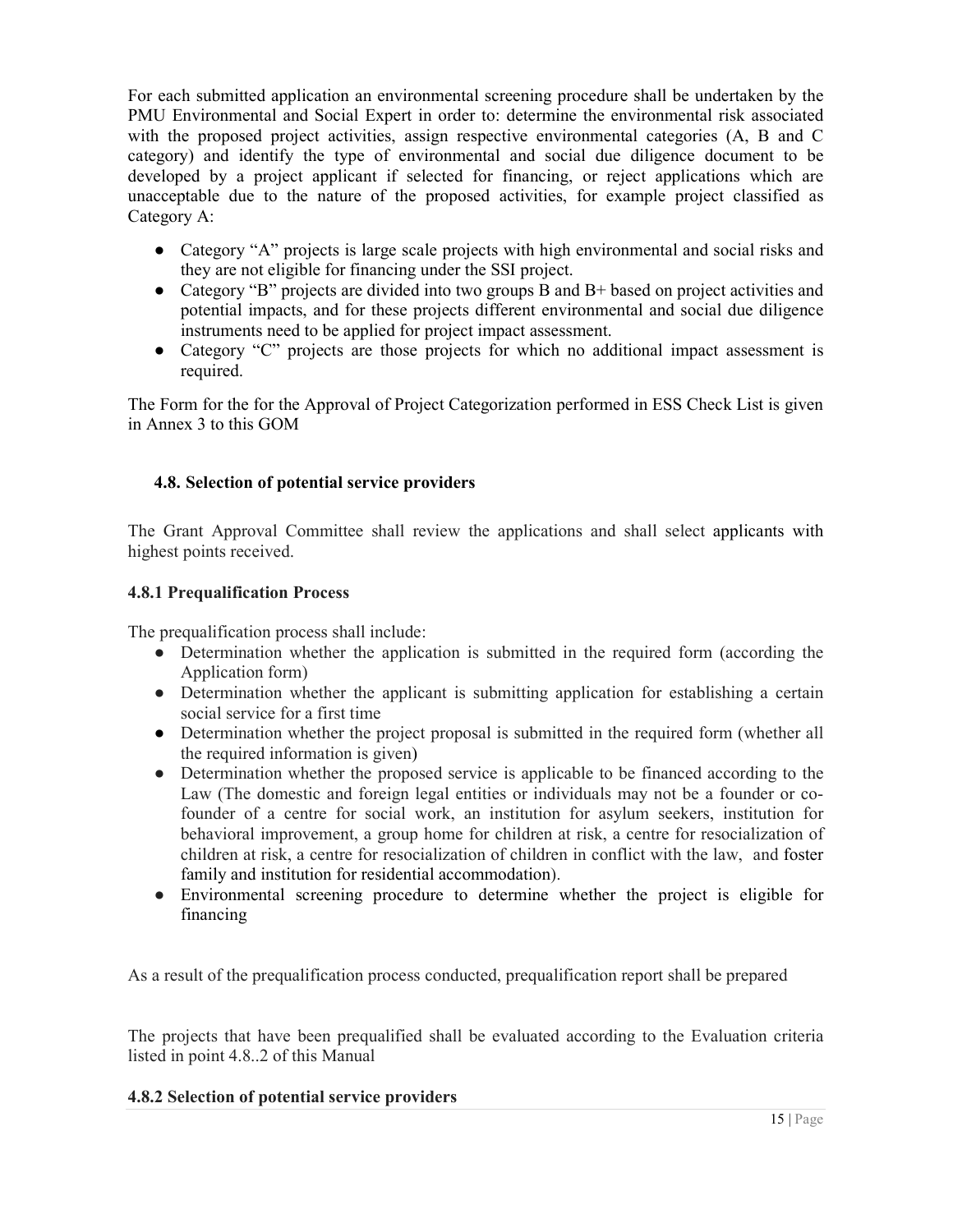The Grant Approval Committee shall evaluate the sub-project proposals that have passed the prequalification process using the following selection criteria grid. In addition, each GAC member shall provide a supplementary write up explaining and justifying why he/she assigned a particular score under each of selection criteria under the reviewed sub-project proposals.

| N <sub>0</sub>                              | <b>SELECTION</b>                           | Max. score                         | Total %                               |
|---------------------------------------------|--------------------------------------------|------------------------------------|---------------------------------------|
|                                             | criteria                                   |                                    |                                       |
| A. CAPACITY OF THE APPLICANT                |                                            | 25% total                          |                                       |
| $(25\% = 25p)$                              |                                            |                                    |                                       |
| 1.                                          |                                            | of relevant/similar projects       | Previous experience in implementation |
| Applicant/s have strong, relevant           |                                            | 10 <sub>p</sub>                    |                                       |
| experience in project implementation of     |                                            |                                    |                                       |
| projects similar in terms of scope, types   |                                            |                                    |                                       |
| of investment and scale                     |                                            |                                    |                                       |
| Applicant/s have some experience in         |                                            | 5 <sub>p</sub>                     |                                       |
|                                             | project implementation of projects similar |                                    |                                       |
|                                             | in terms of scope, types of investment and |                                    |                                       |
| scale                                       |                                            |                                    |                                       |
| Applicant/s have no experience in project   |                                            | 0 <sub>p</sub>                     |                                       |
| implementation                              |                                            |                                    |                                       |
| 2.                                          |                                            | Sub-Project coordinator's capacity |                                       |
| The project coordinator has strong,         |                                            | 10 <sub>p</sub>                    |                                       |
| relevant experience in the area of delivery |                                            |                                    |                                       |
| of social services                          |                                            |                                    |                                       |
| The project coordinator has some            |                                            | 5p                                 |                                       |
| experience in the area of delivery of       |                                            |                                    |                                       |
| social services                             |                                            |                                    |                                       |
|                                             | The project coordinator has no experience  | 0 <sub>p</sub>                     |                                       |
| in the area of delivery of social services  |                                            |                                    |                                       |
| 3.                                          |                                            |                                    | Sub-Project coordinator's knowledge   |
| The project coordinator has strong          |                                            | 5 <sub>p</sub>                     |                                       |
| knowledge and experience in the social      |                                            |                                    |                                       |
| protection area                             |                                            |                                    |                                       |
|                                             |                                            |                                    |                                       |
| The project coordinator has some            |                                            | 3 <sub>p</sub>                     |                                       |
| knowledge and experience in the social      |                                            |                                    |                                       |
| protection area                             |                                            |                                    |                                       |
| The project coordinator has no              |                                            | 0 <sub>p</sub>                     |                                       |
| knowledge and experience in the social      |                                            |                                    |                                       |
| protection area                             |                                            |                                    |                                       |
|                                             |                                            |                                    |                                       |
| <b>SUBTOTAL A</b>                           | max 25 p                                   | 25%                                |                                       |
| B. RELEVANCE $(75\% = 75p)$                 |                                            |                                    |                                       |
| 4.                                          |                                            | <b>Quality of project proposal</b> |                                       |
| Quality of Project proposal (in respect to  |                                            |                                    | Excellent 50 p Somewhat 30 p Poor 0 p |
| the Rulebook for norms and standards for    |                                            |                                    |                                       |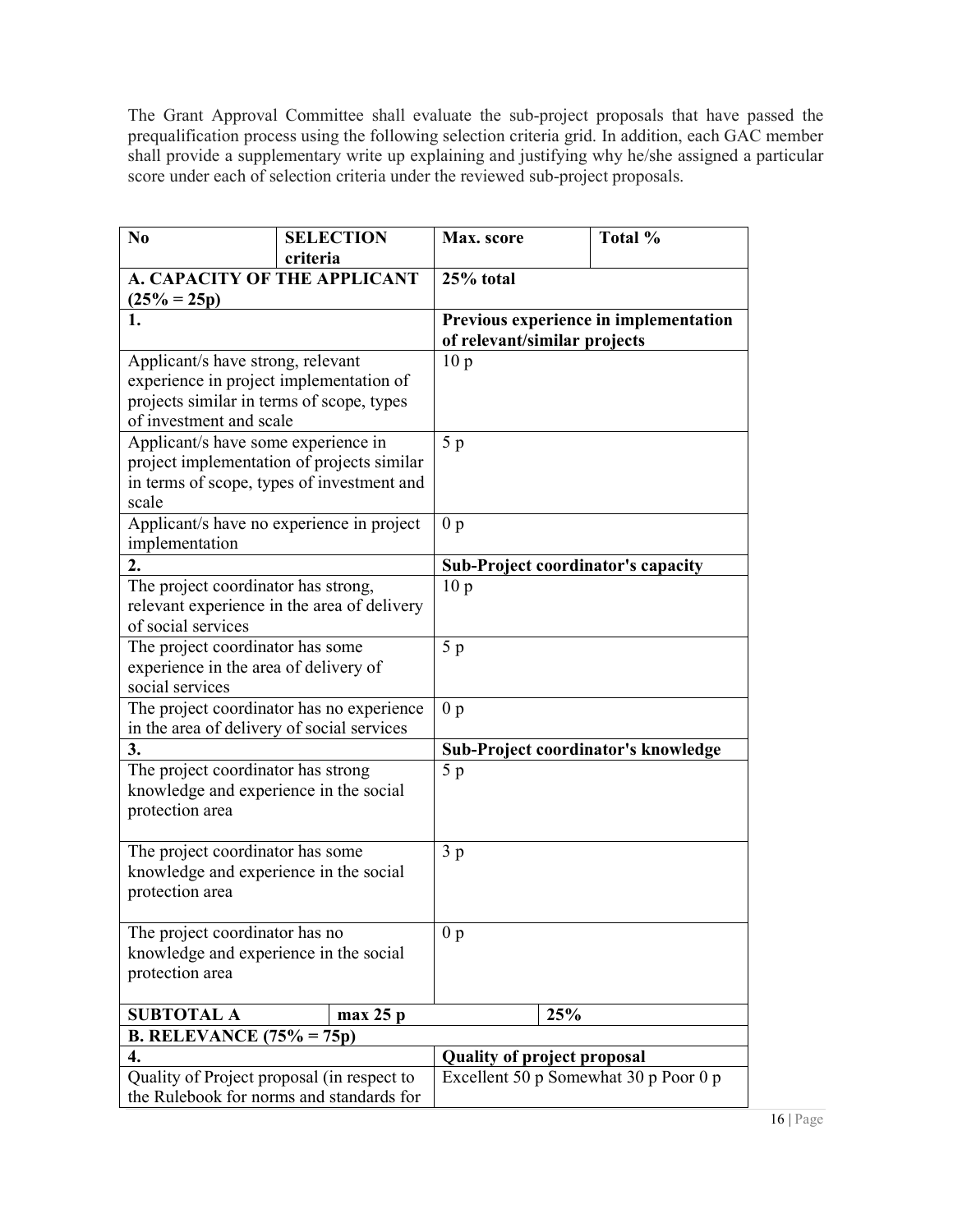| providing social services):                                                                                                                                                                                                                                                                                                                                                                                                                              |                                       |
|----------------------------------------------------------------------------------------------------------------------------------------------------------------------------------------------------------------------------------------------------------------------------------------------------------------------------------------------------------------------------------------------------------------------------------------------------------|---------------------------------------|
| The Project proposal is well<br>structured and contains all the<br>requested information,<br>The proposed social service<br>delivery system meets the social<br>standards and needs of the<br>potential beneficiaries<br>The project proposal envisages<br>inter-municipal cooperation<br>regarding the service delivery<br>There is quality assurance<br>proposed<br>Proposed Qualified Key<br>personnel<br>Access to key equipment<br>Budget breakdown |                                       |
| 6.                                                                                                                                                                                                                                                                                                                                                                                                                                                       | In line with the indentified needs    |
| The proposed service to be developed<br>addresses the social need/s listed on the<br>Published Priority list of social needs per<br>Municipality                                                                                                                                                                                                                                                                                                         | Excellent 25 p Somewhat 15 p Poor 0 p |
| <b>TOTAL POINTS</b>                                                                                                                                                                                                                                                                                                                                                                                                                                      |                                       |

After each public call, the GAC shall select 10 projects that have been evaluated with highest points (arithmetical average score of the total points given by each member of the GAC), maximum 2 projects per Municipality in accordance to the evaluation criteria listed above, with which contract for financing shall be signed

Output of the evaluation process will be an evaluation report with recommendation of projects to be financed

The prequalification report and the evaluation report shall be prepared by the PMU Grant Administration Coordinator or other PMU member

# **4.9. Preparation of environmental documentation**

For the Projects Classified as Category "B" and "B+", the Applicant shall prepare and submit the environmental documentation depending of the classified project category: for project classified as Category B+ "Initial Limited Environmental and Social Impact Assessment" (template given in Annex 4) or for project classified as Category B "Environmental and Social Management Plan (ESMP) Checklist (template given Annex 5). If, after completing the ESS Check List and its review by the PMU Environmental Expert, it is determined that the project is classified as "C", the final Decision will be that the Project is eligible, and that the applicant is not required to prepare additional environmental and social documentation. The submitted document - Initial Limited Environmental and Social Impact Assessment /ESMP shall be reviewed by the PMU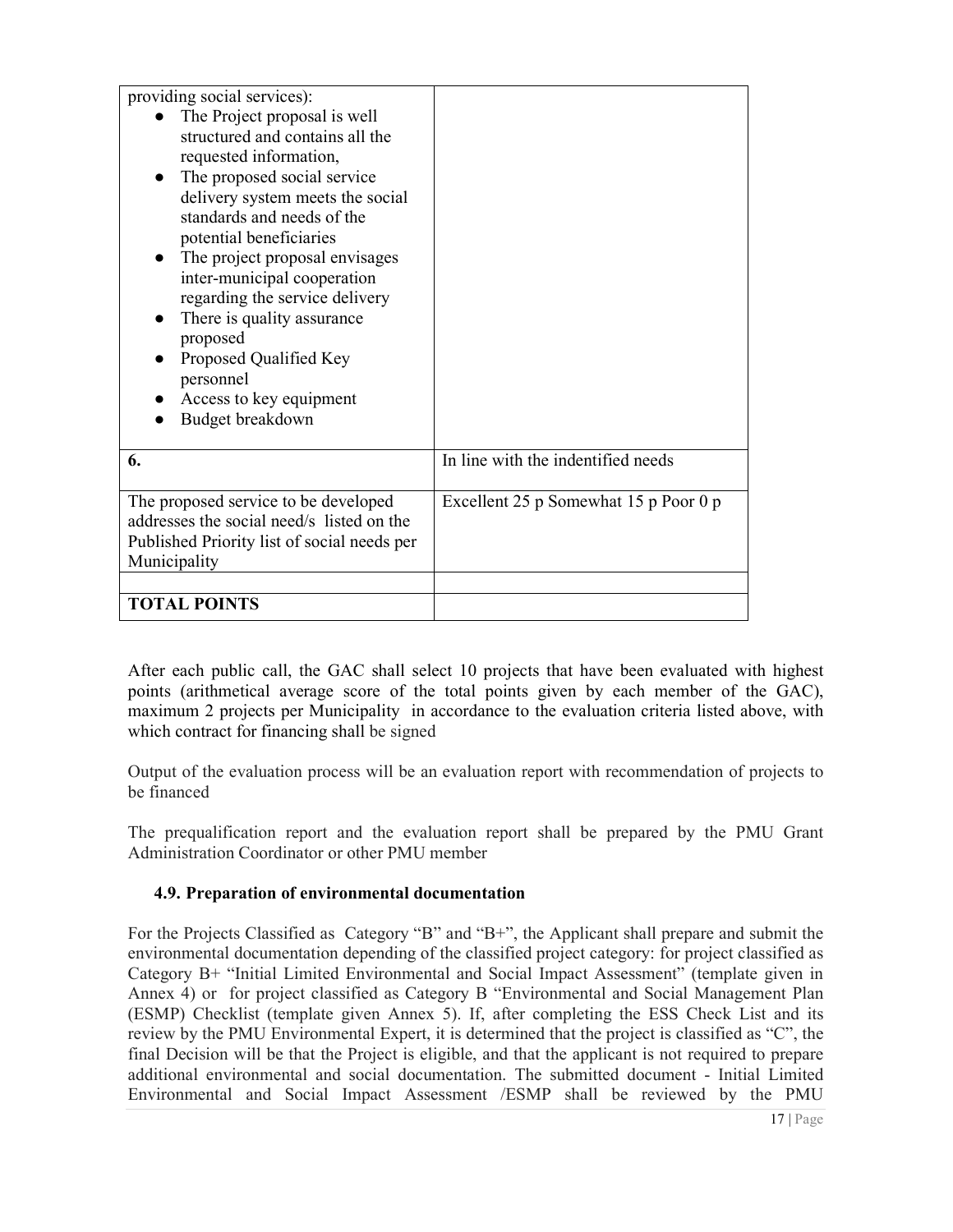Environmental and Social Expert in order to confirm the quality and completeness of the environmental assessment and environmental documentation of grant/sub-project proposals, and to determine whether all the conditions for signing Grant Agreement are met. The Environmental and Social Expert shall prepare Minutes for quality and completeness of the environmental assessment and environmental documentation of grant/sub-project proposals and shall submit the Minutes to the other PMU and GAC members.

# **4.10. Grant Agreement signing**

In case when the municipality/s is/are selected as a service provider, Grant Agreement between the MLSP and the Municipality shall be signed. In other cases when the municipality shall not be the service provider, Grant Agreement between the MLSP, the Municipality and the service provider shall be signed.

The grant agreement shall regulate:

- the type of social services, the conditions for providing the service, the duration of the contract, the financing and the supervision,

- the rights and obligations of the service provider and/or Municipality/s,
- the rights and obligations undertaken by the MLSP,
- the type and the number of beneficiaries and the area where the activity is performed,
- the conditions for continuous performance of the activity,
- the conditions for quality performance of the activity, and
- other special conditions depending on the social service.

The grant agreement shall cease to be valid after the expiration of the deadline for which it is concluded and in case of revocation of the work permit.

In the grant agreement the amount of the grant shall be established as ceiling amount calculated as sum of the:

- 1. Costs for establishing the social service,
- 2. Total cost for delivering the service per projected number of recipients for 12 months

The costs shall be calculated based on the official Rulebook for Norms and Standards for Providing Social Services, Cost Methodology for Establishing of the Services proposed, including pricing list Rulebook for Cost Methodology for Delivering of the Services proposed and the submitted by the applicant Project proposal including the envisaged costs for establishing and running the service

The ceiling amount of the Costs for establishing the social service shall be calculated based on the Cost Methodology for Establishing of the Services proposed, including pricing list and based on the submitted by the applicant Project proposal including the envisaged costs for establishing and running the service

If the costs for establishment of the service envisaged in the Project proposal are above the costs calculated according the Cost Methodology for Establishing of the Services proposed, including pricing list, the ceiling amount shall be calculated based on the calculation given in the Cost Methodology for Establishing of the Services proposed, including pricing list.

If the costs for establishment of the service envisaged in the Project proposal are less the costs calculated according the Cost Methodology for Establishing of the Services proposed, including pricing list, the ceiling amount shall be calculated based on budget for establishment of the service given in the Project proposal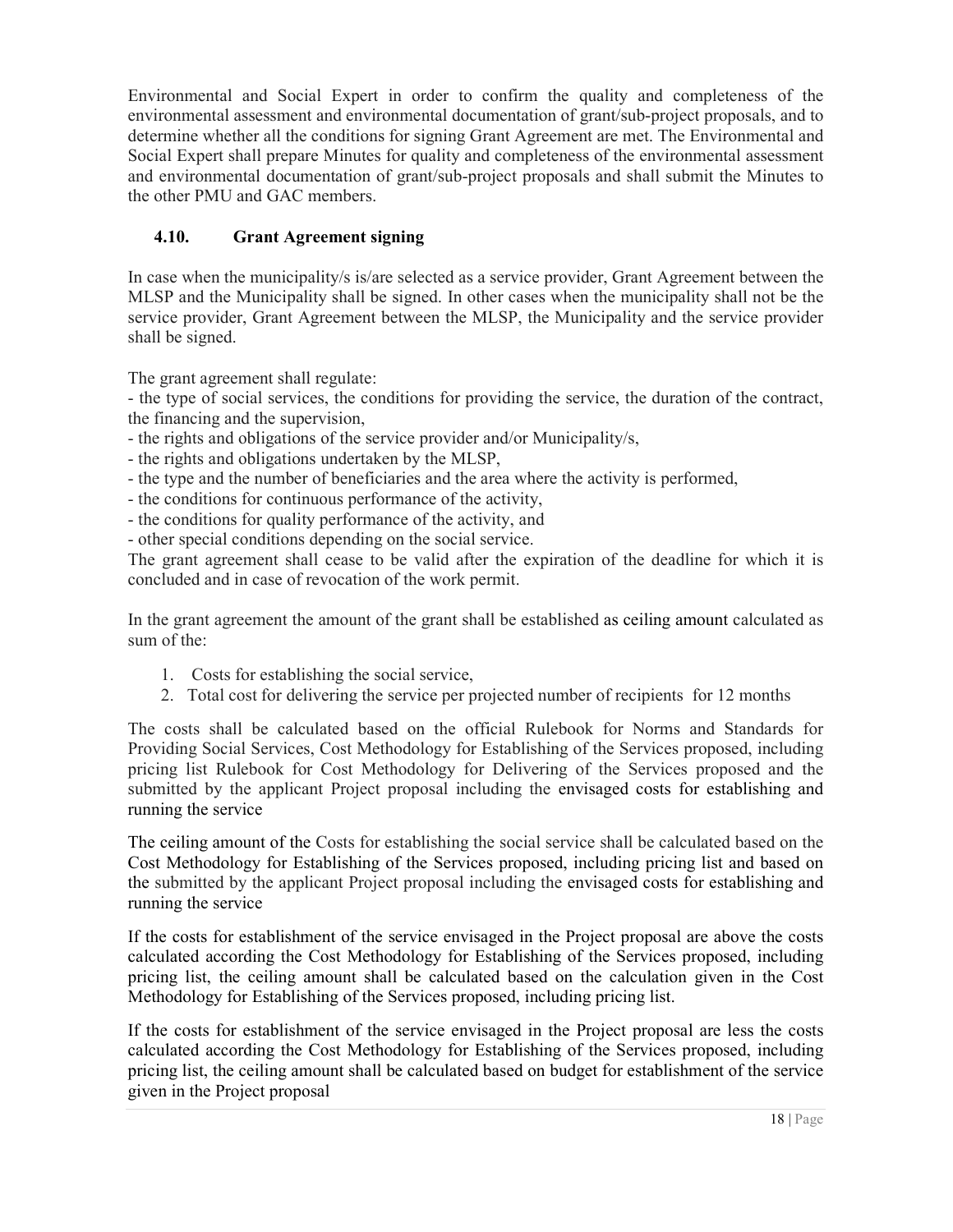Subject to quality service delivery, an annex to the grant agreement can be signed for additional financing of the service delivery

The maximum grant amount given for establishing the social service shall be 30.000 euro converted in Macedonian denars (buing exchange rate published on the National Bank of the Republic of North Macedonia on the date of the public call)

For the Projects Classified as Category "B" and "B+", Approved Final version of Initial Limited Impact Assessment document i.e. Approved Final version of ESMP Checklist shall be included in the Grant Agreement with the selected service provider. (Grant agreement template is given in Annex 6).

The grant agreement shall stipulate the obligation of the service provider to establish the service within five months after the receiving the advance payment (or within more months when the service provider has performed all his duties and actions to obtain the work permit/license on time but the state procedure has been delayed), i.e to gain work permit (license)necessary for starting operation according to the Law. The MLSP/SSIP representatives shall visit the service provider after five months and if determined that the service is not established and the service provider did not received work permit (license) the MLSP/SSIP shall start a procedure for returning the amount paid with interest rate, and no other payments shall be made to the service provider.

The Ministry of Labor and Social Policy regulates the Norms and Standards for Providing the Social Service in a social protection institution with regard to space, funds, personnel determined according to the degree of qualifications and profiles and other criteria determined according to the type of service and the number of beneficiaries.

#### **4.11. Financial management and accounting**

#### **4.11.1 Project accounts**

Once the Grant Agreement between the Ministry of Labor and social policy and the Service provider is signed, the Service provider must open and maintain a segregated bank account which will capture all transfers of funds related to particular grant.

This account will be used exclusively for maintaining the grant funds and is credit only with grant funds.

Service provider i.e recipients of grant funds under the project, should maintain appropriate documentation for the use of funds. This documentation must be available for supervision conducted by PMU either World Bank supervision or external auditor (appointed by the PMU).

#### **4.11.12 Flow of funds**

Flow of funds for social services grants will be from the Designated Account through the Treasury Single Account to the service provider account opened for the purposes of respective grant.

The cash flow for this case is shown in the picture 1. Bellow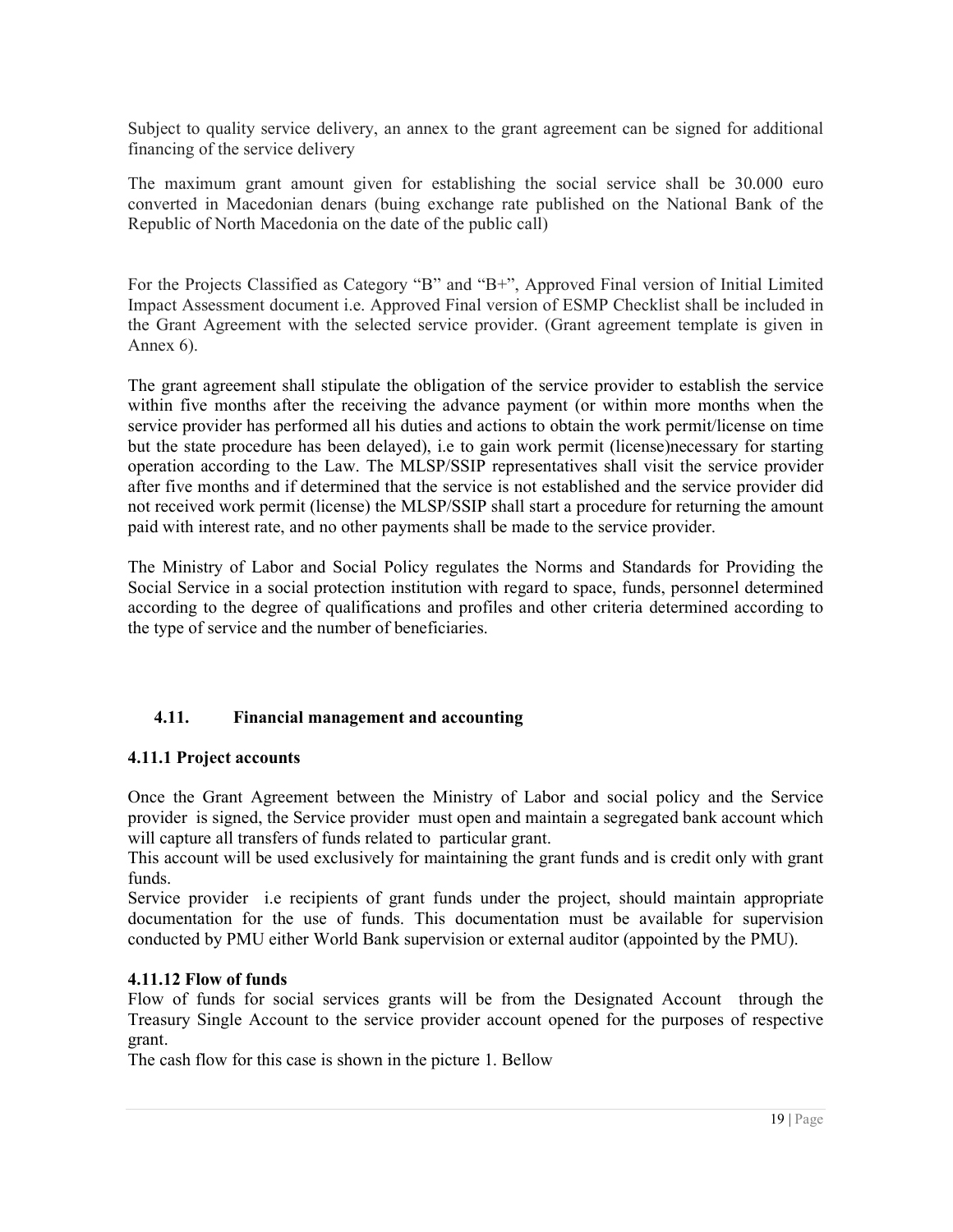

#### *Picture 1*

All disbursement (payments) for local expenditures to suppliers, contractors, consultants, etc., from the Grant funds will be made in the local currency of Republic of North Macedonia (MKD) and for reporting purposes converted into EUR using the buying exchange rate at the NBRM at the date of transfer the grant funds from the MLSP-PMU account to service provider i.e. grant beneficiary.

# **4.11.3 Eligibility of Expenditure**

Eligible for financing shall be the costs envisaged in the:

- o Cost Methodology for Establishing of the Services proposed,
- o Rulebook for Cost Methodology for Delivering of the Services proposed,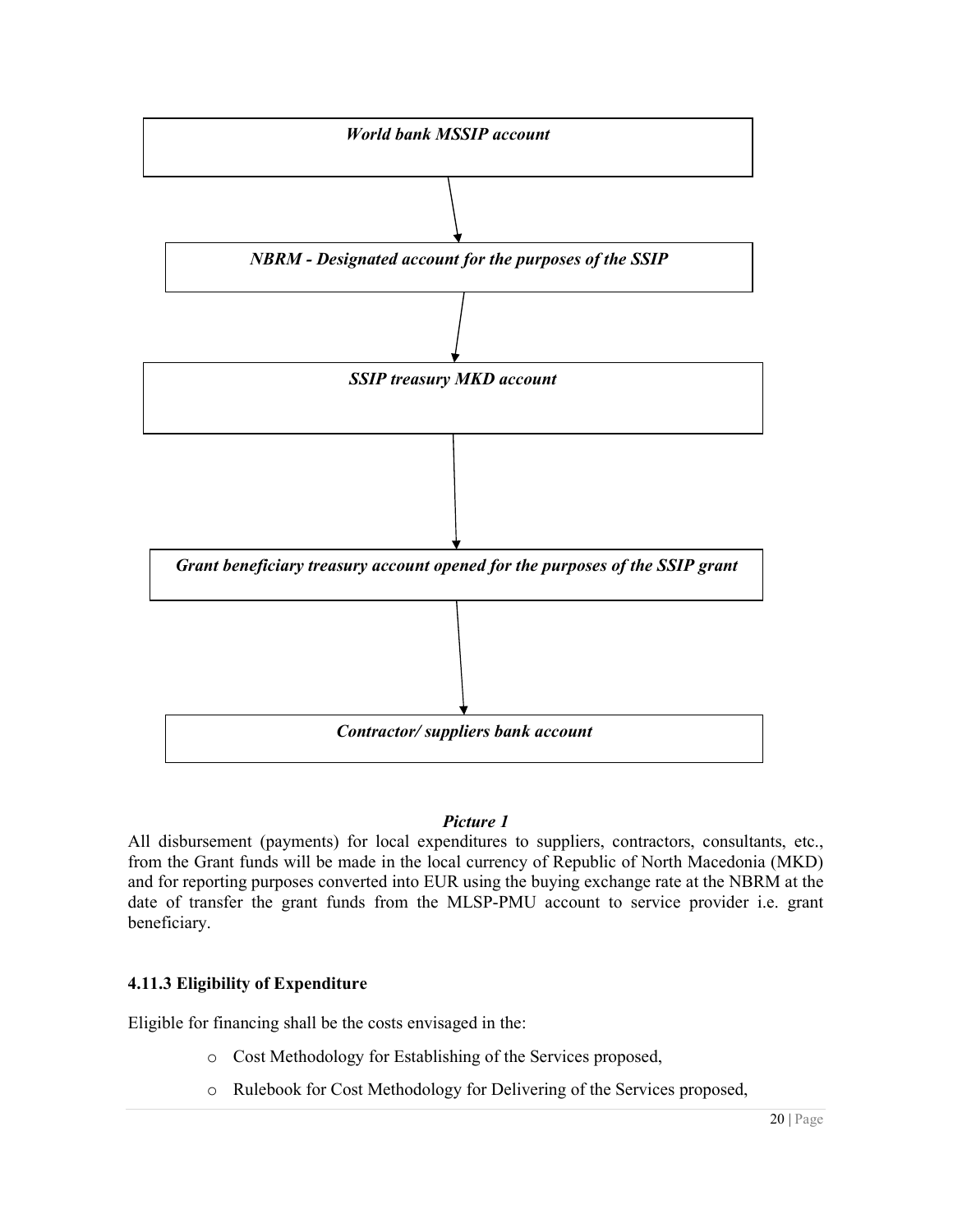o Rulebook for Norms and Standards for Providing Social Services Services,

# 5. MONITORING AND EVALUATION

The Project Development Objective (PDO) of SSIP is to expand access to and improve the quality of social services, including preschool services, for vulnerable groups.

The PDO Results Indicator related to development of social services is the following:

Number of beneficiaries receiving noninstitutional social services (alternative/nonresidential forms of care) from licensed providers- disaggregated by gender and by ethnic minority, in particular by Roma; Project Development Objective (PDO) of SSIP is to expand access to and improve the quality<br>
cial services, including preschool services, for vulnerable groups.<br>
PDO Results Indicator related to development of social servic

The main responsible entities for collection of data are the MLSP/PMU and the municipalities

The MLSP/ PMU is responsible for monitoring and evaluation of project achievements and will be a focal point to collect all the data and communicate with the WB according to the frequency of reports described in the monitoring arrangement matrix

The PDO level and intermediate results indicators would be monitored using the following sources The PDO level and intermediate results indicators would be monitored using the following sources and methodologies: (a) regular data collection process, including existing administrative data systems; (b) baseline and follow-up surveys; and (c) evaluation reports.

In addition, an operational and performance audits will be conducted each year to assess and In addition, an operational and performance audits will be conducted each year to assess and review the implementation of the competitively awarded grants for development for social services

# 6. ENVIRONMENTAL REQUIREMENTS

All sub-projects have to be in compliance with local and national environmental rules and regulations, as well as with environmental policy of the World Bank. The Municipalities and the PMU will ensure that an environmental assessment (EA) was carried out during the project preparation and implementation, in line with the procedures outlined in the Environmental Assessment and Management Framework (EAMF). Furthermore, it will ensure that environmental monitoring as required will be carried out during project implementation. Not the meric interaction is oscill services identative/nonesisted remains and the monitority, in particular by Roma;<br>The main responsible entities for collection of data are the MLSP/PMU and the municipalities be main res All sub-projects have to be in compliance with local and national envergulations, as well as with environmental policy of the World Bank. The l PMU will ensure that an environmental assessment (EA) was carried of preparati

#### 7. SUPERVISION OF THE PROJECT IMPLEMENTATION

The Supervision of the project implementation, i.e. the work of the service providers shall be conducted by the MLSP, the Institute for Social Activities and by the Social Work Centers that are covering the municipalities where the services shall be developed.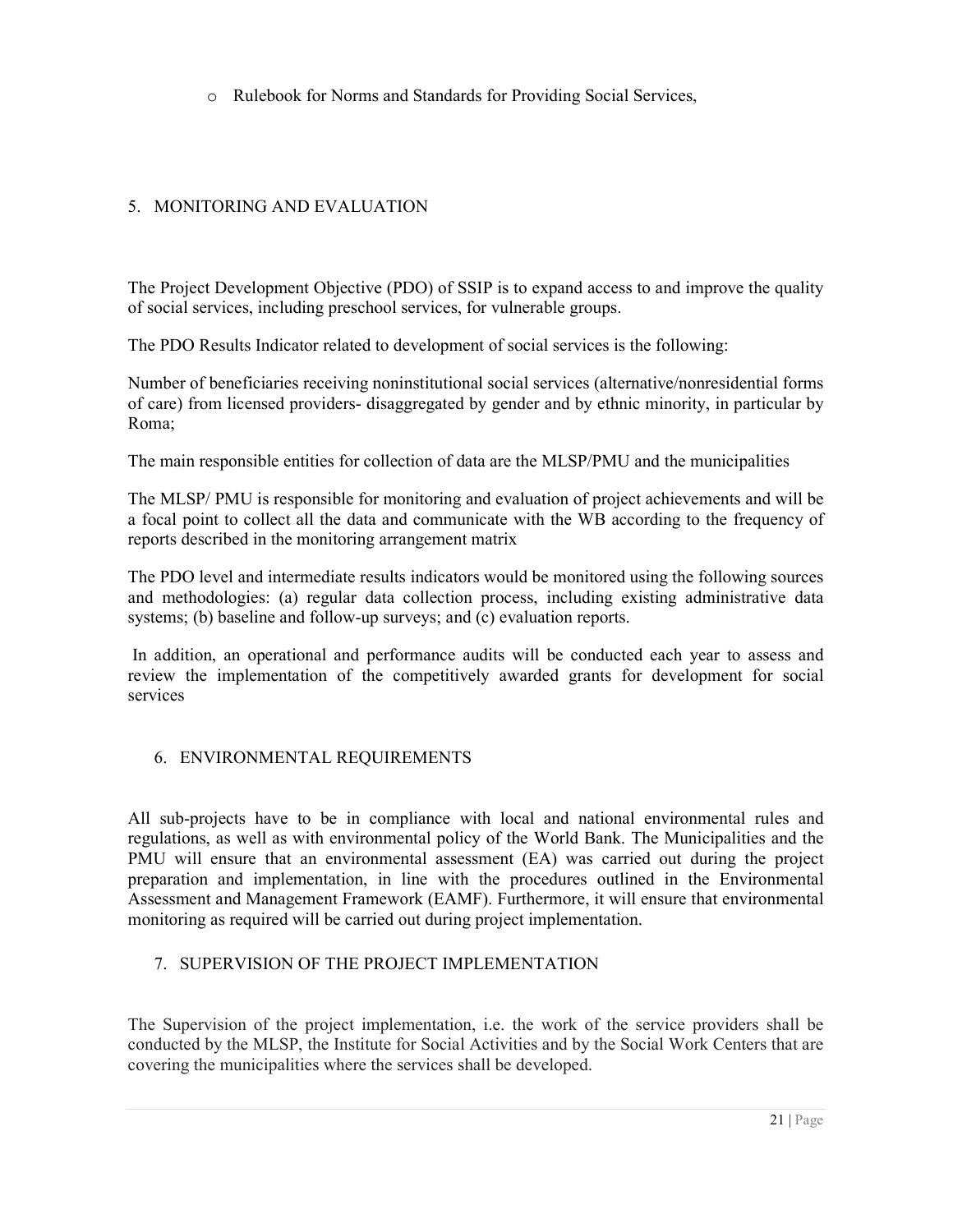The SWCs shall visit the service providers at least one per month in order to check whether they are fulfilling the contract obligations for service delivery.

In addition, the SWCs shall be entitled to approve or reject the monthly report submitted by the service provider regarding the delivery of service including the number of actual beneficiaries,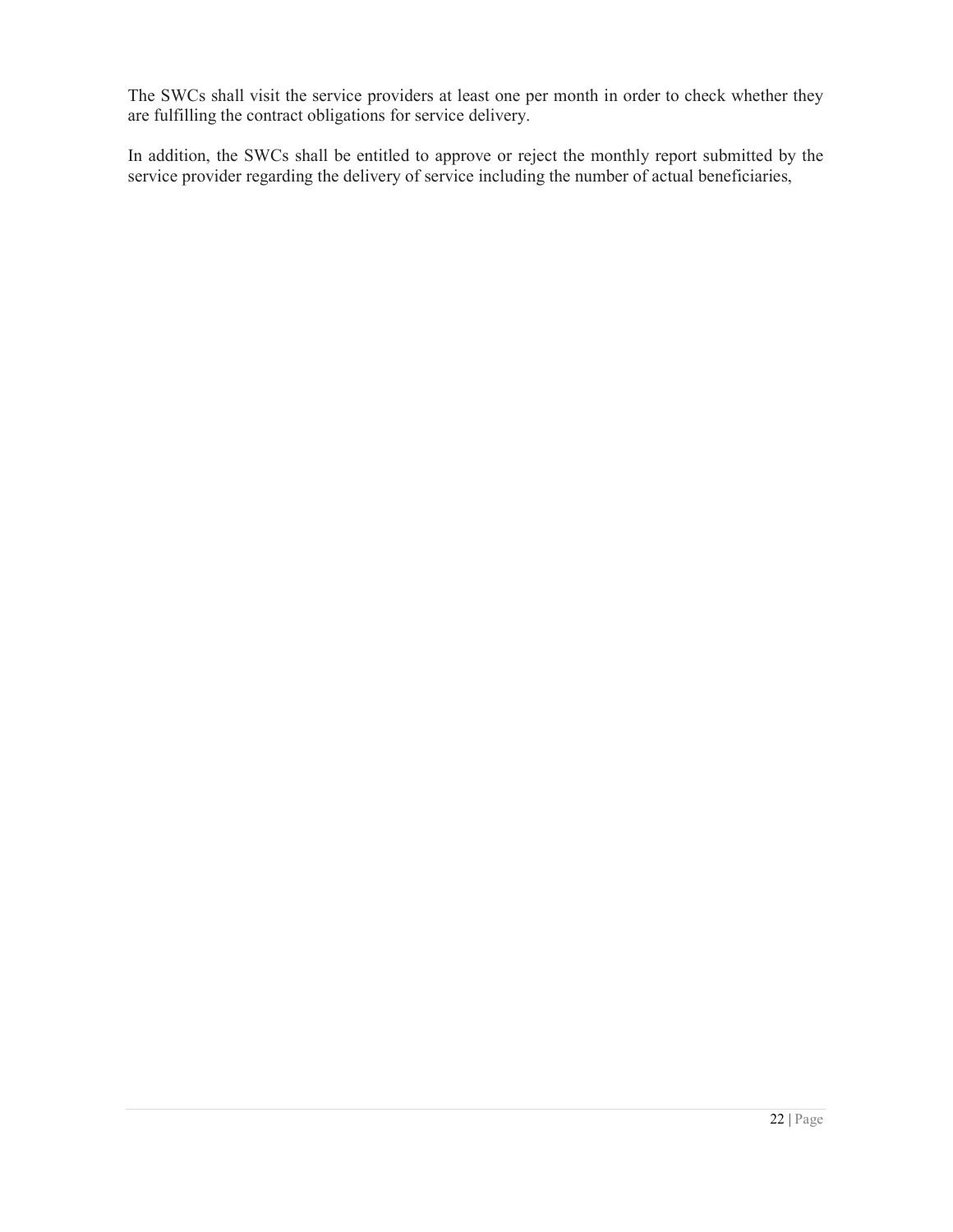ANNEX 1 -Component I - SSIP Project: Promoting social inclusion through improved access to social benefits and services

The objective of this component will be to strengthen the overall social protection delivery system for improved service provision and access to services by existing social assistance recipients and by vulnerable groups not currently covered. In the initial phase, the project will support social services policy development and implementation. In parallel and to strengthen the Government's capacity for service delivery, the project will support the development of a social welfare information system that integrates the CBMIS and LIRIKUS (the platform for social services). The second-stage activities will involve piloting and testing interventions that aim to develop noninstitutional services at the local level. Throughout project implementation, a set of activities will support capacity building of the MLSP and its agencies involved in social service delivery, such as the SWCs. The overall focus will be on promoting human-centered design approaches, which can facilitate inclusion of the vulnerable categories of the population. Social audit meetings will be organized for direct beneficiaries to achieve transparency, disclosure, and beneficiary oversight for supported subprojects. Subcomponents and activities to be supported by this component are detailed in the following paragraphs.

Subcomponent 1.1. Developing legislative and policy framework. This subcomponent will finance technical assistance for social services policy development and implementation, including through the (a) implementation of a needs assessment; (b) development of standards and accreditation and licensing processes for social service providers; and (c) development of social and child protection laws, regulations, and guidelines. These activities will support setting up a comprehensive system of social services, based on the solutions that will be adopted in the new Law on Social Protection in 2019.

Social services are currently provided in 11 residential institutions of social care and as the following types of noninstitutional care: immediate social service, assistance to a person or family, home care, day care and temporary care, placement in foster families, placement in a small group home, and assisted living. Supervision of professional work, setting of the service standards, and monitoring of social service providers are the responsibility of the Institute for Social Activities (ISA), which is expected to assume additional roles in the coordinating bodies under the project. Both noninstitutional and residential services are mainly provided by the public institutions, although the system allows involvement of nongovernmental organizations, private persons, and associations as service providers. Most of the social services are centrally organized, established, and financed (by the MLSP). The process of decentralization is still in the initial stage, and municipalities currently do not assume the social protection responsibilities.

The proposed project activities will contribute to the complete overhaul of the system of social service provision and implementation of new service models, using the mechanisms laid out in the following paragraphs.

Subcomponent 1.2.Piloting a grant mechanism for development of noninstitutional social services. The subcomponent will support piloting a grant mechanism that will test interventions and promote development of (noninstitutional) social services at the local level. The subcomponent will finance (a) Grants for Social Services Subprojects designed to develop noninstitutional social services, including immediate social service, assistance to a person or family, home care, day care, temporary care, placement in foster families, placement in a small group home, and assisted living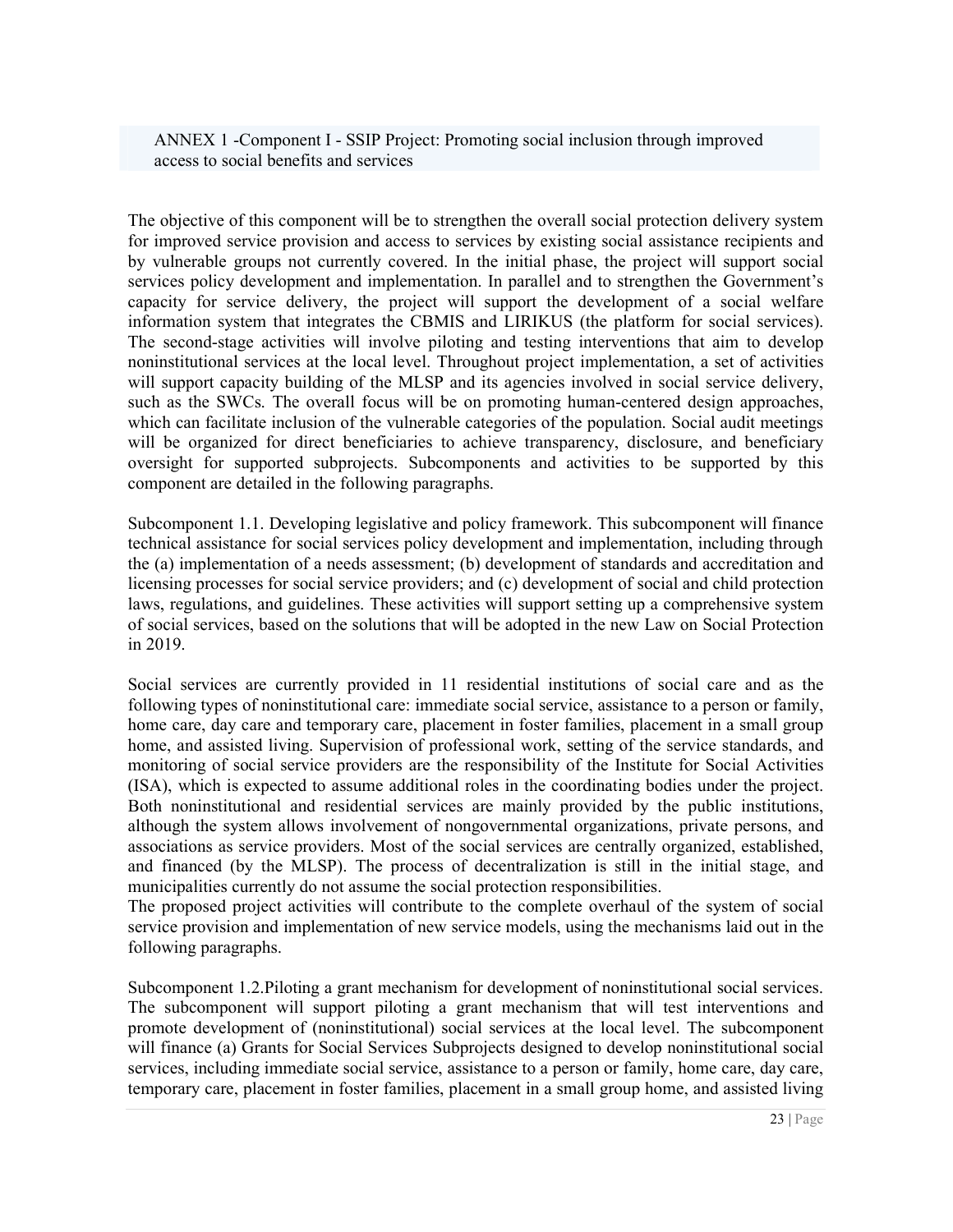and (b) advice for the preparation of Social Services Subproject proposals and the carrying out of an assessment on municipal social services needs and demand. The grants will be financed by the MLSP and will target innovative services provided by municipalities and non state providers. The municipalities, based on their local and regional plans, will determine their needs for particular services and will apply to a public call announced by the MLSP. Technical assistance on local need and demand assessments, as well as grant proposal/application preparation, will be provided under the project. Particularly, the project will support initial assessments of the municipal capacities and provide technical assistance tailored to the needs of each municipality. A grant application will be submitted by one or more municipalities, together with potential providers (preferably licensed or in the licensing process), for a type of service for which the need has been identified. The GAC will be responsible for evaluating and selecting grant proposals for project financing. The GAC will be guided by criteria described in the Grant Operations Manual (GOM) (previously approved by the World Bank). To ensure both sustainability and scalability of the proposed services, the municipalities may be obliged to provide services even after the completion of the grant program or when applying for grant financing in the subsequent public calls.<sup>1</sup> Given the novel approach, all the lessons learned in the process of grant implementation and subsequent evaluations of services provided should feed into development of updated social service standards.

Subcomponent 1.3.Developing integrated social welfare information system. This subcomponent will support development of a social welfare information system that integrates CBMIS and LIRIKUS. The integrated social welfare information system covering both social assistance benefits and services would also include simplified and more efficient administrative procedures. The CBMIS currently provides a platform for the delivery of all cash transfers and includes the following modules: eligibility determination for benefits, payments and financial module, controls module, analytics/stats, security, and so forth. It has interfaces for different levels of work (views)—social worker, supervisor, head of SWC, accountant, head of payments department, payments officer, state secretary in MSLP, and so on. Each user has different access levels and personal identification numbers. The eligibility module operates as an 'integrated social registry' that allows people to apply for various types of benefits 'rights' through a single process, with annual recertification. Self-reported information is complemented by data exchange with other administrative systems under an interconnectivity (interoperability) project that seeks to link administrative systems for 14 institutions (they already have real-time connectivity between the MLSP, the Pension and Disability Fund, and the State Employment Agency).The institutions have memorandums of understanding for data exchange but do not yet have 'rectification protocols' to reconcile differences or errors in information across agencies. For payments, the system issues a certificate to enrolled beneficiaries, who bring the certificate to the payment service provider of their choice (partnerships with 10 banks), and the bank then sends back the record to the MLSP to link the account of the beneficiary to the bank for benefits payments. Payments are made monthly.

The remaining challenges in the information system development would be to (a) update information systems with the upcoming sweeping social assistance and child protection reforms, (b) integrate the information systems for cash and services (which are currently separate); (c) upgrade or strengthen LIRIKUS functionalities to go beyond profiling and referrals for social services and allow for monitoring of services provided, case management and tracking, grievances

 $\overline{a}$ 

<sup>&</sup>lt;sup>1</sup>The evidence from a similar project in Serbia (implemented through the Social Innovation Fund) shows that one quarter of all home assistance/care services established throughout the country was initially project financed. (Source: Vukovic and Calosevic. 2009. Socijalna zastita, regionalnenejednakosti i moguca nova uloga Fonda zasocijalneinovacije. Beograd: UNDP)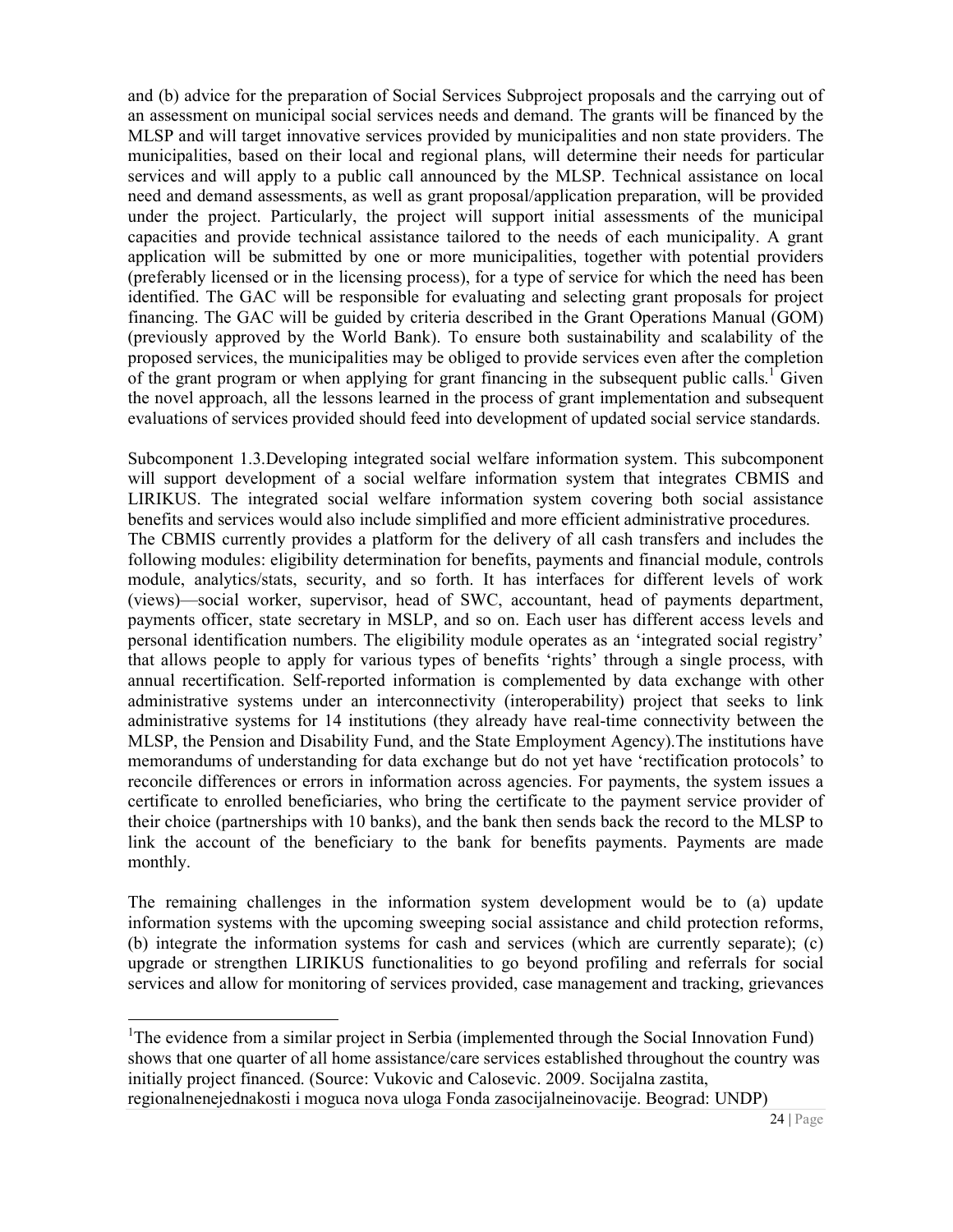and complaints (still paper based), norms and standards, protocols for referral and counter referral, and improving analytics and reporting; (d) continue expanding and strengthening interoperability across the agencies (with better interagency coordination, stronger interconnectivity framework, memorandums of understanding, protocols for rectification, information update, and information security); (e) strengthen data quality and cross-checks; (f) enhance adaptability of the social safety net and strengthen it for disaster response;<sup>2</sup> and (g) undertake journey mapping for citizen interface with the systems, simplifying business processes, and offering e-services window—to improve the 'human-centered' aspects of the system and reduce barriers to inclusion.

The LIRIKUS system for social services was developed separately from benefits. It serves two key functions: (a) supporting information for the profiling of applicants according to 22 risks and (b) supporting social workers in making referrals to service providers according to those profiles. The key risks include disabled, mental health patients, orphans, children of divorced parents, divorcing couples, pregnancy, minors under 16 years entering marriage, elderly, single parents, victims or perpetrators of domestic violence, victims of sex abuse, homeless, former prisoners, those in conflict with law, asylum seekers, alcohol/substance abusers, human trafficking victims, prostitutes, and so on. Services are categorized into 7–8 broad categories (and many subcategories) and there is a registry of over 2,000 services and service providers.

The proposed project will support integrating the CBMIS and LIRIKUS and adapting the system in line with the provisions of the new social protection law (to be adopted in 2018). This would enable early and improved identification of actual individual/family needs, more poor or vulnerable individuals and families receiving support, and better case management (that is, referrals, tracking, and monitoring) using the integrated social welfare information system. The new system will allow the cash transfers recipients to automatically access a range of social and child protection services, as needed. Conversely, all individuals and families who are entitled to social services would be able to benefit from streamlined access to cash benefits (if the need has been determined). A new human-centered approach and integrated information system will enhance targeting and prioritization of beneficiaries for services (including the ECEC). This will also include developed referrals between social services, preschools, and other relevant institutions. The focus will be on the beneficiaries (including the preschool children), their needs, and facilitation of their inclusion in the system of benefits and services.

Subcomponent 1.4. Capacity building. This subcomponent will provide support for carrying out (a) capacity-building activities on social assistance policy revisions and development; (b) capacity-building activities, including for the design, implementation, and analysis of evaluations and survey data; and (iii) rehabilitation works, including provision of relevant equipment, of selected offices within the MLSP, CSW, and other borrower's agencies involved in the provision of social services. Capacity-building activities would focus on strengthening a central policy unit engaged in analytical and M&E activities for the MLSP. The unit would oversee various analytical activities, including the design, implementation, and analysis of evaluations and survey data, which would feed into policy development. Training activities for the MLSP staff and its agencies would be financed under this component to support the implementation of project-related activities. The project would need to finance increased outreach activities by the system (SWCs and other institutions at the local level) to include more poor and vulnerable people in the system of social benefits and services. Additionally, this subcomponent will finance technical assistance

 $\overline{a}$ 

 $2$  Macedonia's population, environment, and economy are highly exposed to natural disasters, such as earthquakes, floods and wildfires. The effects of climate change may have a negative impact on the citizens and the country's overall development objectives. The project will strengthen the capacities of institutions and programs to better deal with disaster and climate risk reduction.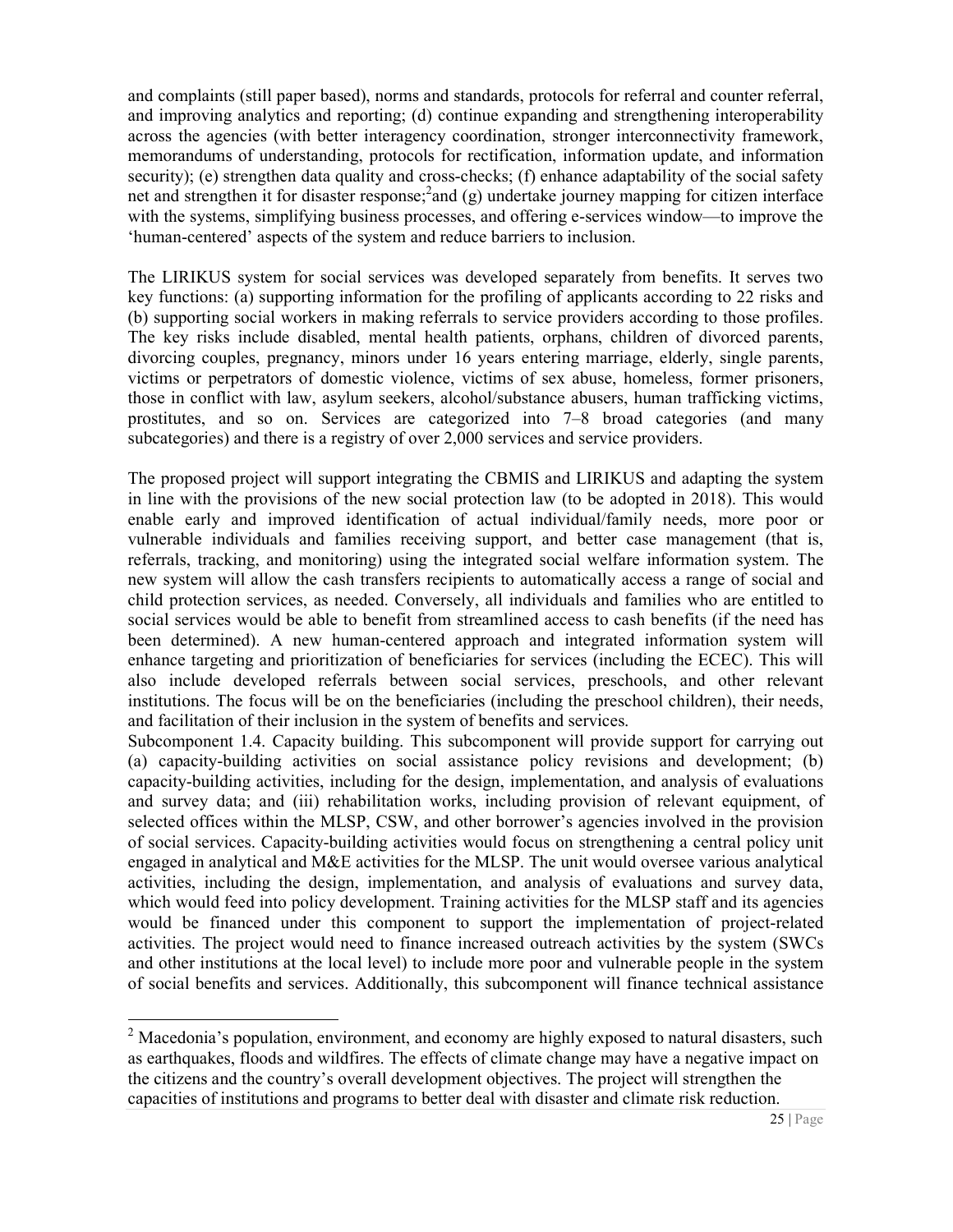and training activities to support strengthening the capacity of local governments/municipalities for future service provision. The subcomponent may also finance goods and small works (renovation) of office spaces in the MLSP, SWC, and other government institutions involved in social service delivery. The renovation of office spaces will include considerations of climate risks and will address climate mitigation by including energy efficiency measures. The interventions will enable reduction of energy consumption, such as through use of energy efficient lighting, windows, or improved heating system.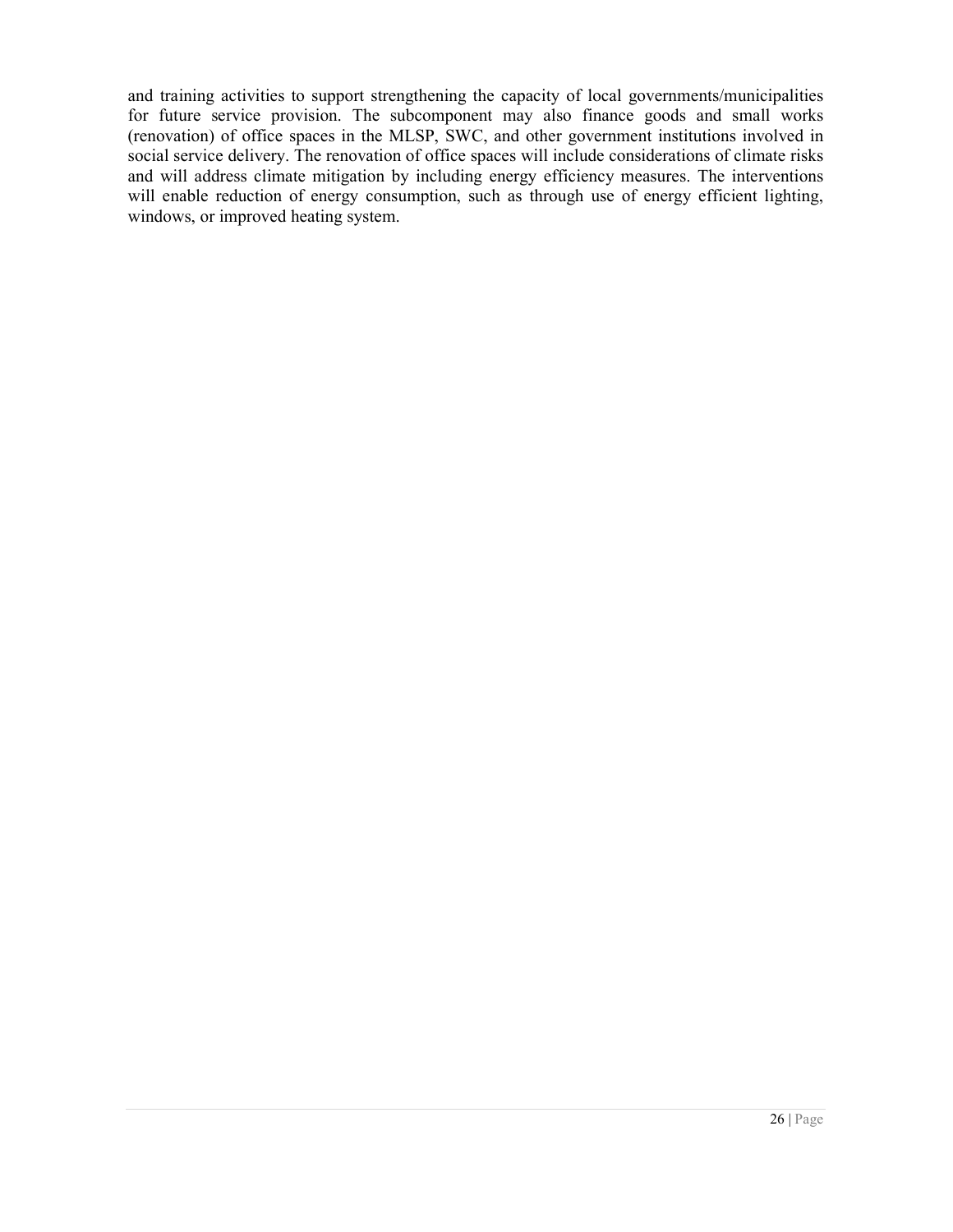ANNEX 2- Application Form

# MINISTRY OF LABOUR AND SOCIAL POLICY SOCIAL SERVCES IMPROVEMENT PROJECT

#### **APPLICATION FORM**

**for financing a project for development of social services**

Date: \_\_\_\_\_\_\_\_\_\_\_\_\_\_\_\_\_\_\_

**I . Name of applicant (Municipality/s or other potential service provider)**

#### **I.1. Contact information**

- − Address: \_\_\_\_\_\_\_\_\_\_\_\_\_\_\_\_\_\_\_\_\_\_\_\_\_\_\_\_\_\_\_\_\_\_\_\_\_\_\_\_\_\_\_\_\_\_\_\_\_\_\_\_\_\_
- − Telephone: \_\_\_\_\_\_\_\_\_\_\_\_\_\_\_\_\_\_\_\_\_\_\_\_\_\_\_\_\_\_\_\_\_\_\_\_\_\_\_\_\_\_\_\_\_\_\_\_\_\_\_\_\_\_
- − E-mail:
- − Contact person: \_\_\_\_\_\_\_\_\_\_\_\_\_\_\_\_\_\_\_\_\_\_\_\_\_\_\_\_\_\_\_\_\_\_\_\_\_\_\_\_\_\_\_\_\_\_\_\_\_\_

#### **II.Type of social service that shell be developed and why**

 $\mathcal{L}_\text{max}$  , and the set of the set of the set of the set of the set of the set of the set of the set of the set of the set of the set of the set of the set of the set of the set of the set of the set of the set of the

(describe)\_\_\_\_\_\_\_\_\_\_\_\_\_\_\_\_\_\_\_\_\_\_\_\_\_\_\_\_\_\_\_\_\_\_\_\_\_\_\_\_\_\_\_\_\_\_\_\_\_\_\_\_\_\_\_

#### **II.1 Type of social service in accordance to the Law on social protection (circle)**

\_\_\_\_\_\_\_\_\_\_\_\_\_\_\_\_\_\_\_\_\_\_\_\_\_\_\_\_\_\_\_\_\_\_\_\_\_\_\_\_\_\_\_\_\_\_\_\_\_\_\_\_\_\_\_\_\_\_\_\_\_\_\_\_\_

- 1. Professional help and support services,
- 2. Counseling services,
- 3. Home Support Services,
	- 1. Assistance and care in the home and
	- 2. Personal Assistance.
- 4. Community Support Services
- 5. Outside-family services.
	- 1. Assisted living

#### **II.2 Planned number of beneficiaries \_\_\_\_\_\_\_\_\_\_\_**

 $\mathcal{L}_\text{max}$  , and the set of the set of the set of the set of the set of the set of the set of the set of the set of the set of the set of the set of the set of the set of the set of the set of the set of the set of the

#### **III.Type of service provider in accordance to the Law on social protection (describe)**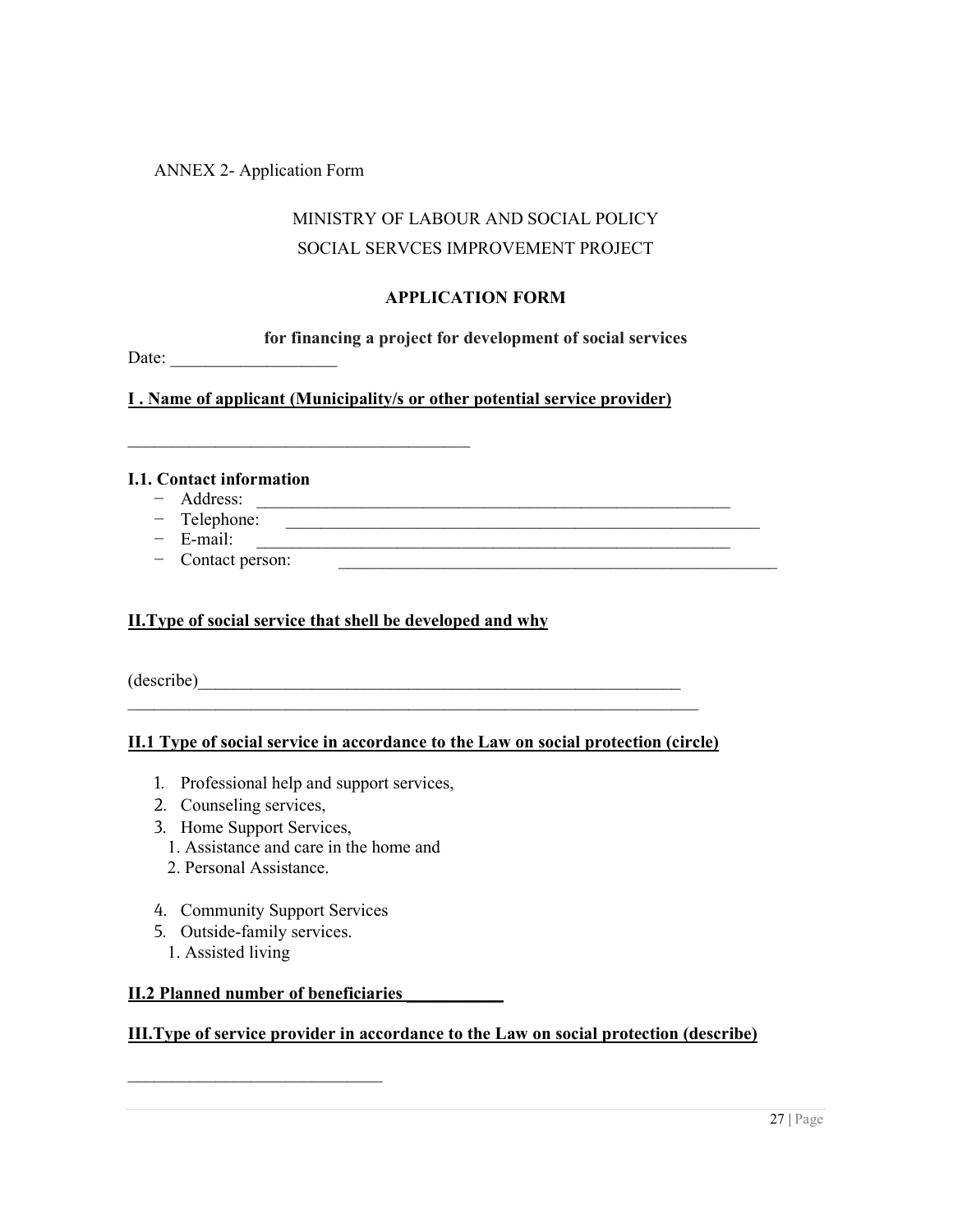### **IV. The proposed social service shall address the social needs listed on the social needs identification list**

A) Yes B) No

#### **V. The potential service provider is the Municipality/s**

A) Yes B) No

IV.1 If not, the Municipality confirms that the proposed social service to be developed by the applicant is needed

A) Yes B) No

#### **VI. Environmental and Social Screening (ESS) Check list**

#### **VI.1 Instruction for fulfillment:**

Objectives of the ESS check list

The environmental and social screening (ESS) check list will support you (the Municipality) to determine the sub - project category  $(A / B (B + or B) / C)$  based on assessment criteria (type of activity and preliminary impact assessment). The screening process will identify the required type of environmental due diligence document to be used for impact assessment for your project.

#### **VI.2 .Structure of the check list**

PART 1: General information about the project and proponent applicant provides information about the proponent/applicant, project activities and relevant documents already prepared, feasibility study, EIA report…)

PART 2: Screening for category "A" projects lists large scale projects with significant adverse environmental and social impacts with long term regional/national impacts (they are excluded by financing under the SSI project).

PART 3: Screening for category "B" and "C" projects includes type of activities for small scale projects and preliminary assessment criteria to evaluate potential environmental and social impacts of your project.

#### **VI.3 How to fulfill the check list?**

The ESS check list need to be fulfilled by the responsible person from the Municipality(proponent/ applicant) taking into account the project location, project type activities, sensitive areas around the project location and possible adverse environmental and social impacts that might occur. You need to preliminary evaluate the possible impacts in terms of intensity, time of occurrence and geographical scale. The overall assessment of the impact will lead you to the project category. Category "A" projects are large scale projects with high environmental and social risks and they are not eligible for financing under the SSI project.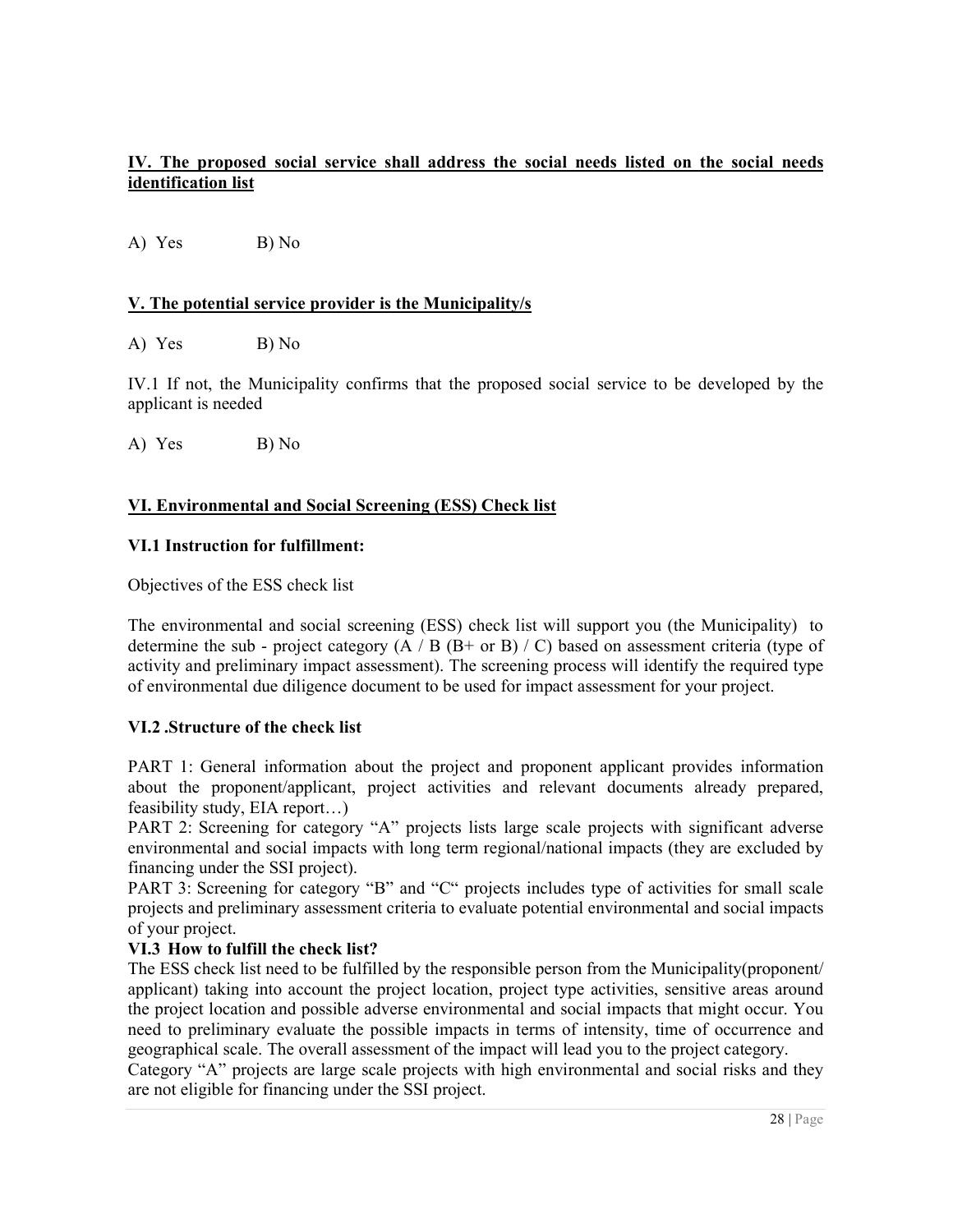Category "B" projects are divided into two groups B and B+ based on project activities and potential impacts, and for these projects different environmental and social due diligence instruments need to be applied for project impact assessment.

Category "C" projects are those projects for which no additional impact assessment is required.

#### **VI.4. How to fulfill the check list?**

Please, complete the ESS check list and at the end provide your overall assessment of potential impacts and categorize your project.

Please, sign completed ESS check list and submit it to the for approval as part of the Application.

After the approval of the ESS check list the Project Management Unit within the Ministry of Labour and Social Policy (MLSP PMU) will inform you about the following steps and the environmental due diligence instruments to be applied to your project.

| <b>PART1</b>                      |                   | GENERAL INFORMATION ABOUT THE PROJECT AND<br>PROPONENT/APPLICANT      |               |              |  |
|-----------------------------------|-------------------|-----------------------------------------------------------------------|---------------|--------------|--|
| <b>Municipality</b>               |                   |                                                                       |               |              |  |
|                                   |                   |                                                                       |               |              |  |
| (Proponent/                       |                   |                                                                       |               |              |  |
| Applicant's) name:                |                   |                                                                       |               |              |  |
| <b>Address</b><br><i>(street)</i> | and               |                                                                       |               |              |  |
| number,<br>postal                 | code              |                                                                       |               |              |  |
| and city):                        |                   |                                                                       |               |              |  |
| Project name                      |                   |                                                                       |               |              |  |
| <b>Main Project activities</b>    |                   |                                                                       |               |              |  |
| <b>Responsible</b>                | person            |                                                                       |               |              |  |
| completing                        | <b>ESS</b><br>the |                                                                       |               |              |  |
| <b>Check-list:</b>                |                   |                                                                       |               |              |  |
| <b>ESS</b>                        | <b>Check-list</b> |                                                                       |               |              |  |
| completion date:                  |                   |                                                                       |               |              |  |
| <b>Obtained</b>                   | relevant          |                                                                       |               |              |  |
| documents                         | (approved         |                                                                       |               |              |  |
| <b>Environmental</b>              | Impact            |                                                                       |               |              |  |
| assessment-                       | <b>EIA</b>        |                                                                       |               |              |  |
| Report,                           | obtained          |                                                                       |               |              |  |
| permits, etc.)                    |                   |                                                                       |               |              |  |
| PART <sub>2</sub>                 |                   | ENVIRONMENTAL AND SOCIAL SCREENING FOR LARGE SCALE                    |               |              |  |
|                                   |                   | <b>PROJECTS</b>                                                       |               |              |  |
| <b>Type of Project Activity</b>   |                   |                                                                       |               |              |  |
| $\bullet$                         |                   | Trade in wildlife and wildlife products prohibited under the CITES    | $\square$ YES | $\square$ NO |  |
| convention                        |                   |                                                                       |               |              |  |
| $\bullet$                         |                   | Release of genetically altered organisms into the natural environment | $\Box$ YES    | $\square$ NO |  |
| $\bullet$                         |                   | Manufacturing, distribution and sale of banned pesticides and         | $\square$ YES | $\square$ NO |  |
| herbicides                        |                   |                                                                       |               |              |  |
| $\bullet$                         |                   | Drift seine netting in the marine environment                         | $\Box$ YES    | $\square$ NO |  |
| $\bullet$                         |                   | Manufacturing, handling and disposal of radioactive products          | $\Box$ YES    | $\square$ NO |  |
| $\bullet$                         |                   | Hazardous waste storage, treatment and disposal                       | $\Box$ YES    | $\square$ NO |  |
| $\bullet$                         |                   |                                                                       |               |              |  |
|                                   |                   |                                                                       |               |              |  |
|                                   |                   | Manufacturing of equipment and appliances containing                  | $\Box$ YES    | $\square$ NO |  |
| <b>Montreal Protocol</b>          |                   | Chlorofluorocarbons (CFCs) and other substances regulated under the   |               |              |  |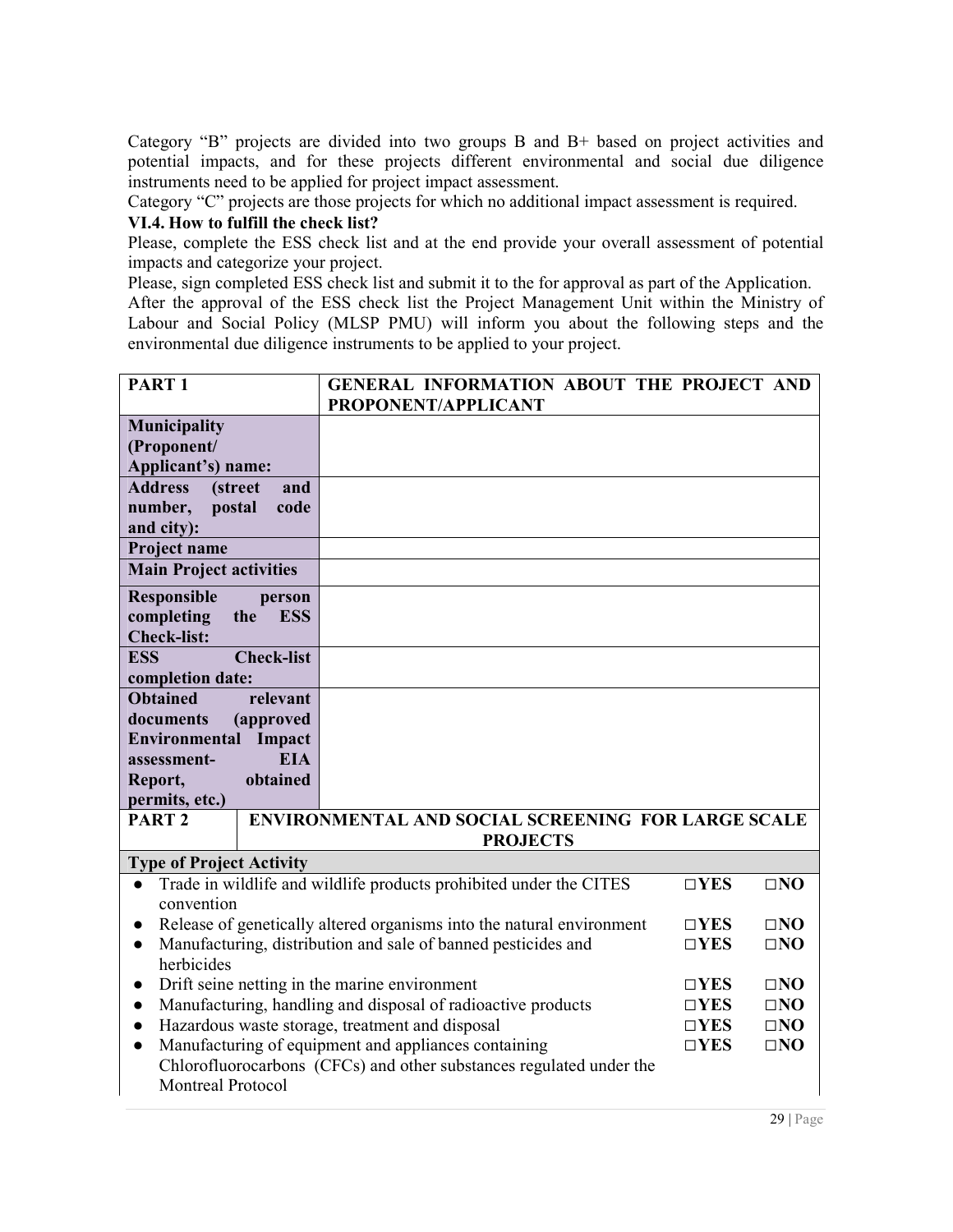|           | • Manufacturing of electrical equipment containing polychlorinated<br>biphenyls (PCBs) in excess of $0,005$ % by weight | $\sqcap$ YES      | ⊓NΩ          |
|-----------|-------------------------------------------------------------------------------------------------------------------------|-------------------|--------------|
| $\bullet$ | Manufacturing of asbestos containing products                                                                           | $\square$ YES     | $\square$ NO |
| $\bullet$ | Nuclear reactors and parts thereof                                                                                      | $\square$ YES     | $\Box$ NO    |
|           | Tobacco, unmanufactured or manufactured                                                                                 | $\Box$ <b>YES</b> | $\square$ NO |
|           | Tobacco processing machinery, and Manufacturing of firearms                                                             | $\square$ YES     | $\Box$ NO    |
| $\bullet$ | Distilled alcohol for consumption                                                                                       | $\square$ YES     | $\square$ NO |
|           |                                                                                                                         |                   |              |
|           | <b>Preliminary Assessment of Potential Impact</b>                                                                       |                   |              |
| $\bullet$ | Does the Project have adversely long term regional/national impact on<br>natural habitats?                              | $\square$ YES     | $\Box$ NO    |
| $\bullet$ | Does the Project have adversely long term regional/national impact on                                                   | $\square$ YES     | $\square$ NO |
|           | forests and forested areas?                                                                                             |                   |              |

| PART <sub>3</sub>             | <b>ENVIRONMENTAL AND SOCIAL SCREENING FOR SMALL TO</b> |      |                           |                                                    |                              |  |  |  |  |
|-------------------------------|--------------------------------------------------------|------|---------------------------|----------------------------------------------------|------------------------------|--|--|--|--|
|                               | <b>MEDIUM SCALE PROJECTS</b>                           |      |                           |                                                    |                              |  |  |  |  |
| Project name:                 |                                                        |      |                           |                                                    |                              |  |  |  |  |
|                               | Y                                                      | N    |                           | <b>Preliminary assessment of potential impacts</b> |                              |  |  |  |  |
| <b>Activity/Impact</b>        | (yes                                                   | (no) | Minor/local<br>short term | Moderate/local<br>/ medium term                    | Major/regional/lon<br>g term |  |  |  |  |
| <b>Building</b>               |                                                        |      |                           |                                                    |                              |  |  |  |  |
| rehabilitation/reconstructio  |                                                        |      |                           |                                                    |                              |  |  |  |  |
| n                             |                                                        |      |                           |                                                    |                              |  |  |  |  |
| Site specific vehicle traffic |                                                        |      |                           |                                                    |                              |  |  |  |  |
| Increase dust and noise from  |                                                        |      |                           |                                                    |                              |  |  |  |  |
| demolition<br>and             | or                                                     |      |                           |                                                    |                              |  |  |  |  |
| construction                  |                                                        |      |                           |                                                    |                              |  |  |  |  |
| Generation of construction    |                                                        |      |                           |                                                    |                              |  |  |  |  |
| waste                         |                                                        |      |                           |                                                    |                              |  |  |  |  |
| <b>New construction</b>       |                                                        |      |                           |                                                    |                              |  |  |  |  |
| New land required             | for                                                    |      |                           |                                                    |                              |  |  |  |  |
| construction                  |                                                        |      |                           |                                                    |                              |  |  |  |  |
| Excavation impacts and soil   |                                                        |      |                           |                                                    |                              |  |  |  |  |
| erosion                       |                                                        |      |                           |                                                    |                              |  |  |  |  |
| Increase sediment loads in    |                                                        |      |                           |                                                    |                              |  |  |  |  |
| receiving waters              |                                                        |      |                           |                                                    |                              |  |  |  |  |
| New access roads required     |                                                        |      |                           |                                                    |                              |  |  |  |  |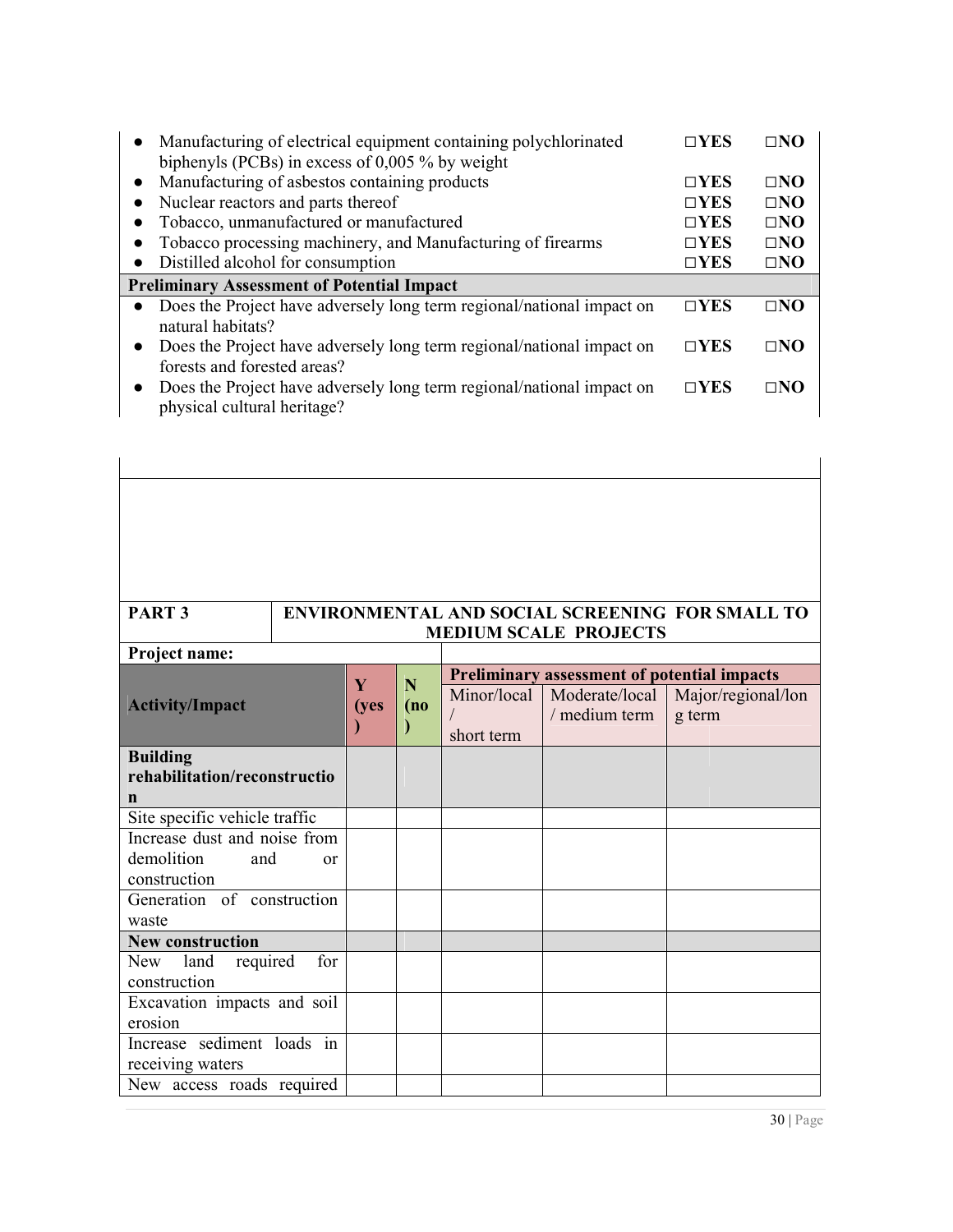| and specific vehicle traffic                                          |  |  |  |
|-----------------------------------------------------------------------|--|--|--|
| Increase dust and noise from                                          |  |  |  |
| demolition<br>and<br><sub>or</sub>                                    |  |  |  |
| construction                                                          |  |  |  |
| Generation of construction                                            |  |  |  |
| waste                                                                 |  |  |  |
| Will the sub-project cause                                            |  |  |  |
| dust and noise pollution after                                        |  |  |  |
| its completion?                                                       |  |  |  |
| <b>Individual</b><br>wastewater                                       |  |  |  |
| treatment system                                                      |  |  |  |
| Effluent and/or discharging                                           |  |  |  |
| into receiving waters                                                 |  |  |  |
| Will<br>the<br>sub-project                                            |  |  |  |
| contribute to pollution of                                            |  |  |  |
| international waters?                                                 |  |  |  |
| Will the sub-project cause                                            |  |  |  |
| water pollution after its                                             |  |  |  |
| competition?                                                          |  |  |  |
| Energy efficiency of the new                                          |  |  |  |
| kindergarten facility?                                                |  |  |  |
| <b>Acquisition of land</b>                                            |  |  |  |
| Encroachment<br>private<br>on                                         |  |  |  |
| property                                                              |  |  |  |
| Relocation of project affected                                        |  |  |  |
| persons                                                               |  |  |  |
| Involuntary resettlement                                              |  |  |  |
| Loss of assets, property,                                             |  |  |  |
| houses, agricultural produces                                         |  |  |  |
| etc.                                                                  |  |  |  |
| livelihood<br>Impacts<br>on                                           |  |  |  |
| <i>n</i> comes                                                        |  |  |  |
| <b>Hazardous</b><br>toxic<br><b>or</b>                                |  |  |  |
| materials                                                             |  |  |  |
| Removal and disposal of<br>hazardous<br>toxic<br>and<br><sub>or</sub> |  |  |  |
| demolition<br>and                                                     |  |  |  |
| <sub>or</sub><br>construction waste                                   |  |  |  |
| Storage of machine oils and                                           |  |  |  |
| lubricants                                                            |  |  |  |
| Asbestos, PCB's, pollution                                            |  |  |  |
| from unspent PV batteries                                             |  |  |  |
| Will the sub-project emit                                             |  |  |  |
| greenhouse gases $(CO_2, NO_x,$                                       |  |  |  |
| $O_3$ ) or ozone depleting                                            |  |  |  |
| substances<br>(CFC,<br>methyl                                         |  |  |  |
| bromide etc.)                                                         |  |  |  |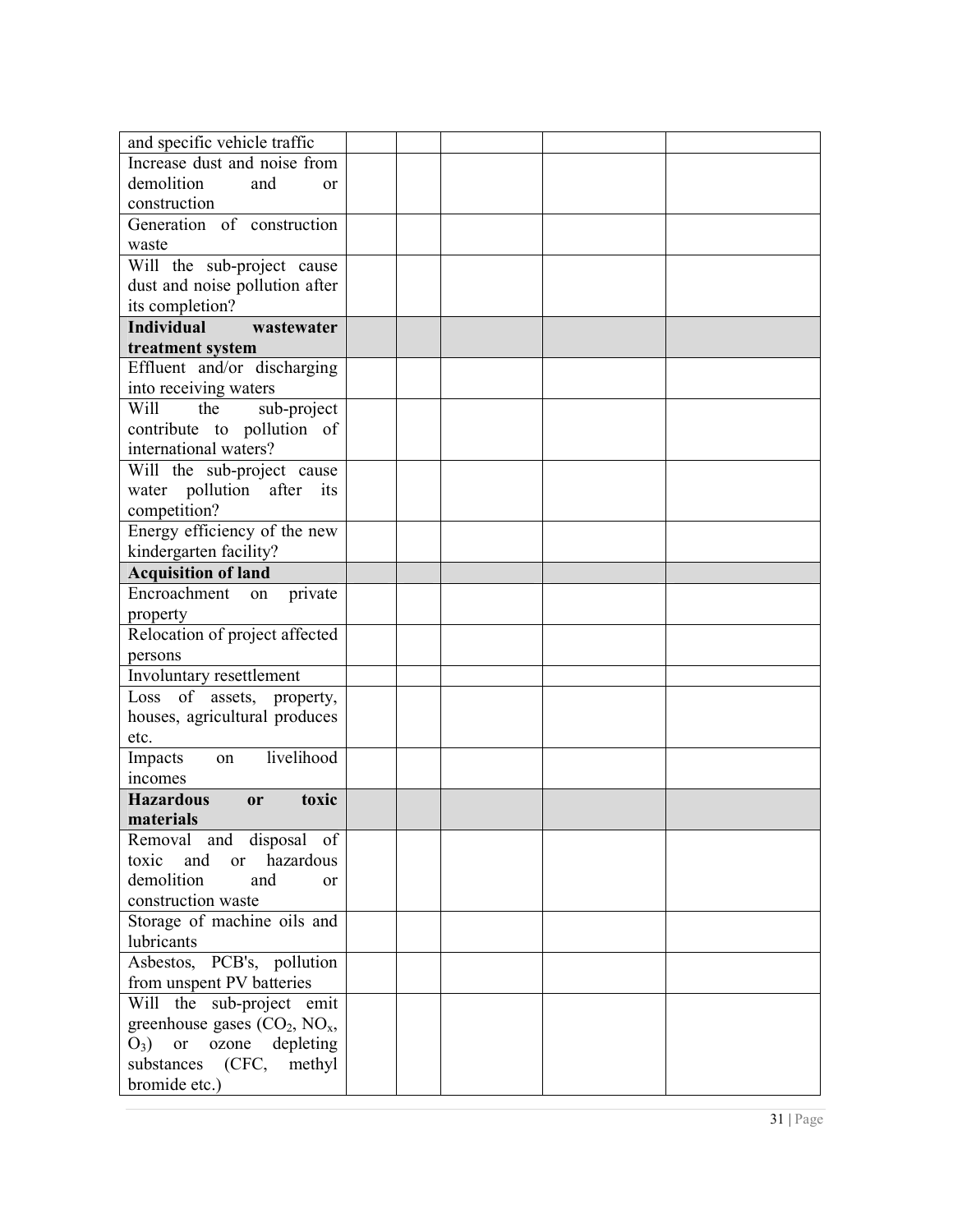| Impacts on forests and/or               |  |  |  |
|-----------------------------------------|--|--|--|
| protected areas <sup>3</sup>            |  |  |  |
| Sensitive habitats - National           |  |  |  |
| parks and game Reserve,                 |  |  |  |
| Wet-lands, Areas with rare or           |  |  |  |
| endangered flora or fauna               |  |  |  |
| Areas with outstanding                  |  |  |  |
| Scenery/tourist site                    |  |  |  |
| Disturbance of<br>locally               |  |  |  |
| protected habitat                       |  |  |  |
| Damage of wildlife species              |  |  |  |
| and habitat                             |  |  |  |
| Encroachment on designated              |  |  |  |
| and/or<br>buffer<br>forests,            |  |  |  |
| protected areas                         |  |  |  |
| Introduction of exotic<br><sub>or</sub> |  |  |  |
| alien species                           |  |  |  |
| Will the sub-project involve            |  |  |  |
| the use of forest trees or other        |  |  |  |
| natural as building materials?          |  |  |  |
| <b>Traffic</b><br>and Pedestrian        |  |  |  |
| <b>Safety</b>                           |  |  |  |
| Site specific vehicle traffic           |  |  |  |
| Site is in a populated area             |  |  |  |
| <b>Other</b><br>physical<br>and         |  |  |  |
| environmental issues<br>and             |  |  |  |
| concerns                                |  |  |  |

| <b>Overall</b><br>impact<br>of the<br>assessment<br>small scale Project | <b>Minor/local</b><br>short term |                                        | Major/regional<br><b>Moderate/local</b><br>medium term<br>long term |                          | <b>Comments</b>             |
|-------------------------------------------------------------------------|----------------------------------|----------------------------------------|---------------------------------------------------------------------|--------------------------|-----------------------------|
|                                                                         |                                  |                                        |                                                                     |                          |                             |
| <sub>of</sub><br><b>Categorization</b>                                  |                                  | <b>Project Category: B<sup>+</sup></b> |                                                                     | <b>Project Category:</b> | Project                     |
| the Project done by                                                     | The project has major/           |                                        | $\mathbf B$                                                         |                          | <b>Category: C</b>          |
| the                                                                     | moderate environmental           |                                        | <b>The</b>                                                          | project<br><b>has</b>    | The project has             |
| <b>Proponent/Grant</b>                                                  | and social impact.               |                                        |                                                                     | moderate/<br>minor       | minor<br>or<br>$\mathbf{n}$ |
| <b>Applicant</b>                                                        |                                  |                                        |                                                                     | environmental<br>and     | environmental               |
|                                                                         |                                  |                                        |                                                                     | social impact.           | social<br>and               |
|                                                                         |                                  |                                        |                                                                     |                          | <i>impacts.</i>             |

 3 Proposed sub-projects which may adversely impact natural habitats, forests and forested areas, physical cultural heritage, will be automat categorized as category A project and they will be excluded from support by SSIP. projects which may adversely impact natural habitats, forests and forested areas, physical cultural heritage, will be automatically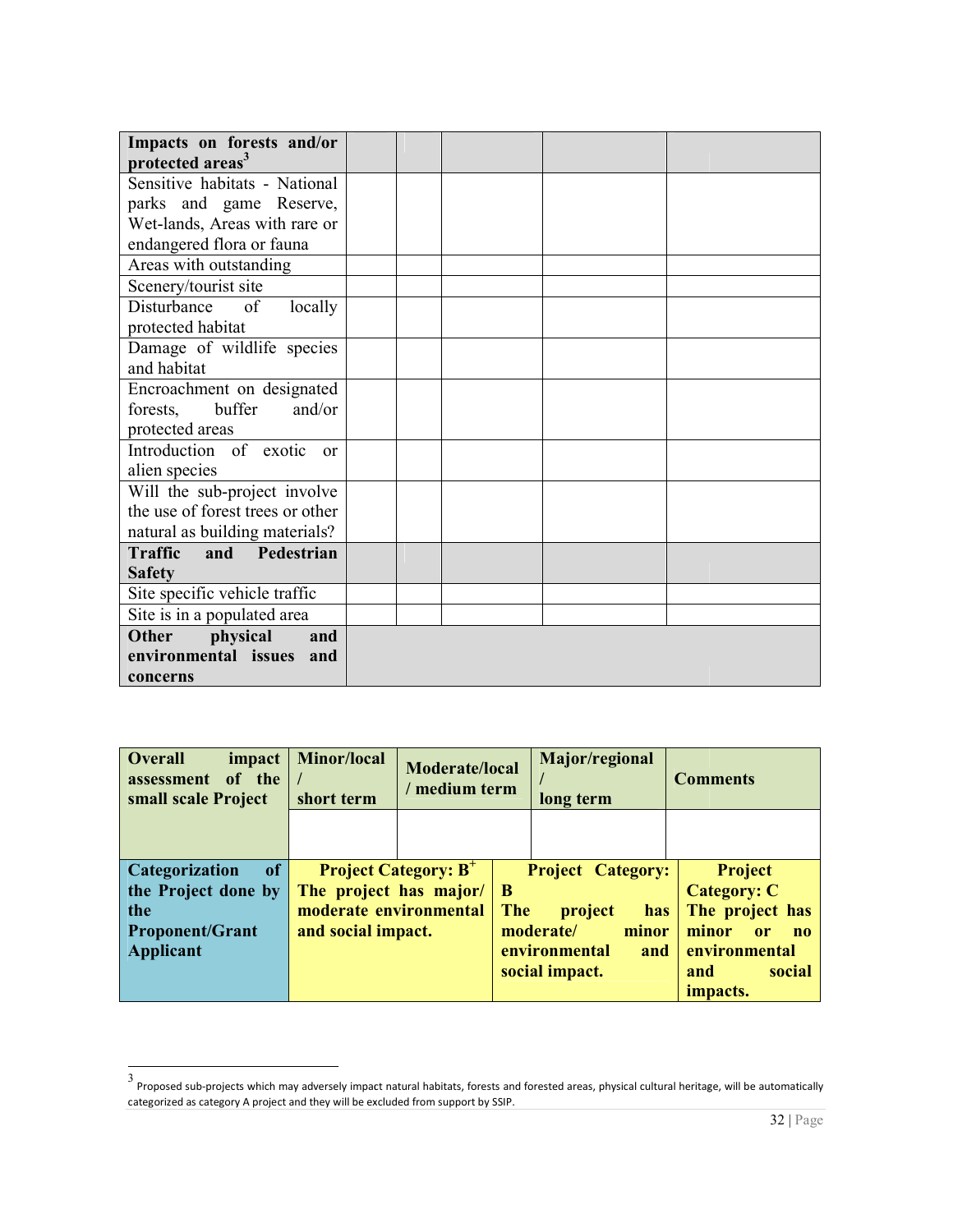| <b>Additional</b><br>comments   |  |  |  |  |  |
|---------------------------------|--|--|--|--|--|
| ESS Checklist prepared by:      |  |  |  |  |  |
| Signature of responsible person |  |  |  |  |  |
| Date of fulfilment:             |  |  |  |  |  |

#### **VII. Mandatory enclosed documentation- Project proposal**

**Project proposal for the service to be developed (**in respect to the Rulebook for norms and standards for providing social services) **:** type, scope, conditions, content and quality of the services planned to be provided to the beneficiaries. The project shall describe the type and the planned number of beneficiaries, number of beneficiaries, number of hours per beneficiary the area where the activity shall be performed, the premises, and the equipment that shall be used, number and qualification of staff that shall be engaged, , the envisaged costs for establishing the service, i.e. budget breakdown , quality assurance and other details regarding the quality of the service that is planned to be delivered signed by the applicant

*Signed by: \_\_\_\_\_\_\_\_\_\_\_\_\_\_\_\_\_, Potential service provider* 

*Signed by: \_\_\_\_\_\_\_\_\_\_\_\_\_\_\_\_\_, Mayor/s of the respective Municipality/s where the social service is proposed to be developed* 

(if the social service shall be developed by the Municipality itself, the application form shall be signed only by the Municipality Major)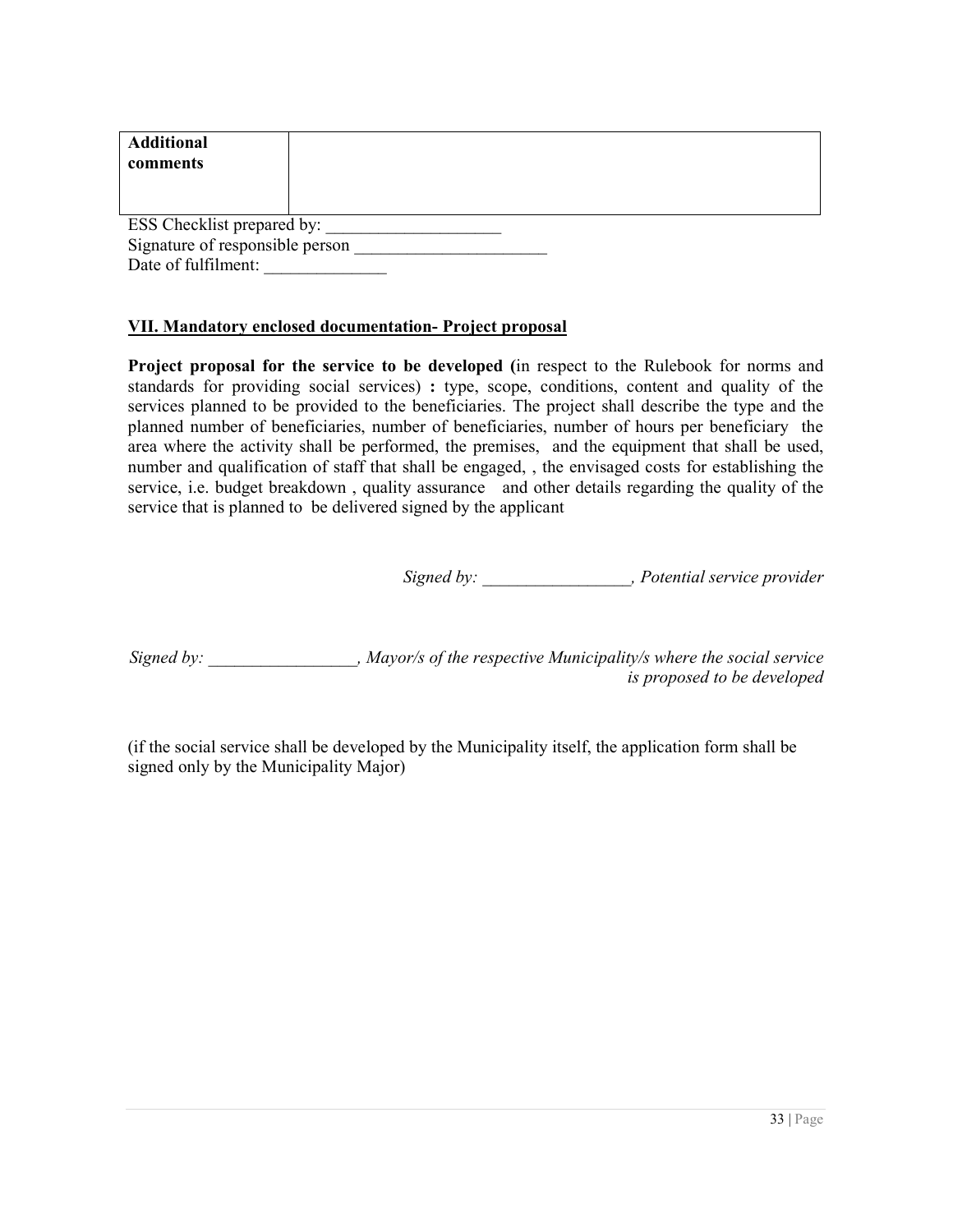ANNEX 3- Approval of Project Categorization Performed in ESS Check List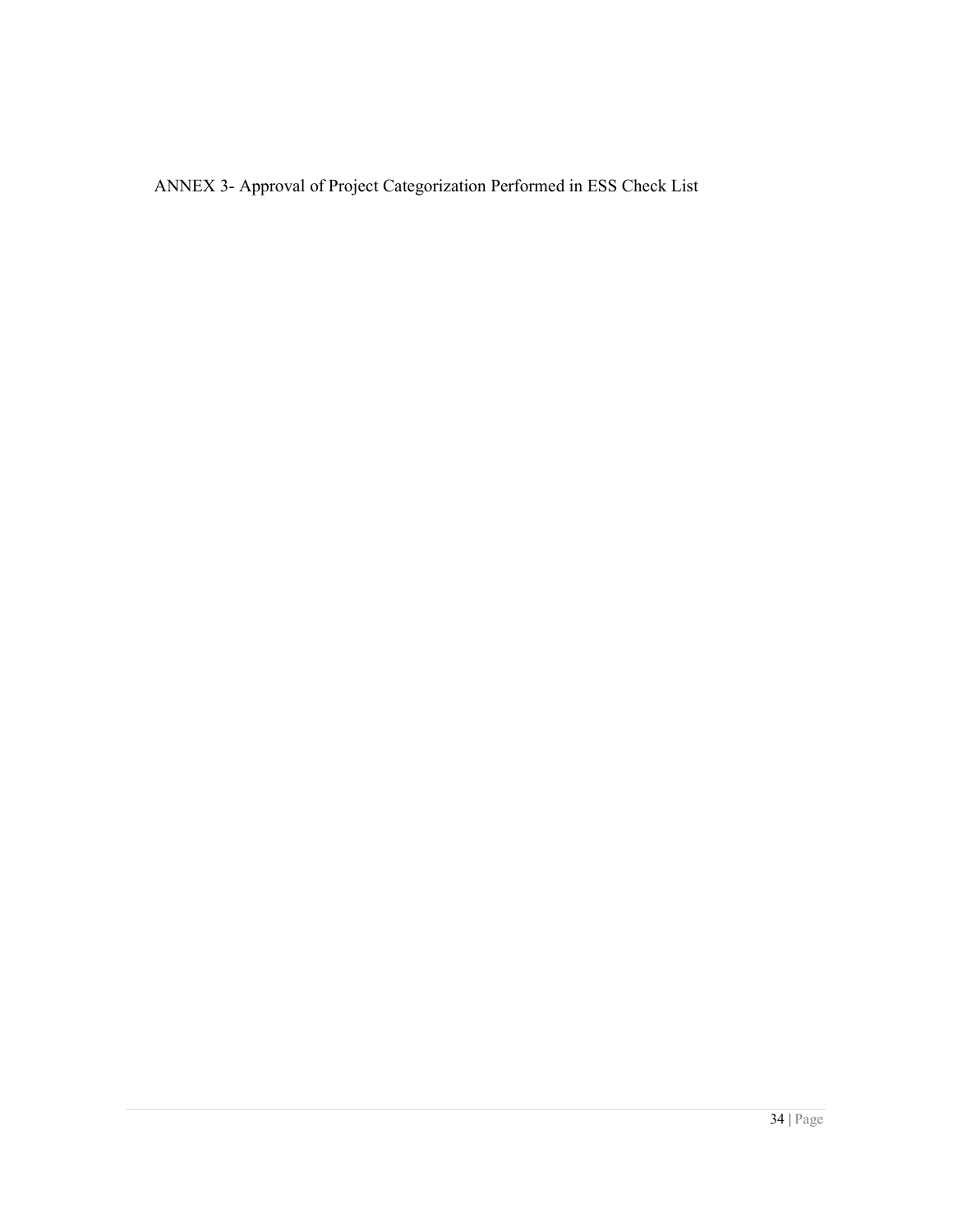# **Approval of Project Categorization performed in ESS Check List**

The fulfilled ESS Check List provided by Proponent

\_\_\_\_\_\_\_\_\_\_\_\_\_\_\_\_\_\_\_\_\_\_\_\_\_\_\_\_\_\_\_\_\_\_\_\_\_\_was reviewed by M the MLSP ESE and WB ES LSP Specialist and the following comments has been provided: Specialist and the following comments has been provided:<br>Additional comments provided by MLSP ESE/WB ES for Project categorization:

| <b>Categorization of the</b> |                          |                          |                          |
|------------------------------|--------------------------|--------------------------|--------------------------|
|                              |                          |                          |                          |
| Project done by              |                          |                          |                          |
| <b>MLSP ESE and</b>          | <b>Project Category:</b> | <b>Project Category:</b> | <b>Project Category:</b> |
| approved by WB ES            | $B^+$                    | B                        | C                        |
| <b>Specialist</b>            | The project has          | The project has          | The project has          |
|                              | major/moderate           | moderate/minor           | minor or no              |
|                              | environmental and        | environmental and        | environmental and        |
|                              | social impact.           | social impact.           | social impacts.          |
| <b>Environmental and</b>     | <b>The Proponent</b>     | <b>The Proponent</b>     | <b>The Proponent</b>     |
| social Due Diligence         | need to prepare          | need to prepare          | should not prepare       |
| <b>Instruments</b>           | <b>Initial ESIA with</b> | <b>ESMP Check-list</b>   | any environmental        |
|                              | <b>ESMP</b> (the outline | (the outline of the      | and social               |
|                              | of the document          | document will be         | documentation.           |
|                              | will be provided by      | provided by              |                          |
|                              | <b>MLSP PMU)</b>         | <b>MLSP PMU)</b>         |                          |

Project Categorization issued by MLSP/PMU ESE: \_\_\_\_\_\_\_\_\_\_\_\_\_\_\_\_\_\_\_\_\_\_\_\_\_\_\_\_\_\_\_\_\_ Signature of responsible person:

 $Date:$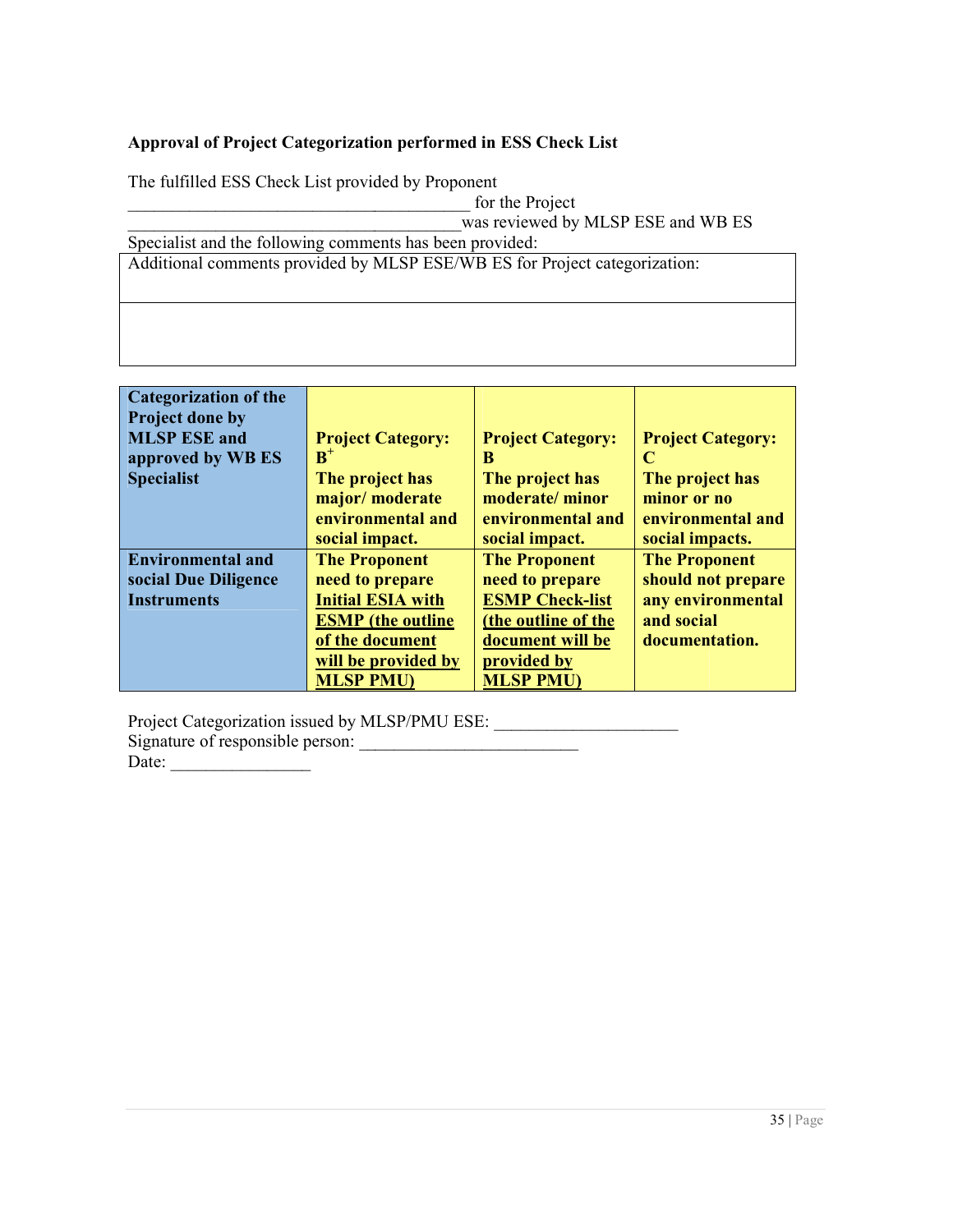ANNEX 4 -Template of content of "Initial Limited Environmental and Social Impact Assessment (for Category B+)"

#### Content INTRODUCTION PROJECT DESCRIPTION BASELINE DATA

- Geology and soil
- Climatic characteristics
- Seismology
- Sensitive receptors
- Air quality
- Waste
- Soil
- Flora and Fauna
- Noise

#### POTENTIAL IMPACT AND IMPACT ASSESSMENT

- Potential Impacts on the Air quality
- Potential Impacts on water and soil
- Impact of generated waste streams
- Potential impacts on occupational and community (especially for students) health and safety
- Noise Impact
- Potential Impacts on the Flora and Fauna
- Potential Impacts on Cultural Heritage

ENVIRONMENTAL AND SOCIAL MITIGATION PLAN ENVIRONMENTAL AND SOCIAL MONITORING PLAN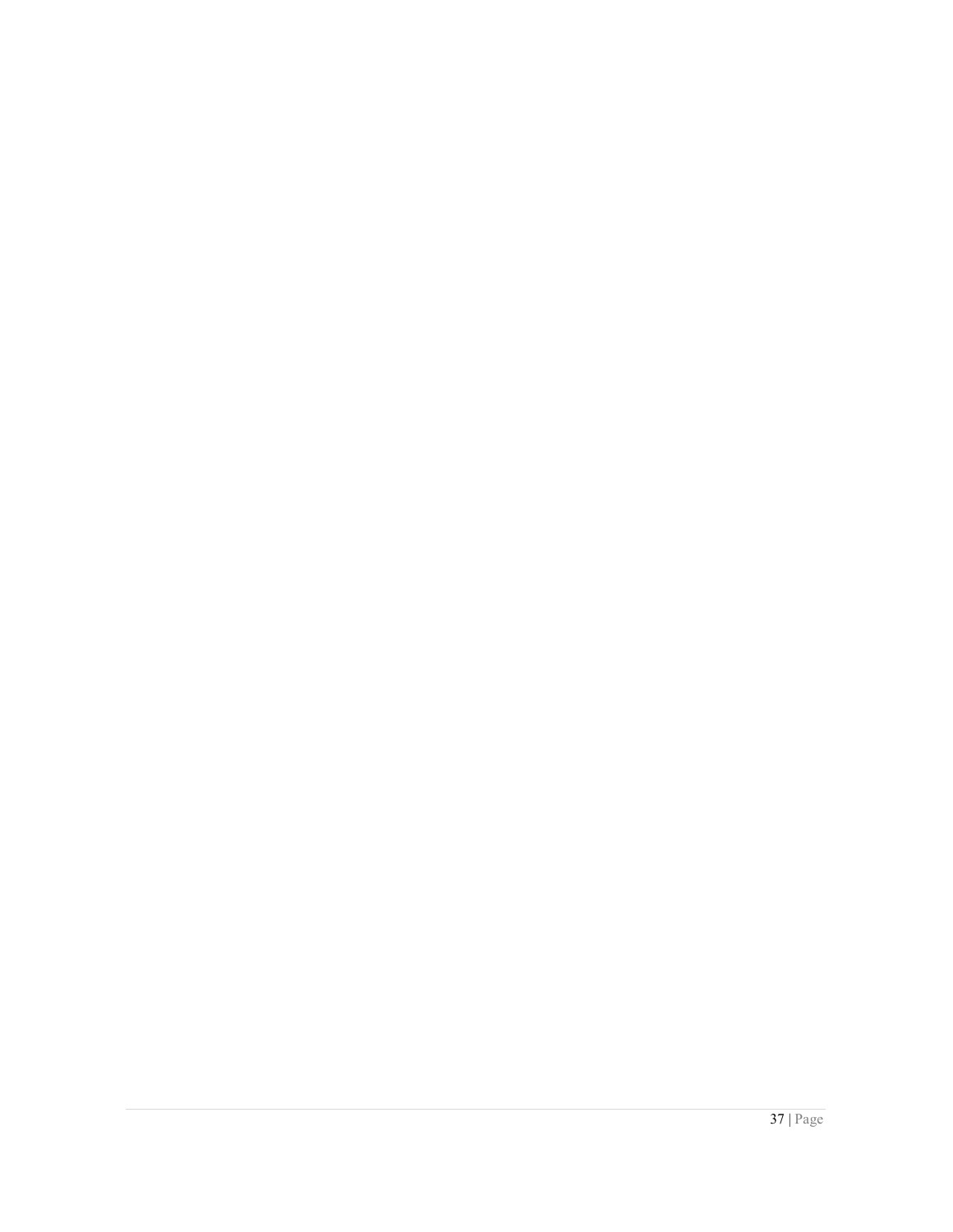| <b>Potential impact</b>  | Impa  | <b>Proposed mitigation</b> | <b>Responsibility</b> | Costs |
|--------------------------|-------|----------------------------|-----------------------|-------|
|                          | ct    | measures                   |                       |       |
|                          | scale |                            |                       |       |
| <b>Project activity:</b> |       |                            |                       |       |
| a) OH&S issues           |       |                            |                       |       |
| b)Waste<br>management    |       |                            |                       |       |
| $c) Water$ quality       |       |                            |                       |       |
| d) Noise                 |       |                            |                       |       |
| $e)$ Air quality         |       |                            |                       |       |

# **I. Civil Works Implementation phase**

| <b>Potential impact</b>                  | <b>Impact scale</b> | <b>Proposed</b><br>mitigation<br>measures | <b>Responsibility</b> | Costs |
|------------------------------------------|---------------------|-------------------------------------------|-----------------------|-------|
| <b>Project activity:</b>                 |                     |                                           |                       |       |
| a) OH&S issues                           |                     |                                           |                       |       |
| <b>ACM</b><br><b>Waste</b><br>management |                     |                                           |                       |       |

**II. Operational phase** 

| <b>Potential impact</b> | Impact<br>scale | <b>Proposed mitigation</b><br>measures | <b>Responsibility</b> | <b>Costs</b> |
|-------------------------|-----------------|----------------------------------------|-----------------------|--------------|
|                         |                 |                                        |                       |              |
|                         |                 |                                        |                       |              |
|                         |                 |                                        |                       |              |
|                         |                 |                                        |                       |              |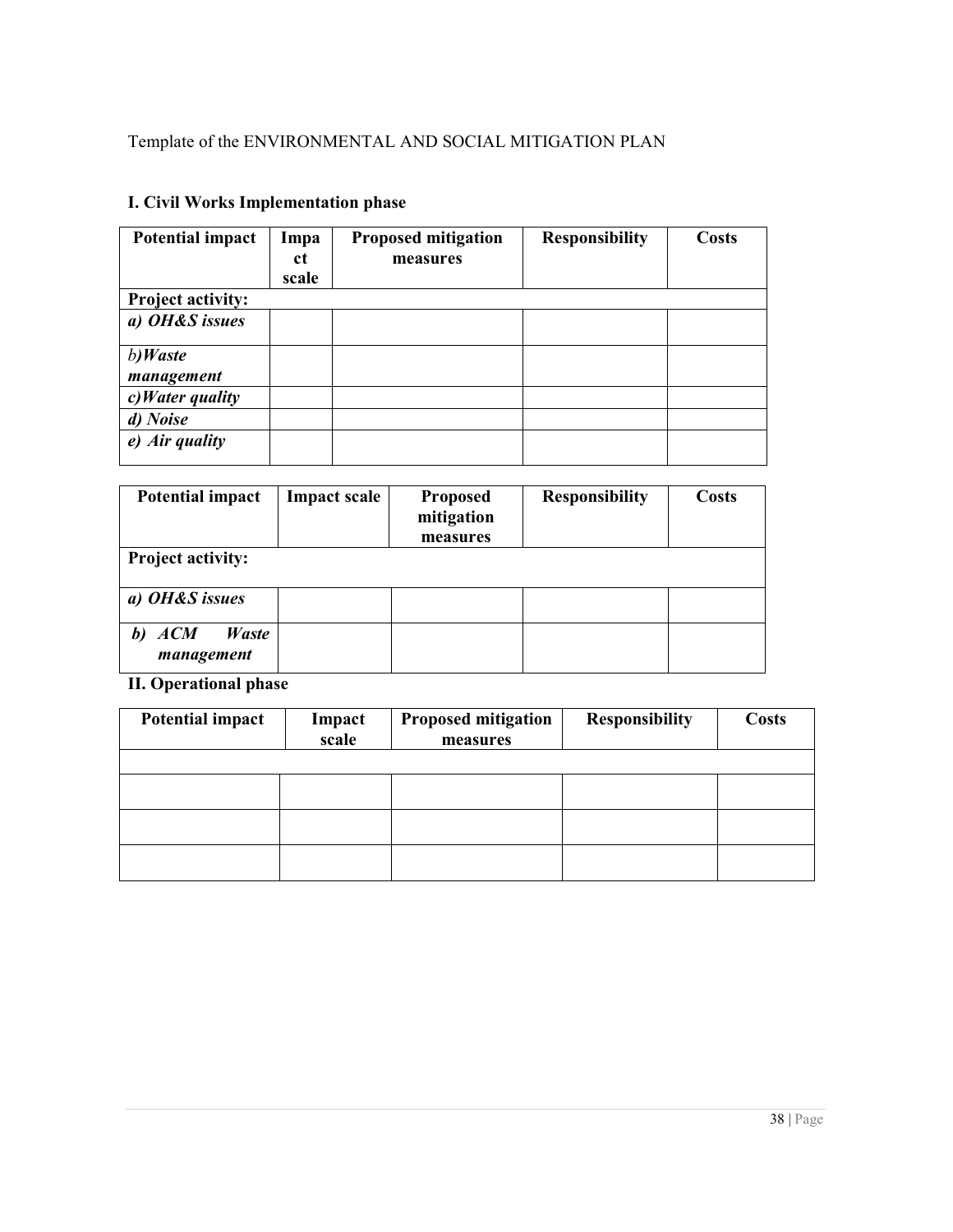# Template of ENVIRONMENTAL AND SOCIAL MONITORING PLAN

#### **I. Civil Works Implementation phase**

# **II. Operational phase of the sub – project**

| What            | Where                    | <b>How</b>              | When                | Why           | Cost        |           |            | <b>Responsibility</b> |
|-----------------|--------------------------|-------------------------|---------------------|---------------|-------------|-----------|------------|-----------------------|
| parameter is to | <i>is the</i>            | <i>is the</i>           | <i>is the</i>       | <i>is the</i> | Con         | Op        | Reconstr   | <b>Operations</b>     |
| be monitored?   | <i>parameter to</i>      | parameter               | parameter           | param         | stru        | era       | uction/ad  | of the                |
|                 | be                       | to be                   | to be               | eter to       | ctio        | tio       | aptation   | Kindergarte           |
|                 | monitored?               | monitored               | monitored           | be            | $\mathbf n$ | <b>ns</b> | of school  | n facility            |
|                 |                          | $\overline{\mathbf{c}}$ | <i>(frequenc)</i>   | monit         |             |           | facilities |                       |
|                 |                          |                         | $\boldsymbol{y}$ of | ored?         |             |           | into the   |                       |
|                 |                          |                         | measurem            |               |             |           | kindergar  |                       |
|                 |                          |                         | $ent$ ?             |               |             |           | ten        |                       |
|                 |                          |                         |                     |               |             |           | facilities |                       |
|                 | <b>Project activity:</b> |                         |                     |               |             |           |            |                       |
|                 |                          |                         |                     |               |             |           |            |                       |
|                 |                          |                         |                     |               |             |           |            |                       |
|                 |                          |                         |                     |               |             |           |            |                       |

| What              | Where                                                  | <b>How</b>               | When               | Why           | Cost   |      | Responsibilit |       |
|-------------------|--------------------------------------------------------|--------------------------|--------------------|---------------|--------|------|---------------|-------|
| parameter is to   | <i>is the</i>                                          | <i>is the</i>            | <i>is the</i>      | <i>is the</i> |        |      |               |       |
| be monitored?     | parameter to                                           | parameter                | parameter          | parameter     | Constr | Ope  | Recon         | Oper  |
|                   | be                                                     | to be                    | to be              | to be         | uction | rati | structi       | ation |
|                   | monitored?                                             | monitored                | monitored          | monitored?    |        | ons  | on/ada        | s of  |
|                   |                                                        | $\overline{\mathcal{E}}$ | <i>(frequency)</i> |               |        |      | ptation       | the   |
|                   |                                                        |                          | of                 |               |        |      | of            | new   |
|                   |                                                        |                          | measurem           |               |        |      | school        | Kind  |
|                   |                                                        |                          | $ent$ ?            |               |        |      | faciliti      | erga  |
|                   |                                                        |                          |                    |               |        |      | es into       | rten  |
|                   |                                                        |                          |                    |               |        |      | the           | facil |
|                   |                                                        |                          |                    |               |        |      | kinder        | ity   |
|                   |                                                        |                          |                    |               |        |      | garten        |       |
|                   |                                                        |                          |                    |               |        |      | faciliti      |       |
|                   |                                                        |                          |                    |               |        |      | es            |       |
| Project activity: |                                                        |                          |                    |               |        |      |               |       |
|                   |                                                        |                          |                    |               |        |      |               |       |
|                   |                                                        |                          |                    |               |        |      |               |       |
|                   |                                                        |                          |                    |               |        |      |               |       |
|                   | Signature of negociately regions from the Musicipality |                          |                    |               |        |      |               |       |

Signature of responsible person from the Municipality: \_\_\_\_\_\_\_\_\_\_\_\_\_\_\_\_\_\_\_\_\_\_\_\_\_\_  $Date:$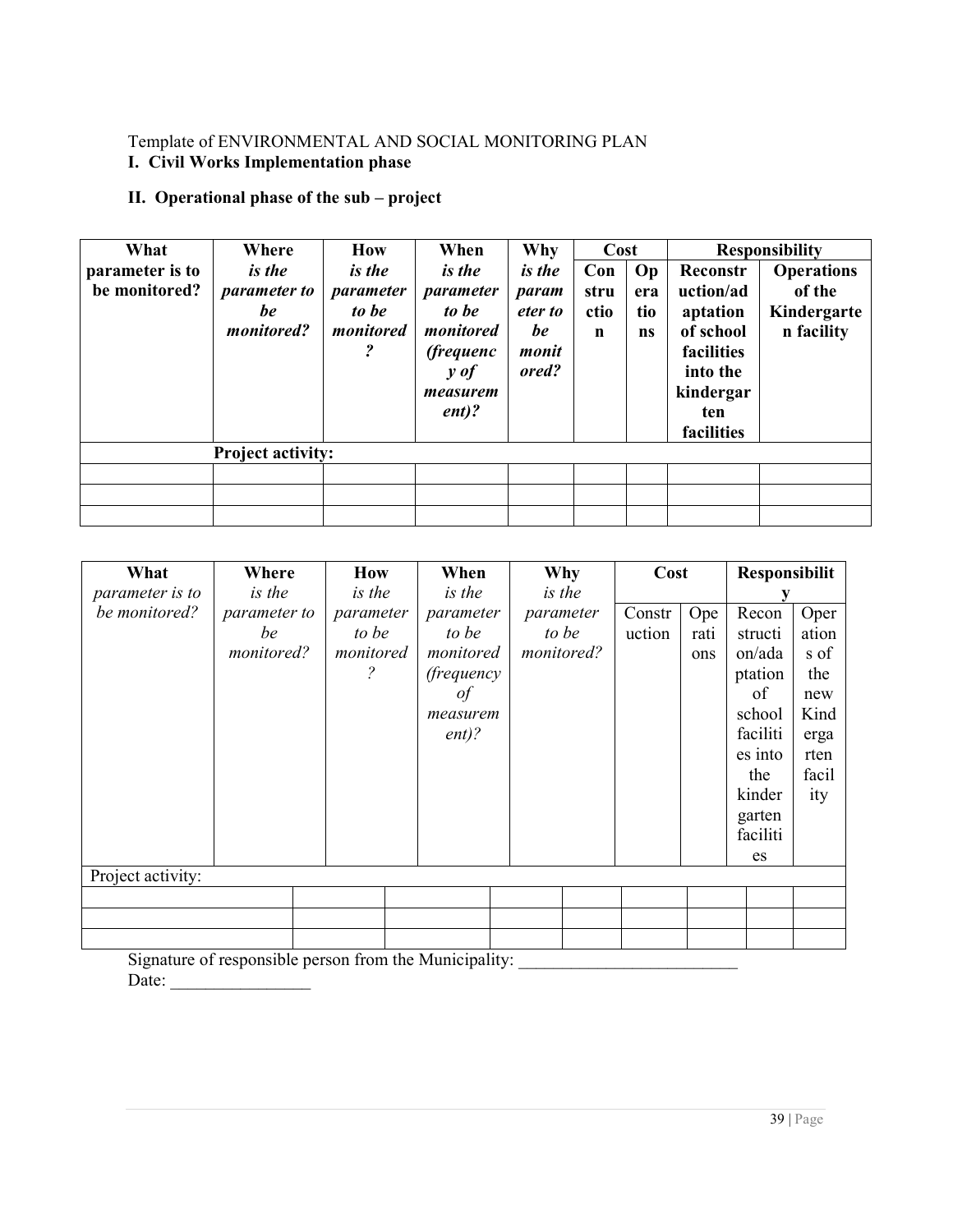ANNEX 5-"Template of Environmental and Social Management Plan (ESMP) Checklist (for Category B)"

- 1. Short introduction to the sub-project
	- 1.1. Project description and planned activities
	- 1.2 Sensitive receptors
- 2. Overview of environmental impacts
- 3. Purpose of the ESMP Checklist and disclosure requirements
- 4. Application of ESMP Checklist
- 5. Monitoring and reporting procedures and distribution of responsibility
- 6. Table part of ESMP Checklist

7. Annexes

Annex 1 Location information

#### 5.1INSTITUTIONAL & ADMINISTRATIVE

|                           | <b>PART 1: INSTITUTIONAL &amp; ADMINISTRATIVE</b> |                                             |
|---------------------------|---------------------------------------------------|---------------------------------------------|
| Country                   |                                                   |                                             |
| Sub-Project title         |                                                   |                                             |
| Scope of sub-project      |                                                   |                                             |
| and particular            |                                                   |                                             |
| activities                |                                                   |                                             |
| Institutional             | Project management                                |                                             |
| arrangements              |                                                   |                                             |
| (Name and contacts)       |                                                   |                                             |
|                           |                                                   |                                             |
| Implementation            | <b>Supervision</b>                                |                                             |
| arrangements              |                                                   |                                             |
| (Name and contacts)       |                                                   |                                             |
|                           |                                                   |                                             |
|                           |                                                   |                                             |
| <b>SITE DESCRIPTION</b>   |                                                   |                                             |
| Name of site              |                                                   |                                             |
| Describe site location    |                                                   | Annex 1: Site information                   |
| (geographic               |                                                   | (figures from the site) $[$ [ $]$ Y $[$ ] N |
| description)              |                                                   |                                             |
| <b>LEGISLATION</b>        |                                                   |                                             |
| Identify national         |                                                   |                                             |
| &local legislation &      |                                                   |                                             |
| permits that apply to     |                                                   |                                             |
| $sub-project activity(s)$ |                                                   |                                             |
| PUBLIC CONSULTATION       |                                                   |                                             |
| Identify when / where     |                                                   |                                             |
| the public                |                                                   |                                             |
| consultation process      |                                                   |                                             |
| took place and what       |                                                   |                                             |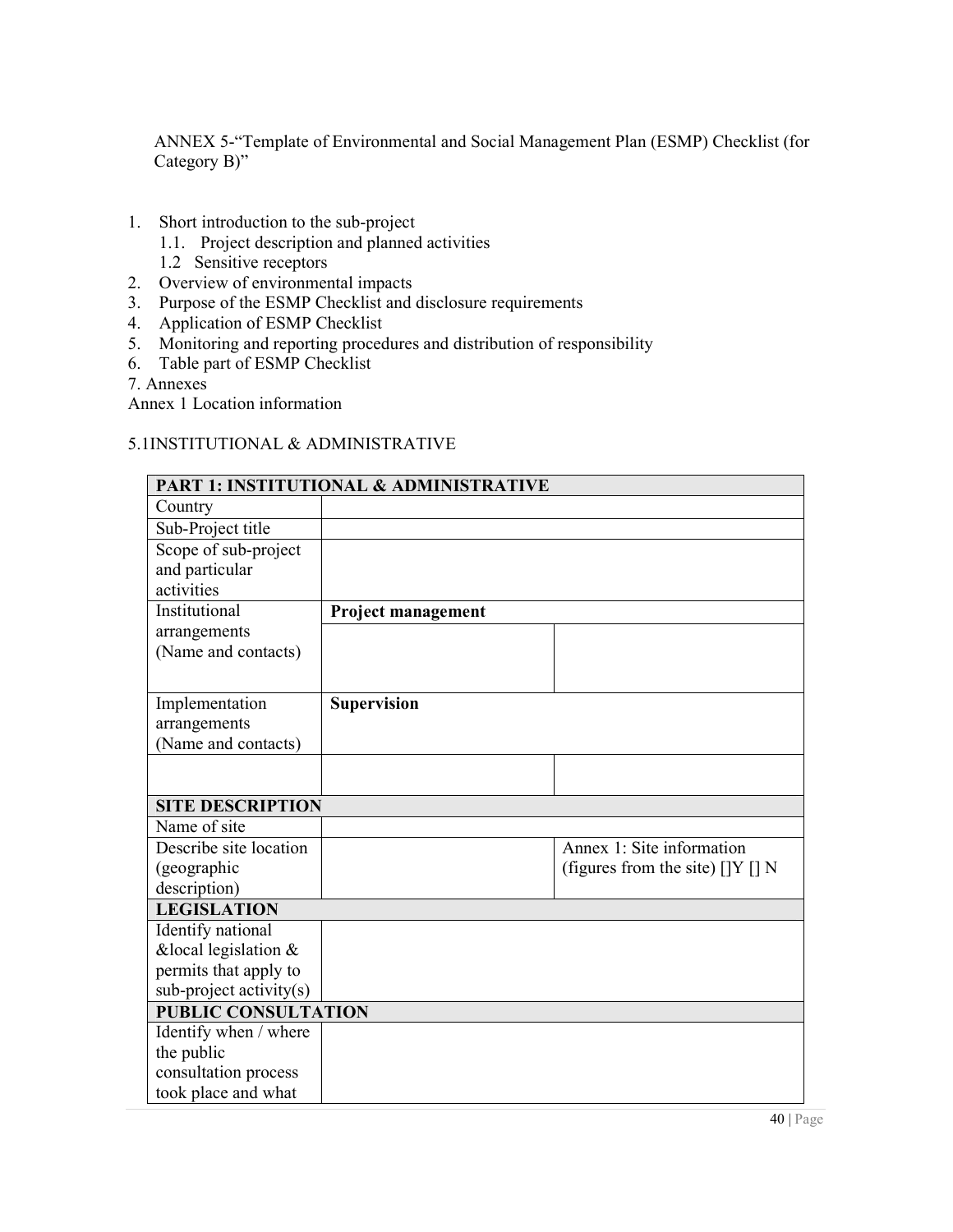| were the remarks                       |                    |
|----------------------------------------|--------------------|
| from the consulted                     |                    |
| stakeholders                           |                    |
| <b>INSTITUTIONAL CAPACITY BUILDING</b> |                    |
|                                        |                    |
| Will there be any                      | $[$   N or $[$   Y |

# 5.2 ENVIRONMENTAL /SOCIAL SCREENING

|                            | <b>PART 2: ENVIRONMENTAL /SOCIAL SCREENING</b>  |                          |
|----------------------------|-------------------------------------------------|--------------------------|
| Will the site              | Activity                                        | <b>Status</b>            |
| activity<br>include/involv | Building rehabilitation/adaptation<br>B.        | $\lceil$ Yes $\lceil$ No |
| e any of the<br>following: | C. New construction                             | $\lceil$ Yes $\lceil$ No |
|                            | Individual wastewater treatment system<br>D.    | $\lceil$ Yes $\lceil$ No |
|                            | Historic building $(s)$ and districts<br>Е.     | $\lceil$ Yes $\lceil$ No |
|                            | Acquisition of land <sup>4</sup><br>F.          | $\lceil$ Yes $\lceil$ No |
|                            | G. Hazardous or toxic materials <sup>5</sup>    | $\lceil$ Yes $\lceil$ No |
|                            | H. Impacts on forests and/or protected<br>areas | $\lceil$ Yes $\lceil$ No |
|                            | Handling / management of medical<br>Ι.<br>waste | [] Yes [] No             |
|                            | J.<br>Traffic and Pedestrian Safety             | $\lceil$ Yes $\lceil$ No |

### 5.3 MITIGATION MEASURES CHECKLIST

| <b>ACTIVITY</b>          | <b>PARAMETER</b>                  | <b>MITIGATION MEASURES</b><br><b>CHECKLIST</b> |
|--------------------------|-----------------------------------|------------------------------------------------|
| A. General<br>Conditions | Notification and Worker<br>Safety |                                                |
| <b>B.</b> General        | Air Quality                       |                                                |

 4 Land acquisitions includes displacement of people, change of livelihood encroachment on private property this is to land that is purchased/transferred and affects people who are living and/or squatters and/or operate a business (kiosks) on land that is being acquired.<br>5<br>「Toxic / hazardous material includes and is not limited to asbestos, toxic paints, removal of lead pai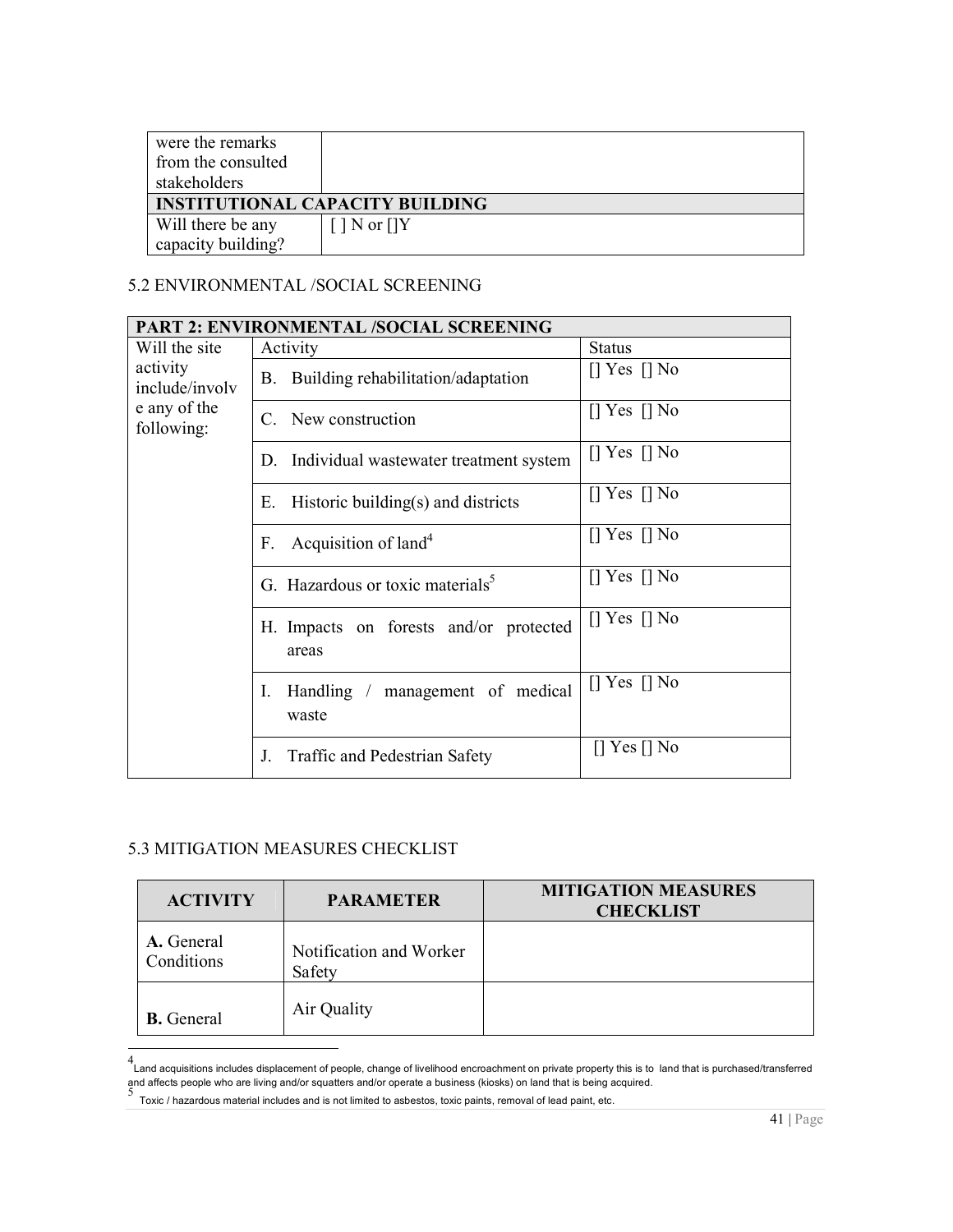| Rehabilitation<br>and / $or$                    | Noise                                                                                            |  |
|-------------------------------------------------|--------------------------------------------------------------------------------------------------|--|
| Construction<br>Activities                      | <b>Water Quality</b>                                                                             |  |
|                                                 | Waste management                                                                                 |  |
| C. Individual<br>wastewater<br>treatment system | <b>Water Quality</b>                                                                             |  |
| <b>E.</b> Acquisition of<br>land                | Land Acquisition<br>Plan/Framework                                                               |  |
|                                                 | Asbestos management                                                                              |  |
| F. Toxic<br>Materials                           | Toxic / hazardous waste<br>management                                                            |  |
| I Traffic and<br>Pedestrian Safety              | Direct or indirect hazards<br>to public traffic and<br>pedestrians by<br>construction activities |  |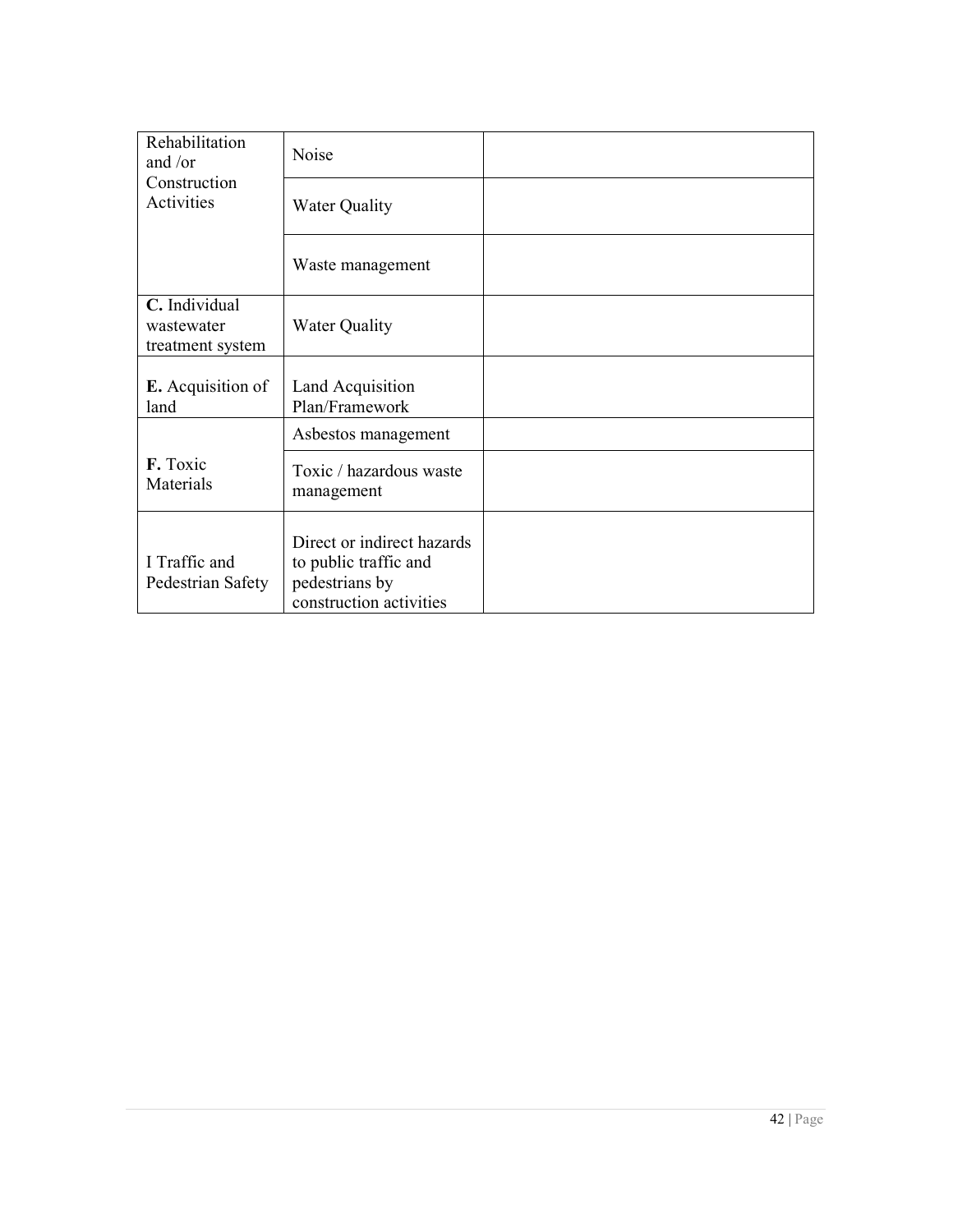# 5.4ENVIRONMENTAL AND SOCIAL MONITORING PLAN

| <b>Phase</b>                                    | What<br>$l$ <i>Is the</i><br>parameter<br>to be<br><i>monitored</i> ) | Where<br><i>(is the</i><br>parameter<br>to be<br><i>monitored</i> ) | <b>How</b><br><i>(is the</i><br>parameter<br>to be<br><i>monitored</i> ) | When<br>(Define the<br>frequency or<br><i>continuous</i> ) | Why<br><i>(is the</i><br>parameter<br>being<br><i>monitored</i> ) | Cost<br>(if not<br>include<br>d in<br>project<br>budget) | <b>Who</b><br>$\overline{\text{d}}\text{s}$<br>responsible<br>for<br>monitoring |
|-------------------------------------------------|-----------------------------------------------------------------------|---------------------------------------------------------------------|--------------------------------------------------------------------------|------------------------------------------------------------|-------------------------------------------------------------------|----------------------------------------------------------|---------------------------------------------------------------------------------|
| <b>During</b><br>activity<br>preparatio<br>n    |                                                                       |                                                                     |                                                                          |                                                            |                                                                   |                                                          |                                                                                 |
| <b>During</b><br>activity<br>implement<br>ation |                                                                       |                                                                     |                                                                          |                                                            |                                                                   |                                                          |                                                                                 |
| <b>During</b><br>activity<br>supervision        |                                                                       |                                                                     |                                                                          |                                                            |                                                                   |                                                          |                                                                                 |

Signature of responsible person from the Municipality: \_\_\_\_\_\_\_\_\_\_\_\_\_\_\_\_\_\_\_\_\_\_\_\_\_ Date: \_\_\_\_\_\_\_\_\_\_\_\_\_\_\_\_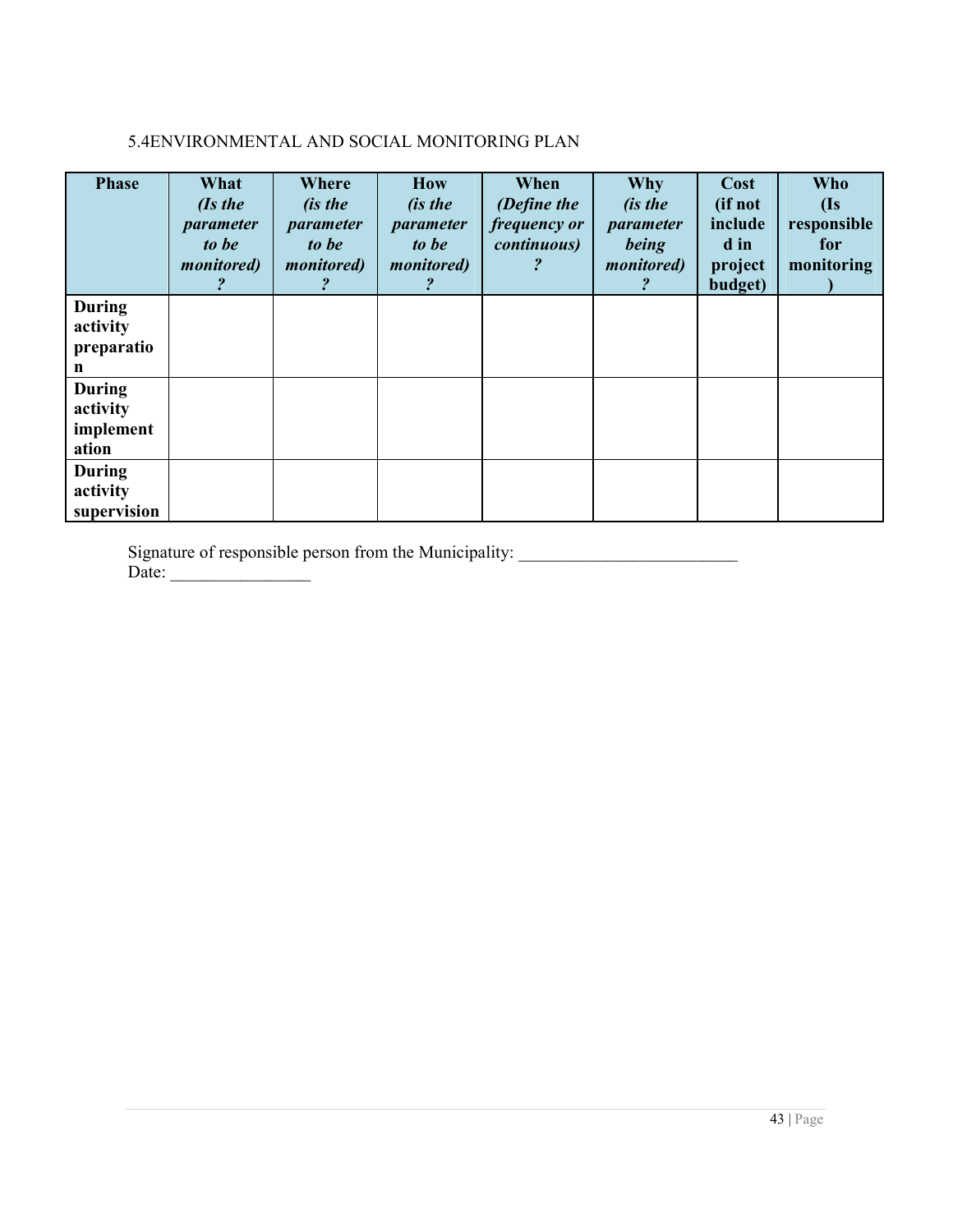ANNEX 6: Grant Agreement Format

#### **SOCIAL SERVICE IMPROVEMENT PROJECT**

#### **Loan # 8902- MK**

#### **GRANT AGREEMENT No. XXX**

between

#### **MINISTRY OF LABOR AND SOCIAL POLICY OF THE REPUBLIC OF NORTH MACEDONIA**

#### (HEREINAFTER REFERRED TO AS THE "MINISTRY")

And

# **SERVICE PROVIDER (Name of Service Provider)**  (HEREINAFTER REFERRED TO AS THE " **SERVICE PROVIDER** ") and **MUNICIPALITY/S (Name of Municipality/s)** (HEREINAFTER REFERRED TO AS THE "MUNICIPALITY/S")

#### FOR DEVELOPING SOCIAL SERVICES

Skopje, (month, year)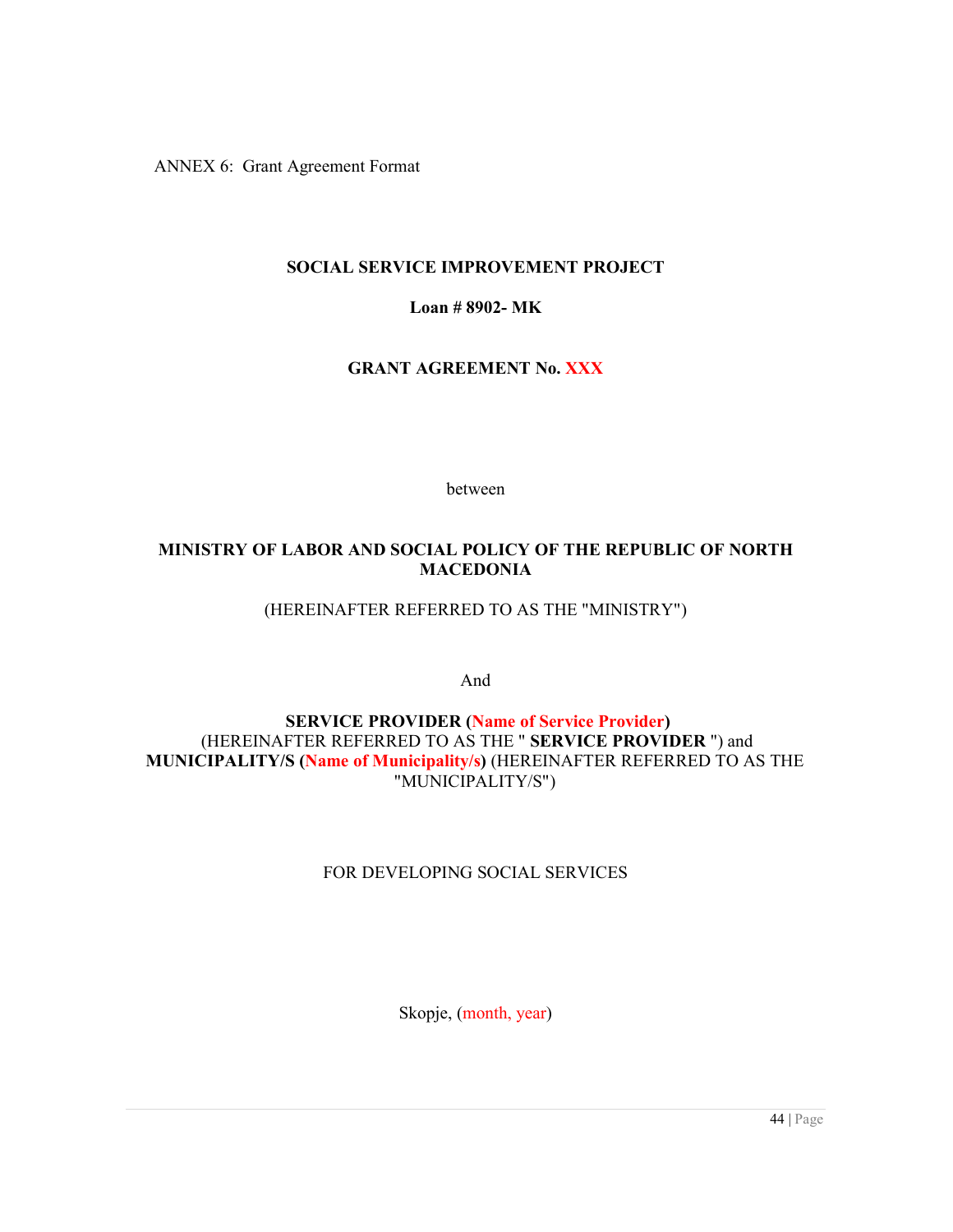<sup>i</sup> In case the Municipality is the service provider the agreement shall be signed only between the MLSP and the Service Provider, i.e. the Municipality

#### **GRANT AGREEMENT No xx.**

THIS AGREEMENT ("Agreement") is entered into this (date), by and between<sup>6</sup>:

- 1. **Ministry of labor and social policy of the Republic of North Macedonia (hereinafter called the "Ministry"),** having its principal place of business at Dame Gruev 14, 1000 Skopje, Republic of North Macedonia, and
- *2.* **xxx (hereinafter called the "Municipality"),** having its principal place of business located at xxxx, Republic of North Macedonia and **xxx (hereinafter called the "Service Provider"),** having its principal place of business located at xxxx, Republic of North Macedonia.

THE PARTIES hereby agree as follows:

#### ARTICLE I-GENERAL CONDITIONS

I.1 The Ministry agrees to finance the Project Proposal Ref. No (xx) dated (xx) submitted by the Municipality/Service Provider for development of Social Services for (type).

II.2 (description of the service to be provided- type, scope, conditions, content and quality of the services planned to be provided to the beneficiaries number of beneficiaries, number of hours per beneficiary )

#### ARTICLE II- GRANT AMOUNT AND PURPOSE

II.1 The Ministry shall provide a Grant in ceiling amount of xxxx for financing the Project for development of Social Services ("Project" in the following text). The Grant Amount shall be used solely for financing a development a social service for (xx). The Grant amount shall be calculated as sum of the:

- 1. Costs for establishing the social service,
- 2. Total cost for delivering the service per projected number of recipients for 12 months

The costs shall be calculated based on the official Rulebook for Norms and Standards for Providing Social Services, Cost Methodology for Establishing of the Services proposed, including pricing list, Rulebook for Cost Methodology for Delivering of the Services proposed, including pricing list, Rulebook for the type and scope of the services paid by the beneficiaries and the submitted by the applicant Project proposal including the envisaged costs for establishing and running the service

 $\overline{a}$  $<sup>6</sup>$  In case the Municipality is the service provider the agreement shall be signed only between the MLSP and the</sup> Service Provider, i.e. the Municipality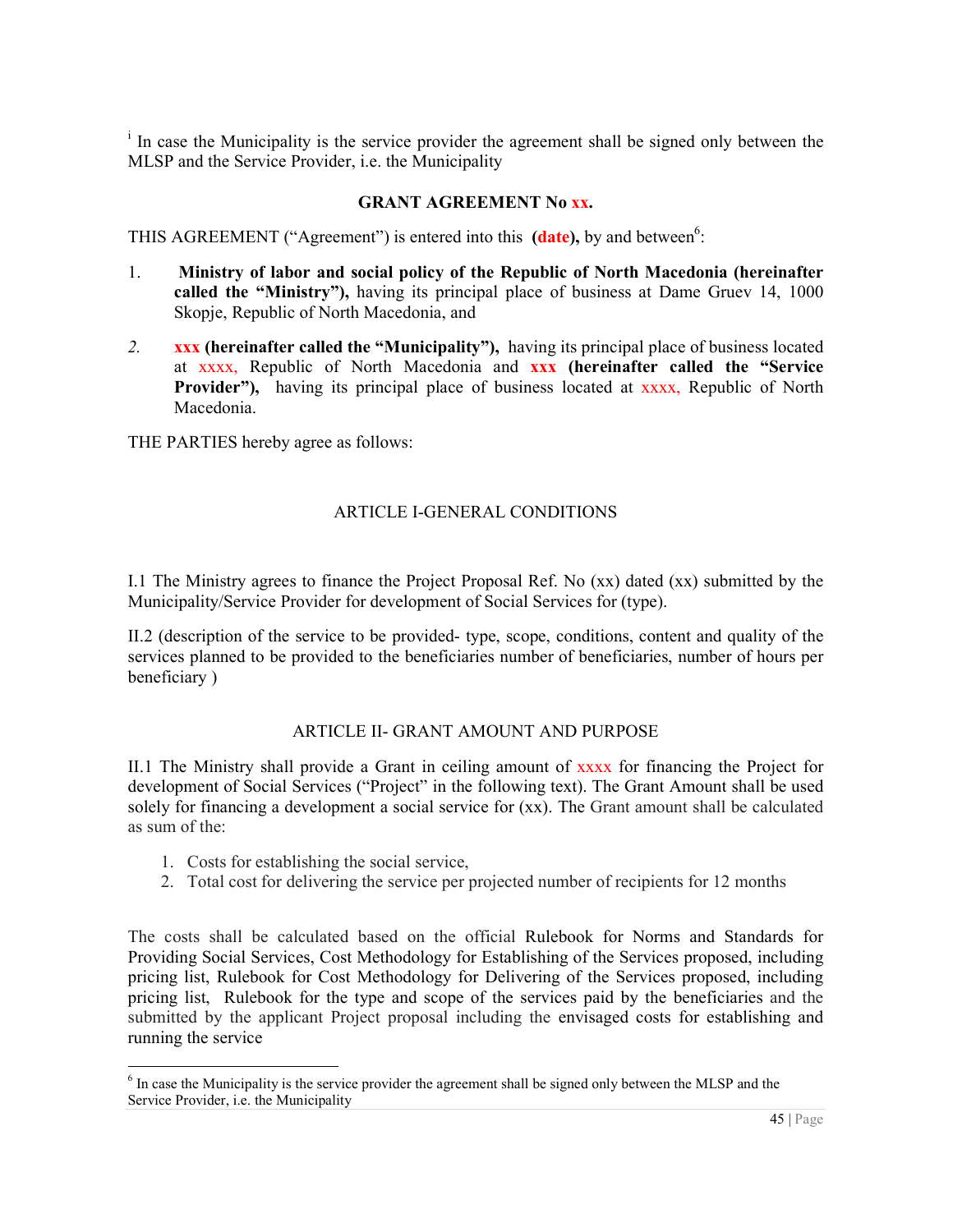The ceiling amount of the Costs for establishing the social service shall be calculated based on the Cost Methodology for Establishing of the Services proposed, including pricing list and based of the submitted by the applicant Project proposal including the envisaged costs for establishing and running the service

If the costs for establishment of the service envisaged in the Project proposal are above the costs calculated according the Cost Methodology for Establishing of the Services proposed, including pricing list, the ceiling amount shall be calculated based on the calculation given in the Cost Methodology for Establishing of the Services proposed, including pricing list.

If the costs for establishment of the service envisaged in the Project proposal are less the costs calculated according the Cost Methodology for Establishing of the Services proposed, including pricing list, the ceiling amount shall be calculated based on budget for establishment of the service given in the Project proposal

#### ARTICLE III- PAYMENT

III.1 The payments shall be made directly to Service provider by the Ministry, i.e by the SSIP Project Management Unit:

III.1.1 50% of the Total Costs for establishing the social service in accordance to the official Cost Methodology for Establishing of the Services proposed, including pricing list shall be paid to the Service provider within 15 days after signing of this Grant agreement in amount of XXX, after opening special grant account by the service provider and after submitting the request for payment ,

III.1.2 50% in amount of XXX of the Total Costs for establishing the social service in accordance to the official Cost Methodology for Establishing of the Services proposed, including pricing list shall be paid to the Service provider within 15 days after Submitted invoices/receipts for the costs incurred for the first payment of 50% for establishing the service and after submitting request for payment.

III.1.3 Monthly costs for delivering the service per actual number of service recipients (who have a decision obtained from the SWCs that have need of the particular social service) excluding the participation costs define in the Rulebook for the type and scope of the services paid by the beneficiaries and the amount of participation in the costs of the beneficiaries and persons and the persons who are obliged to support them, shall be paid for 12 months based on:

 1. Approved by the respective SWCs monthly report submitted by the Service provider where the actual number of recipients (who have a decision obtained from the SWCs that have need of the particular social service) shall be listed

2. Submitted copy of the work permit (license)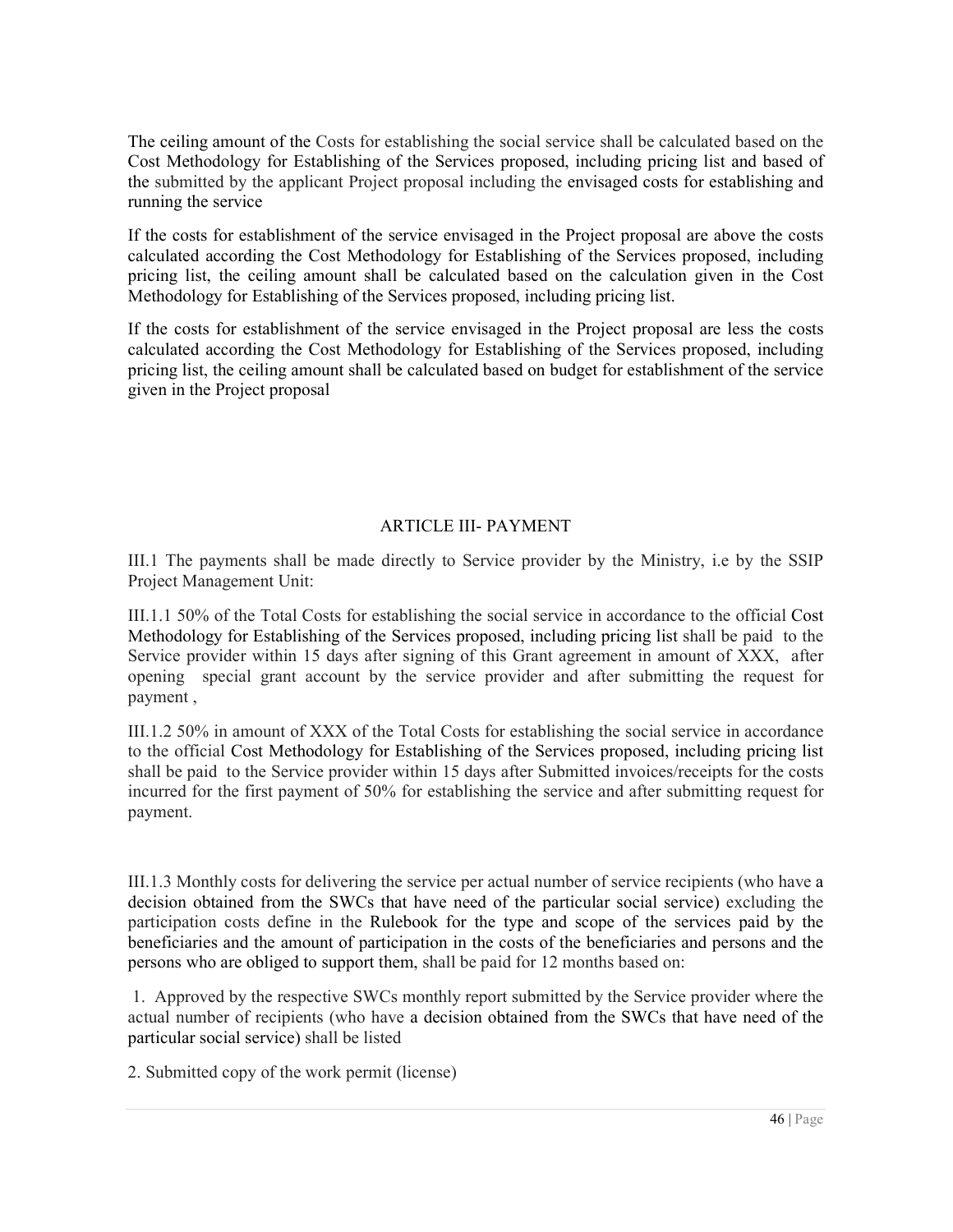3. Submitted request for payment

4. Submitted invoices/receipts for the costs incurred for the second payment of 50%for establishment of the social service

If the costs incurred according to the submitted invoices/receipts (for the first and second payment for establishment of the service) are above the amount received for establishing, the difference shall be covered by the service provider. Otherwise if the amount-costs are less than the amount received, then the difference shall be deducted from the monthly payments to the service provider, i.e. the service provider shall receive less amount or shall not receive any payments in order to cover the difference in the amount received and spent.

# ARTICLE IV-TERMS AND CONDITIONS

IV.1 The Grant amount stipulated in the article II.1 of this Grant Agreement shall be used only for financing the establishing and delivery of social service.

IV.2 The Service provider must open and maintain a segregated bank account which will capture all transfers of funds related to particular grant. This account will be used exclusively for maintaining the grant funds and is credit only with grant funds.

IV.3 After the establishing the social service, in the calculation of the actual number of recipients for which the monthly payments shall be done, only those beneficiaries that have obtained decision from the SWCs that have need of the particular, social service shall be calculated.

IV.4 The Service provider must maintain appropriate documentation for the use of the funds. This documentation must be available for supervision conducted by PMU either World Bank supervision or external auditor (appointed by the PMU).

IV.5 Eligible for financing shall be the costs envisaged in the: Cost Methodology for Establishing of the Services proposed, Rulebook for Cost Methodology for Delivering of the Services proposed, andRulebook for Norms and Standards for Providing Social Services,

IV.6 The service provider must establish the service within five months after the receiving the first payment (or within more months when the service provider has done all his duties and actions to obtain the work permit/license on time but, the state procedure has been delayed) i.e to gain work permit (license) necessary for starting operation according to the Law. The MLSP/SSIP representatives shall visit the service provider after five months (or more for reasons not attributed to the service provider) and if determined that the service is not established and the service provider did not received work permit (license) the MLSP/SSIP/SWC shall start a procedure for returning the advance amount paid with interest rate, and no other payments shall be made to the service provider.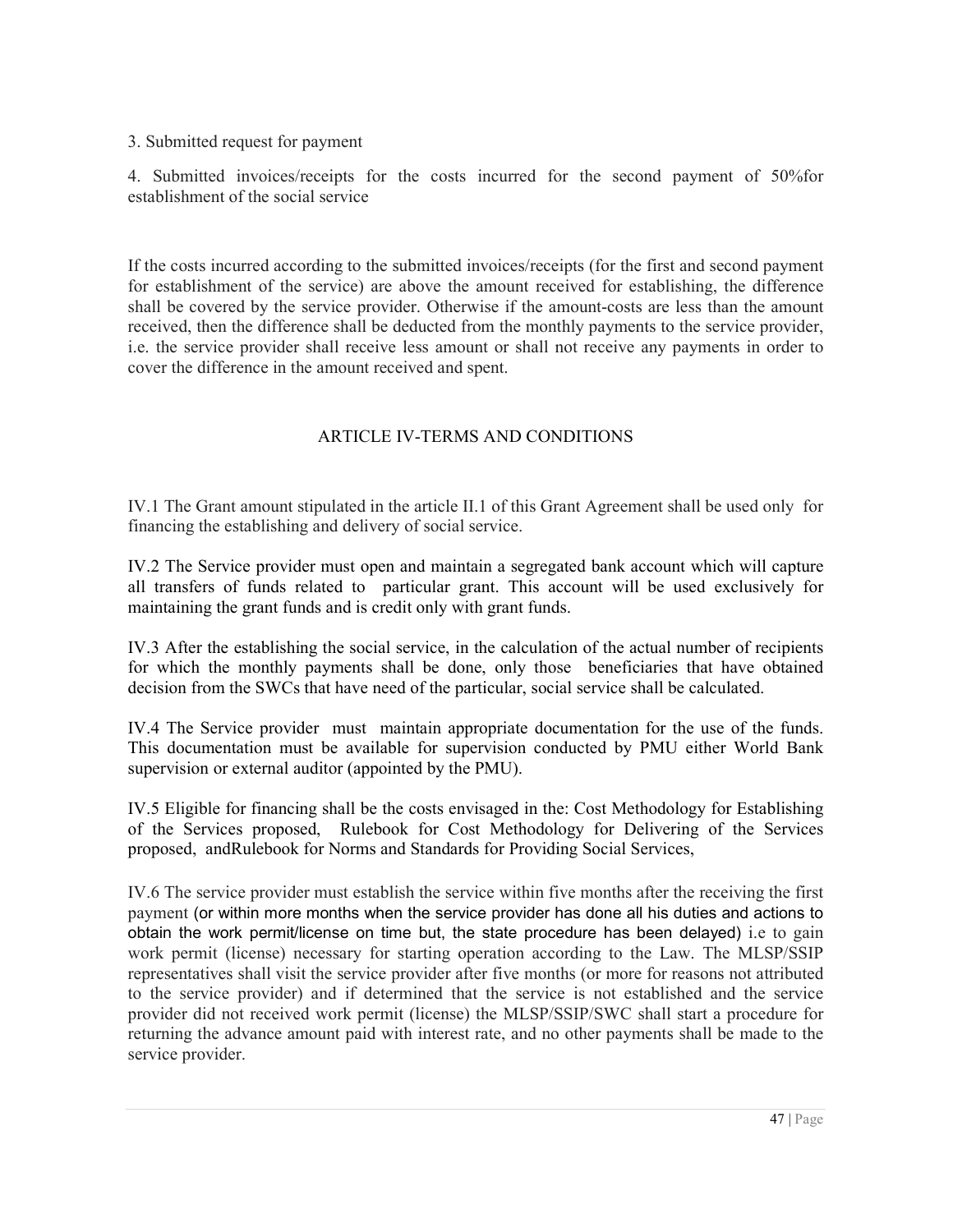IV.7 The service provider shall submit each month a report to the Ministry and to the SWCs regarding the delivery of the services (the type the actual number of beneficiaries, number of hours of service per week per beneficiary, the structure of the beneficiaries, the area where the activity is performed, the premises, and the equipment that is used, number and qualification of staff that is engaged, quality assurance measures taken, etc)

IV.8 Subject to quality service delivery, an annex to this grant agreement can be signed for additional financing the delivery of a service already established under to this Grant Agreement

# ARTICLE V-SUPERVISION AND MONITORING OF THE WORKS

The Supervision of the project implementation, i.e. the work of the service providers shall be conducted by the MLSP and by the Social Work Centers that are covering the municipalities where the services shall be developed.

The SWCs shall visit the service providers at least one per month in order to check whether they are fulfilling the contract obligations for service delivery.

In addition the SWCs shall be entitled to approve or reject the monthly report submitted by the service provider regarding the delivery of service including the number of actual beneficiaries including the number of hours provided

#### ARTICLE VI -CHANGES, AMENDMENTS AND NOTIFICATIONS

VI.1 Changes to this Grant Agreement can be made any time, by signing Grant Agreement Amendment between the Parties in writing

VI.2. Any notifications related to this Grant Agreement made by the Parties shall be submitted in written.

VI.3 The changes and amendments to Grant Agreement shall enter into force from the date of their signing or from any other date specified therein.

#### ARTICLE VII -DURATION OF THE GRANT AGREEMENT

VII.1 The Grant Agreement enters into force on the date of the signature of both parties and remains effective till agreement obligations are fulfilled but not later than the Social Services Improvement Project End Date.

# ARTICLE VIII -TERMINATION OF THE GRANT AGREEMENT

VIII.1 The Parties at any time can claim termination of this Grant Agreement on the basis of due justification.